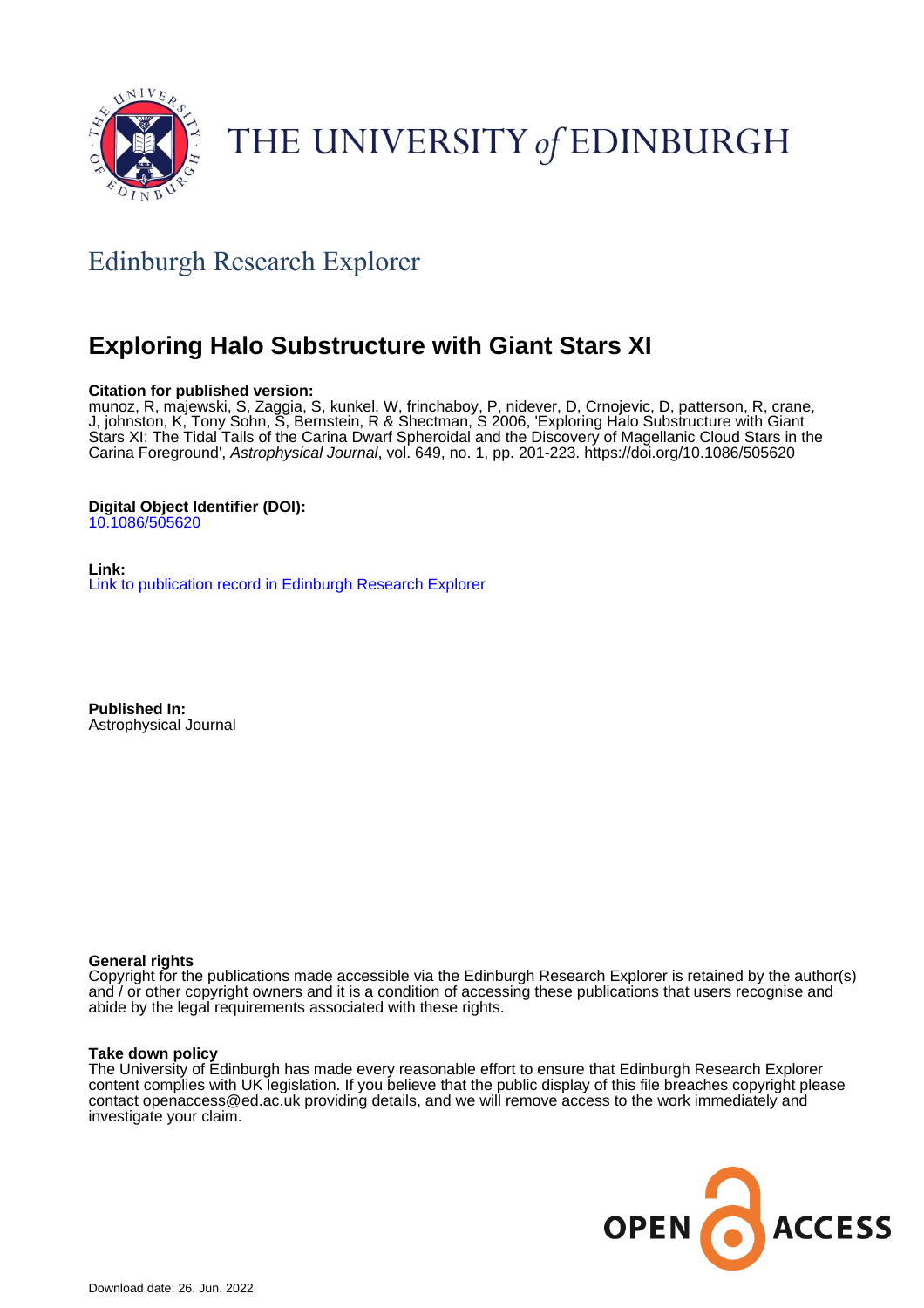#### EXPLORING HALO SUBSTRUCTURE WITH GIANT STARS XI: THE TIDAL TAILS OF THE CARINA DWARF SPHEROIDAL AND THE DISCOVERY OF MAGELLANIC CLOUD STARS IN THE CARINA FOREGROUND

RICARDO R. MUÑOZ<sup>1</sup>, STEVEN R. MAJEWSKI<sup>1</sup>, SIMONE ZAGGIA<sup>2</sup>, WILLIAM E. KUNKEL<sup>3</sup>, PETER M. FRINCHABOY<sup>1</sup>, DAVID L. NIDEVER<sup>1</sup>, DENIJA CRNOJEVIC<sup>2</sup>, RICHARD J. PATTERSON<sup>1,4</sup>, JEFFREY D. CRANE<sup>1,4,6</sup>, KATHRYN V. JOHNSTON<sup>5</sup>, SANGMO TONY SOHN $^{1,7}$ , Rebecca Bernstein $^8$ , & Stephen Shectman $^6$ 

*Draft version February 4, 2008*

## ABSTRACT

A new large-area Washington  $M$ ,  $T_2$  + *DDO*51 filter survey of more than 10 deg<sup>2</sup> around the Carina dSph galaxy reveals a *spectroscopically confirmed* power law radial density "break" population of Carina giant stars extending several degrees beyond the central King profile. Magellan telescope MIKE spectroscopy establishes the existence of Carina stars to at least 4.5 times its central King limiting radius, *rlim* and primarily along Carina's major axis. To keep these stars bound to the dSph would require a global Carina mass-to-light ratio of *M*/*L* ≥ 6,300 (M/L)<sub>⊙</sub>. The MIKE velocities, supplemented with ∼ 950 additional Carina field velocities from archived VLT+GIRAFFE spectra with  $r \lesssim r_{lim}$ , demonstrate a nearly constant Carina velocity dispersion ( $\sigma_v$ ) to just beyond  $r = r_{lim}$ , and both a rising  $\sigma_v$  and a velocity shear at still larger radii. Together, the observational evidence suggests that the discovered extended Carina population represents tidal debris from the dSph. Of 65 giant candidates at large angular radii from the Carina center for which MIKE spectra have been obtained 94% are associated either with Carina or a second, newly discovered diffuse, but strongly radial velocity-coherent  $(\sigma_{\rm v}=9.8~{\rm km~s^{-1}})$ , foreground halo system. The fifteen stars in this second, retrograde velocity population have (1) a mean metallicity ∼ 1 dex higher than that of Carina, and (2) colors and magnitudes consistent with the red clump of the Large Magellanic Cloud (LMC). Additional spectroscopy of giant star candidates in fields linking Carina and the LMC show a smooth velocity gradient between the LMC and the retrograde Carina moving group. We conclude that we have found Magellanic stars almost twice as far  $(22^{\circ})$  from the LMC center than previously known.

*Subject headings:* Carina Dwarf – galaxies: Local Group – kinematics and dynamics – Magellanic Clouds –cosmology : dark matter

#### 1. INTRODUCTION

Whether the Milky Way dwarf spheroidal (dSph) satellite galaxies are undergoing tidal disruption remains a controversial question. Such tidal disruption would naturally lead to extended populations of stars that have been strippe d from the satellite core. That *most* of the Milky Way (MW) dwarf spheroidals exhibit radial density profiles with extended components was suggested by the large area photographic survey of most of the Galactic dSph satellites by [Irwin & Hatzidimitriou \(1995,](#page-15-0) hereafter IH95). A number of studies have addressed the question of the reality of extended structural components around individual dSph examples — among them the Carina dSph, for which the issue has prompted lively debate [\(Kuhn et al. 1996,](#page-15-1) [Majewski et al.](#page-15-2) [2000b,](#page-15-2) hereafter Paper II, [Morrison et al. 2001,](#page-16-0) [Walcher et al.](#page-16-1) [2003,](#page-16-1) [Monelli et al. 2004](#page-16-2)). In a recent review of past and new

- <sup>1</sup> Dept. of Astronomy, University of Virginia, Charlottesville, VA 22903-0818 (rrm8f, srm4n, pmf8b, ricky, dln5q@virginia.edu)
- <sup>2</sup> Osservatorio Astronomico di Trieste, Via G. B. Tiepolo 11, I-34131 Trieste, Italy (zaggia@oats.inaf.it)
- <sup>3</sup> Las Campanas Observatory, Casilla 601, La Serena, Chile (kunkel@jeito.lco.cl)
- <sup>4</sup> Visiting Astronomer, Cerro Tololo InterAmerican Observatory, National Optical Astronomy Observatories
- <sup>5</sup> Department of Astronomy, Wesleyan University, Middletown, CT (kvj@urania.astro.wesleyan.edu)
- $^6$  Carnegie Observatories, 813 Santa Barbara Street, Pasadena, CA 91101 (crane@ociw.edu,shectman@ociw.edu)
- Korea Astronomy and Space Science Institute, 61-1 Hwaam-Dong, Yuseong-Gu, Daejeon 305-348 Korea (tonysohn@kasi.re.kr)
- <sup>8</sup> Dept. of Astronomy, University of Michigan, Ann Arbor, MI 48109 (rabernst@umich.edu)

work on the Carina system, [Majewski et al.](#page-16-3) [\(2005,](#page-16-3) hereafter Paper VI) attempted to resolve the previous, apparently discordant results regarding the photometric detection of an extended Carina structural component. Paper VI showed that of all previous photometric surveys of Carina, that of [Paper](#page-15-2) II — which makes use of the *DDO*51+Washington *M*, *T*<sub>2</sub> filter technique to identify giant stars [\(Majewski et al. 2000a,](#page-15-3) hereafter Paper I) at the distance of the Carina system — achieves the highest, and therefore most reliable, signal-to-background contrast in the diffuse outer parts of the Carina system. Moreover an extended, power-law component detected around Carina in [Paper II](#page-15-2) is supported by spectroscopic confirmation of Carina giant candidates to 1.4 times the nominal limiting ra dius ( *rlim*) of the central-fitted King profile in Paper VI. Our previous work has therefore established the likely reality of the "King + power law" density profile for the Carina dSph.

In this paper  $(\S 3)$  we take advantage of a similar, but deeper and much wider area, photometric database of Carina than that presented in [Paper II](#page-15-2) and, in addition, contribute higherquality radial velocities (RVs) of Carina stars from echelle spectroscopy of giant star candidates to more than three times the angular separation from the Carina center than we explored in [Paper VI](#page-16-3). Carina-associated stars are now established to 4.5*rlim* from the Carina core, leaving no doubt as to the reality of an extended component to the Carina system and imposing extreme limits on the mass of Carina if these stars are bound to the dSph (§4.6). To further improve the kinematical mapping of the Carina system at smaller radii, we also take advantage of archived, publicly available VLT+GIRAFFE spectra of more than 1000 stars near the center of Carina, which contribute more than 300 additional RVs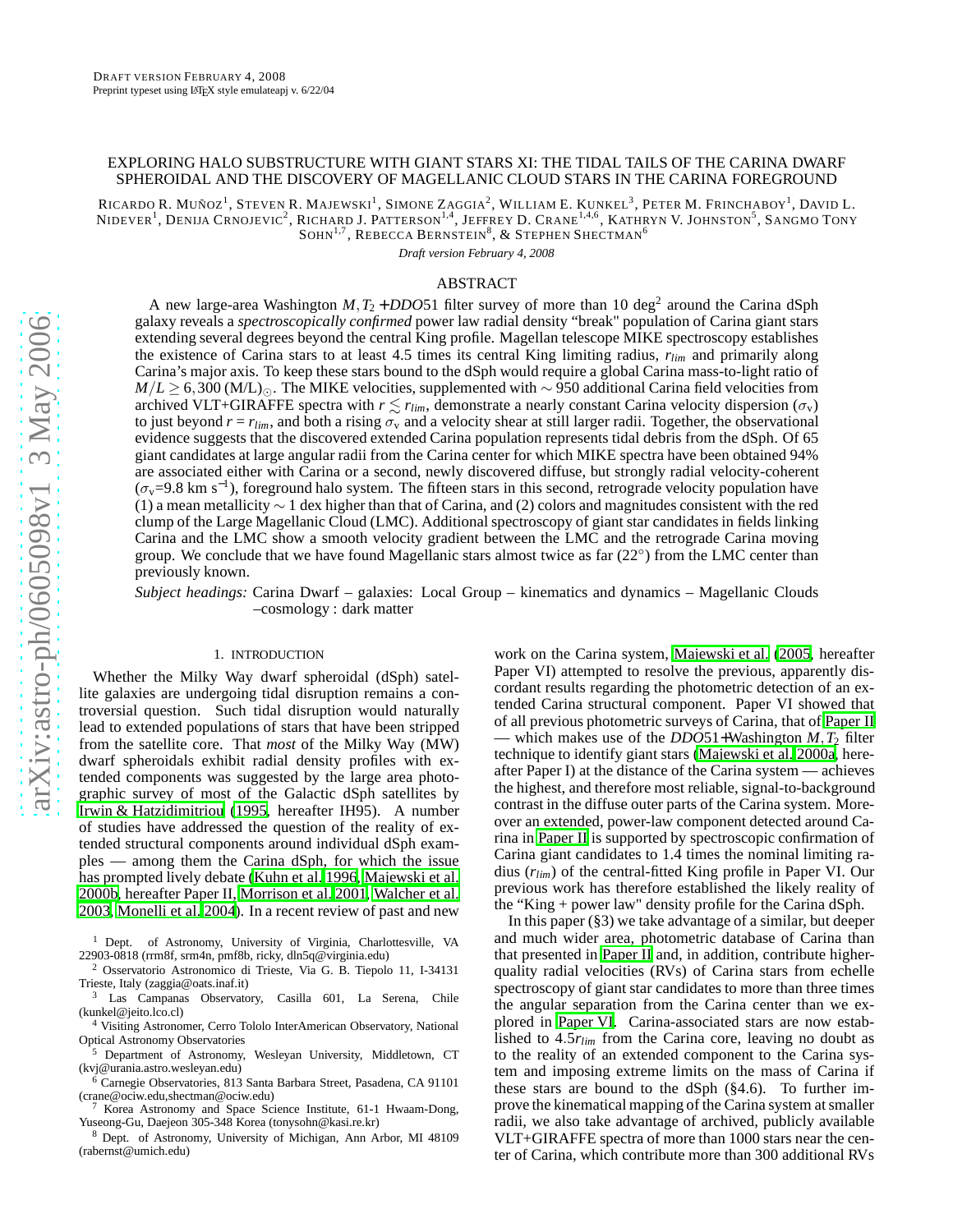of Carina-related stars within the King limiting radius. The resulting velocity dispersion profile of the Carina system is the most extensive yet determined for any dSph galaxy, yet shows a continuation to large radii of the same more or less flat trend found (to smaller radii) in other Galactic dSphs [\(Muñoz et al. 2005;](#page-16-4) [Westfall et al. 2006](#page-16-5); [Walker et al. 2005;](#page-16-6) [Sohn et al. 2006\)](#page-16-7) .

The present photometric and spectroscopic database of stars in the direction of Carina has yielded the additional discovery of a second apparently coherent stellar population in the foreground of the dSph (§6). This other Milky Way substructure is as dynamically cold as the Carina system itself and, ironically, represents the primary source of contamination within our previous [\(Paper II\)](#page-15-2) and present photometric samples of Carina stars outside *rlim*. The fifteen stars in our MIKE sample that are part of this other substructure share a number of properties (color-magnitude diagram position, metallicity, and velocityangular separation trend) with stars of the Large Magellanic Cloud (LMC), but stretch some  $22^{\circ}$  from the LMC center. As with Carina, these widely separated stars place new, very large lower limits on the LMC mass and tidal radius if the stars are bound to their parent satellite.

#### 2. NEW PHOTOMETRIC SURVEY

#### 2.1. *Imaging Data*

Through spectroscopic follow-up of stars in the [Paper II](#page-15-2) Carina database, [Paper VI](#page-16-3) demonstrated the efficacy of Washington  $M$ , $T_2$  + *DDO*51 photometry to produce high quality candidate lists of giant stars from the Carina system to large separations from the core, and dispelled concerns [\(Morrison et al. 2001;](#page-16-0) [Mayer et al. 2002;](#page-16-8) [Walcher et al. 2003\)](#page-16-1) that there may have been problems with the original methods or findings of [Paper II](#page-15-2). Nevertheless, a deeper, more uniform, and larger area  $M$ ,  $T_2$  + *DDO*51 survey of the Carina system was desired: [Paper VI](#page-16-3) (see §2.4 of that paper) showed how the results of a survey with better photometry would improve the Carina giant candidate selection, whereas surveying to a larger angular radius would give greater insight into the extent and character of this outer Carina population.

Thus, new Carina photometry over a 10.74 deg<sup>2</sup> area (9.3) times more area than covered in [Paper II](#page-15-2) — the area outlined below in Fig. 1) centered on the Carina dSph was obtained with the Mosaic wide-field imaging camera on the Blanco telescope on UT 2000 Feb 24-27 under photometric conditions. DAOPHOT II/ALLSTAR [\(Stetson 1987](#page-16-9)) PSF-fitting photometry was derived for stars in each of the individual Mosaic pointings, producing magnitudes with median errors of  $(\sigma_M, \sigma_{T_2}, \sigma_{DDO51}) = (0.018, 0.020, 0.015)$  at  $M = 20.8$ , which is approximately 3.4 mag below the Carina red giant branch (RGB) tip (Fig. 2). The photometry of this new survey is about 2 times more precise at that magnitude than the Carina data presented in [Paper II.](#page-15-2) Instrumental magnitudes were calibrated into the standard system via multiple observations of Washington+*DDO*51 standards in [Geisler \(1996\)](#page-15-4). Each star in our catalog has been corrected for reddening based on its Galactic coordinates by using the reddening map constructed by [Schlegel et al. \(1998\)](#page-16-10). We found an *E*(*B* −*V*) range of 0.033–0.102 in our Carina fields.

#### 2.2. *Carina dSph Candidate Selection and Density Profile*

As in [Paper II,](#page-15-2) the dereddened  $(M - T_2, M - DDO51)$  twocolor diagram (2CD) and the  $(M - T_2, M)$  color-magnitude diagram (CMD) are used together to select stars most likely to

be Carina giant stars. Figure 3 illustrates the selection criteria we used to identify Carina RGB stars: "Carina giant star candidates" are expected to fall primarily within the regions bounded by the solid lines in each of the diagrams in Figure 3. Because we want to create the most reliable maps of Carina density possible and because we choose to reserve the valuable Magellan echelle spectroscopic follow-up (§3) observing for the very best photometrically-selected candidates, our initial selection criteria were deliberately conservative. For example, we did *not* employ the proposed wider CMD selection criteria discussed in §3.2 of [Paper VI](#page-16-3), but maintained the more restrictive limits used in [Paper II.](#page-15-2) In addition, our 2CD giant selection boundary is set far from the dwarf star locus to minimize photometric contamination (Fig. 3b) of the giant sample. However, the extensive, archived VLT+GIRAFFE spectroscopic data set for the Carina field, obtained for dSph candidates selected independently of our photometry and methodology, allows us in the velocity analysis described later (§4) to search for additional Carina stars with measured RVs that, while being excluded from our conservatively made "best" candidate lists, still occupy "RGBlike" regions of the CMD and 2CD (§4.1.3).

Across our survey area, the photometric sample is expected to be complete to  $M = 20.8$ , so we analyze the spatial distribution of giant candidates to this magnitude limit. In addition, because our spectroscopic survey is almost complete outside the Carina  $r_{lim}$  to  $T_2 = 18.4$ , we also analyze the spatial distribution of giants using this magnitude limit. Figure 4 presents the radial density profile derived for the Carina dSph for these two adopted magnitude limits. To create this profile, stars have been binned into elliptically-shaped annuli matching the Carina center, ellipticity and position angle found by [IH95.](#page-15-0)

As discussed at length in [Paper VI](#page-16-3) and [Westfall et al.](#page-16-5) [\(2006\)](#page-16-5), proper assessment of the background level (i.e. density of false positive detections) is critical to deriving dSph radial density profiles. Here we adopt two strategies for assessing this backgound level. In the case of the  $T_2$ -limited density profile, we can very accurately estimate the background directly from the results of our spectroscopic survey (§4), which is 90% complete for stars beyond the [IH95](#page-15-0) Carina  $r_{lim}$ . This spectroscopically-verified, true background<sup>9</sup> of 2.3 deg<sup>-2</sup> within our "Carina giant candidate" star sample is subtracted from the observed density distribution of  $T_2 \le 18.4$ Carina dSph giant candidates across the entire survey to reveal the density profile shown in Figure 4a. Because of our near spectroscopic completeness for these stars, the density profile shown in Figure 4a beyond the [IH95](#page-15-0) *rlim* virtually reflects the exact distribution of all RV-verified members there.

For our  $M \leq 20.8$  sample, the background is estimated using the "CMD-shifting" method used in [Paper II](#page-15-2) to estimate a background rate, with the one important difference that with our new survey here we are able to make exclusive use of the vast area outside of the Carina King limiting radius to significantly reduce potential contribution of any Carina stars not lying on the Carina RGB (e.g., asymptotic and post-asymptotic giant branch stars) that may have artificially inflated the estimated backgrounds in the [Paper II](#page-15-2) execution of this method. On the other hand, we acknowledge that this method may also underestimate the contribution of the newly discovered halo substructure discussed in §6, since it has a similar CMD position as the Carina dSph. To correct for this, we add back

<sup>&</sup>lt;sup>9</sup> This is the background level scaled to a 100% spectroscopic completeness level.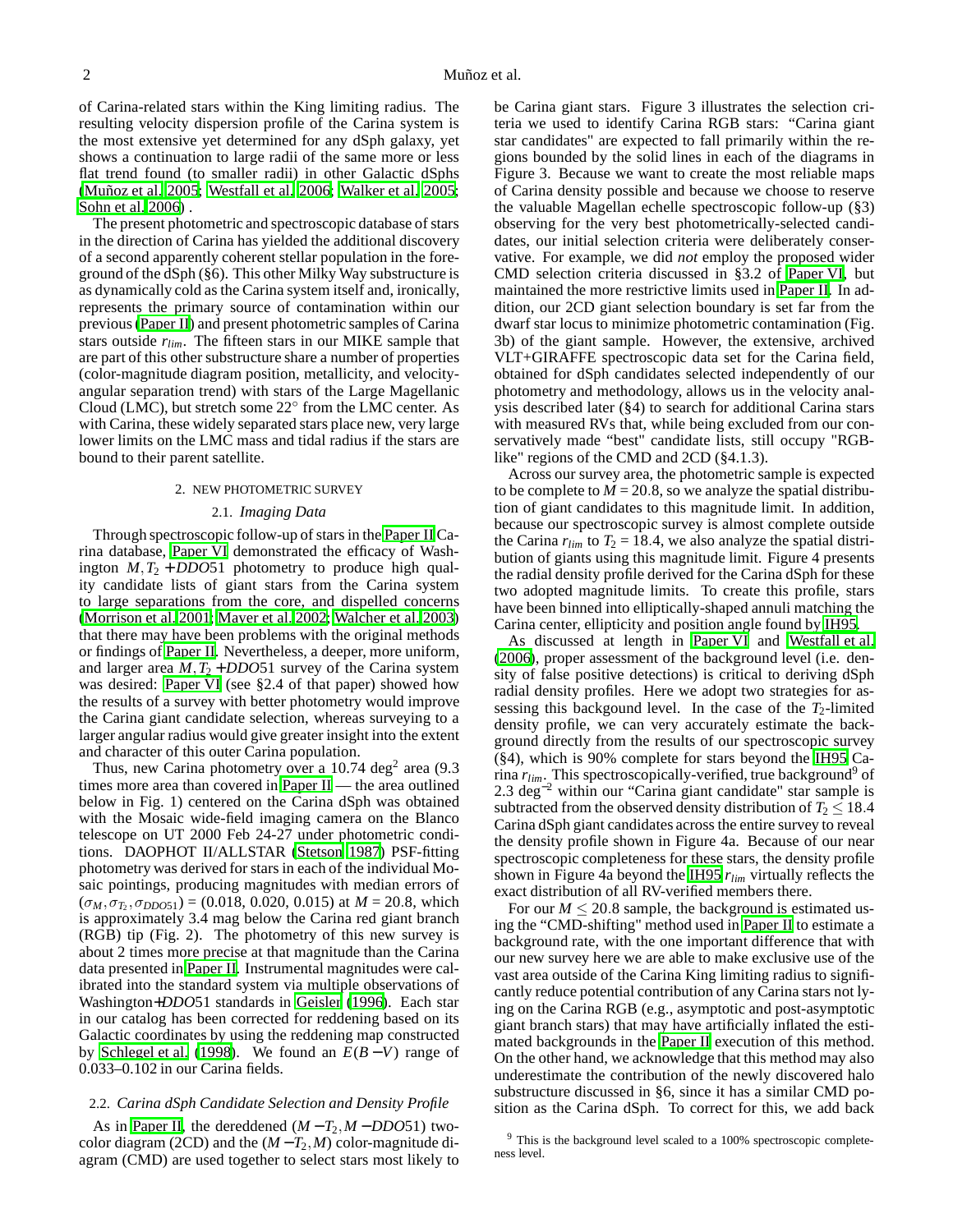into our background estimate the fractional contribution of stars from this substructure among the spectroscopic sample of > *rlim* stars chosen as Carina giant candidates. This yields a conservative<sup>10</sup> background level of 10.3 deg<sup>-2</sup>, which is then subtracted from the observed density distribution of  $M \leq 20.8$ Carina RGB candidates.

The two samples with the two methods of background calculation produce remarkably consistent radial profiles (Fig. 4). In both cases, the central part of the density profile is well described by the normalized [IH95](#page-15-0) King profile (shown by the solid line) for Carina, which is characterized by  $r_{lim} = 28.8$ arcmin and a core radius of 8.8 arcmin. Both radial distributions also show a prominent, second "break population" roughly following a power-law decline to the limits of our present survey. The dashed lines correspond to power-law indices of -1.5, -2 and -2.5 respectively. A -2 index power law appears to yield a reasonable match to the density falloff of the break population, although power laws with indices of -1.5 or -2.5 cannot be discounted; in general, the power law here is steeper than found in [Paper II](#page-15-2), owing to a slightly higher background derived in this study (see also a discussion of this steeper slope in [Paper VI\)](#page-16-3). Nevertheless, in this completely new photometric survey with substantial spectroscopic follow-up we have independently borne out the general conclusion of [Paper II](#page-15-2) and Paper VI that Carina exhibits a prominent, extended, power-law break population.

As discussed in [Paper II,](#page-15-2) the density profile exhibited in Figure 4 mimics that of model disrupting dSph galaxies (see, e.g., Fig. 15 of [Johnston et al. 1999\)](#page-15-5). With our updated version of the Carina density profile, we can revisit the implied fractional mass loss rate according to the method of [Johnston et al. \(1999\)](#page-15-5) under the assumption that the power law population represents unbound tidal debris. We derive a fractional mass loss rate for Carina of  $(df/dt)<sub>1</sub>=0.075 \text{ Gyr}^{-1}$ , but we must note that this method is technically derived for break populations following a -1 power law, and even in that case it only yields estimates good to within a factor of two. Perhaps a better estimate of the fractional mass loss rate comes from the  $\left(\frac{df}{dt}\right)_2$  method of [Johnston et al. \(1999\)](#page-15-5) using the corrections given by [Johnston et al. \(2002\)](#page-15-6); this method yields un upper limit for the Carina mass loss rate of  $(df/dt)_2 < 0.24 \text{ Gyr}^{-1}$ . In a subsequent paper (Muñoz et al., in preparation, hereafter M06) we use this newly derived density profile as well as the velocity dispersion profile derived in §4.3 to model the mass loss history using N-body simulations specific to the Carina dSph, and derive likely mass loss rates generally between these two estimates.

# 3. SPECTROSCOPIC DATA

#### 3.1. *Spectroscopy with MIKE*

The Carina power-law population has been of particular, though not exclusive, interest during our follow-up spectroscopic observations. [Paper VI](#page-16-3) presented radial velocity observations obtained with the Blanco telescope + Hydra multifiber system. Only some of these observations were of sufficient resolution to contribute reliable information on the internal dynamics of (rather than simply stellar membership in) the Carina dSph. Thus, on UT 2004 Jan 27-28 and Dec 29-30 good spectra of a total of 77 Carina giant star candidates selected from the new photometric survey were obtained using

the Magellan Inamori Kyocera Echelle (MIKE) spectrograph on the Clay 6.5-m telescope at Las Campanas; this instrument delivers *R* ∼ 19000 resolution spectra over the red echelle orders we used for this work. Of the 77 stars targeted, 65 were selected to be giant candidates by the giant selection shown by the solid lines in Figure 3 and 12 were selected using an expanded 2CD selection (shown by the dotted lines in the same figure). This wider 2CD giant selection corresponds to that derived in [Paper I.](#page-15-3) More than half (40) of the 77 stars observed with MIKE lie outside the nominal Carina *rlim* as determined by [IH95;](#page-15-0) the rest are scattered throughout the region inside the King limiting radius, but primarily at larger radii where few previous Carina spectra have been obtained.

Radial velocities (RVs) have been derived via crosscorrelation of the MIKE spectra against a "universal template" containing sets of stellar atmospheric absorption lines that typically give the strongest correlations to the spectra of late type stars; apart from these lines, the bulk of the spectra and templates are masked out because these wavelengths contribute more noise than signal to the cross-correlation spectrum. Prior to cross-correlation, the spectra are also Fourierfiltered to remove irrelevant low frequency features as well as features with higher frequency than the intrinsic resolution of the spectrograph. A fuller discussion of this cross-correlation technique is given in [Majewski et al. \(2004a\)](#page-15-7); but we have found that the procedure works just as well, or even better, for  $R = 19,000$  spectra than for the moderate resolution spectra cross-correlated in that paper. We observed to high *S*/*N* a number of K giant velocity standard stars that we used to measure small systematic offsets imposed on the derived RVs that are particular to the nature of the adopted artificial template. Our cross-correlations here were conducted over the echelle order (spanning  $8468-8693$  Å) that contains the calcium infrared triplet and over a dozen other useful lines in stars as metal poor as Carina ([Fe/H]  $\sim$  -2). Tests with other, nearby orders yield similar RV results but of lower reliability, so the values given here are based solely on the calcium triplet order, where the typical *S*/*N* of the stellar continua were 7-12 per pixel. This particular echelle order also contains ample numbers of telluric absorption features with strengths great enough to yield useful velocities. Since the stars were observed with a 0.9 arcsec slit whereas the seeing often was as good as 0.7 arcsec, significant fractional errors in derived RVs may arise from slit centering errors. To measure the velocity shifts that result from this effect, we independently cross-correlate the telluric absorption features in each order against those in a set of observed RV standards as well as in dusk spectra (see discussion in [Sohn et al. 2006](#page-16-7)). These RV standards were typically exposed by smoothly passing them across the slit during the integration to create a symmetric net slit function for the resulting spectra. By comparison of multiple spectra obtained of several Carina giants as well as by comparison of results from cross-correlation of different echelle orders, we find the random errors in the derived RVs to be better than 1.0 km s<sup>-1</sup> for the January run and 2.5 km  $s^{-1}$  for the December run. The degradation in the second run was due to significantly worse overall observing conditions that resulted in poorer *S*/*N* spectra on average.

Table 1 gives for the stars observed with MIKE the J2000.0 positions, date of spectroscopic observation, photometric data, RVs in both the heliocentric and Galactic standard of rest  $(v_{GSR})$  conventions, as well as a parameter that characterizes the quality of the RV: an overall quality index, *Q*, which ranges from 1 (lowest quality) to 7 (highest quality).

<sup>10</sup> The procedure just described *ignores* the fact that much of the §6 substructure is actually *outside* our CMD selection criterion, to make the most generous estimate of the background.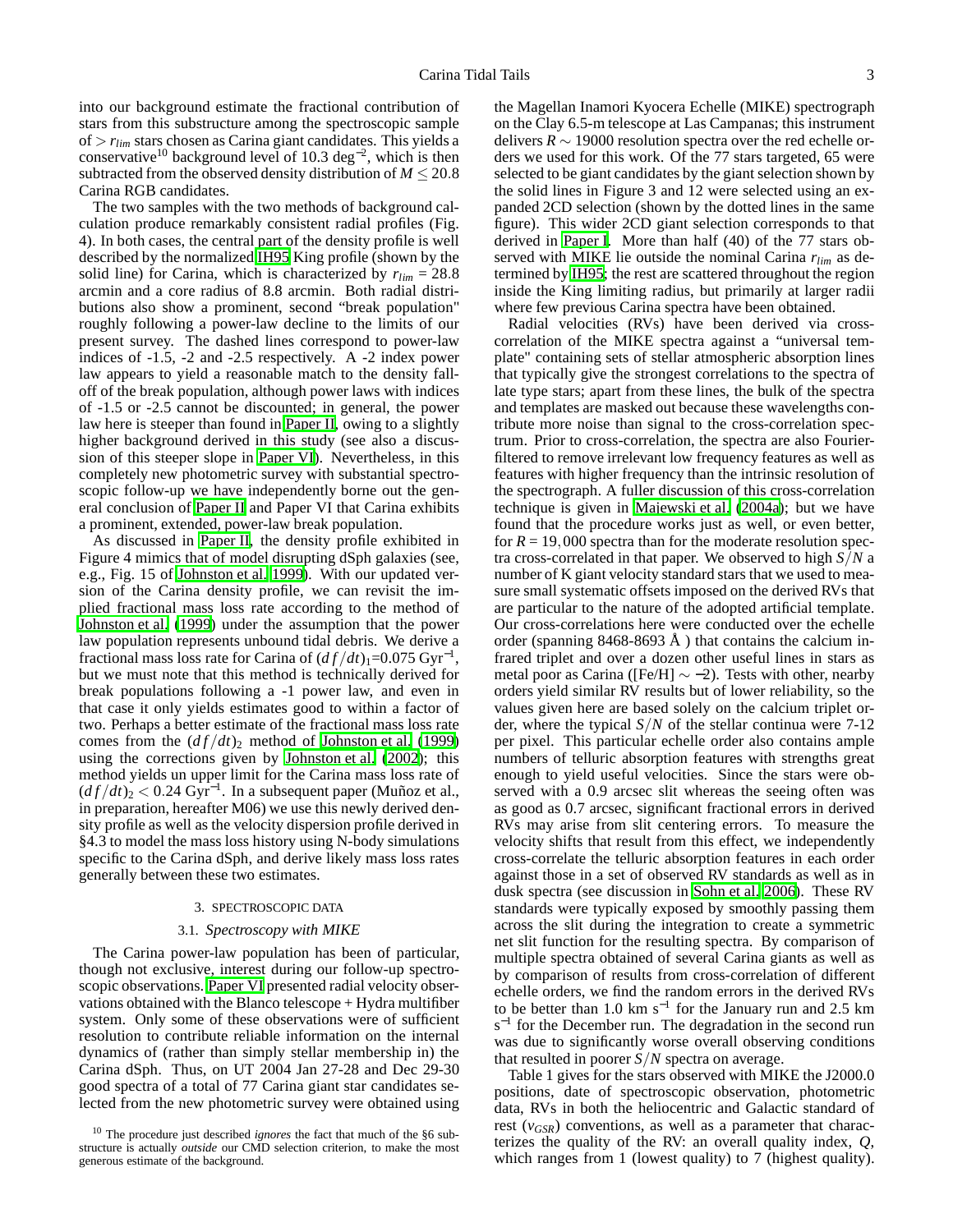The precise meaning of the various *Q* grades is explained in [Kunkel et al.](#page-15-8) [\(1997a\)](#page-15-8) and [Majewski et al. \(2004a\)](#page-15-7).

As an additional check on the RVs, we independently derived RVs for all MIKE spectra using the fxcor package from  $IRAF<sup>11</sup>$  following the method described in [Frinchaboy et al. \(2006\)](#page-15-9). The mean RV difference between both methods is  $0.1 \pm 0.4$  km s<sup>-1</sup> with a dispersion of  $2.8 \pm 0.3$ km s−<sup>1</sup> showing a very close correspondence between the methods. However, for some spectra with very low *S*/*N* our standard methodology failed to yield an acceptable (i.e.  $Q \geq 4$ ) cross-correlation, whereas fxcor yielded a crosscorrelation with higher apparent reliability. In these cases we have adopted the fxcor RV in Table 1 and given the derived velocity error in place of the *Q* value.

In the end, all 65 Carina-giant candidates observed with MIKE have a reliable velocity and these form the basis of most of the outer Carina RV analyses below. Among the 12 stars with RVs selected from the expanded giant selection criterion in Figure 3b, none have been found to have a Carinalike velocity; however, two of these stars have velocites near  $v_{hel}$  ~ 332 km s<sup>-1</sup> and constitute members of the newly discovered halo substructure discussed in §6. Thus we include these two stars in our discussions relevant to this halo substructure.

#### 3.2. *The GIRAFFE Spectra*

Because our MIKE observing focused primarily on the most widely separated Carina giant candidates, our resulting spectroscopic coverage leaves a significant statistical gap from the only other previously published echelle resolution Carina RVs, which are in the Carina core [\(Mateo et al. 1993\)](#page-16-11). Fortunately, there exists a substantial collection of archived VLT/FLAMES observations of the Carina system that bridges the gap.<sup>12</sup> These data were retrieved and reduced to RVs by S.Z. and D.C..

FLAMES is installed at the Nasmyth A focus of the VLT Kueyen telescope and is composed of a fiber positioner, OzPoz, that feeds the dedicated medium-high resolution GI-RAFFE (resolving power  $R \simeq 6000 - 30000$ ) and UVES ( $R \sim$ 40000) spectrographs with 132 and 8 science fibers, respectively, over a large field of view ( $\simeq 28$  arcmin in diameter) in the "MEDUSA" mode. The VLT Carina data set used in this paper was collected over a 9 night run at the end of 2003 (22-31 December) and consists of 16 different pointings, each observed four times. The exposure time was  $4 \times 3300$  seconds per pointing. The four exposures for each pointing were taken in sequence and with the same MEDUSA plate configuration. All observations were done using GIRAFFE in the low resolution, LR08 set-up having  $R \simeq 6500$ , and centered on the Calcium infrared triplet to cover the region from 8206 to 9400 Å . At the end of each observing night, during daylight, a sample of calibration frames were taken by the VLT staff within the nominal VLT calibration plan.

Spectroscopic calibration and extraction have been performed with the GIRAFFE BLDRS<sup>13</sup> data reduction pipeline

(version 1.12) and the GIRCALIB calibration reference file database (version 2.3). The GIRCALIB image database contains generic reference solutions for the calibration frames (bias and dark frames, flat-fields, fiber slit geometry and fiber response correction frames as well as wavelength calibration for all the different FLAMES observing modes) that are used as initial guesses for specific night-to-night solutions for all the different calibration steps. For each night, the calibration frames (bias, flats, wavelength calibrations) are grouped together and reduced with the appropriate recipe, starting with the reference solution in the GIRCALIB database and then iterating corrections to it. Once all of the solutions are found they are applied with a single command to the science images.

No particular problems were encountered in the reduction of the calibration frames, but occasionally the wavelength calibration gave unstable and distorted solutions due to the uneven spacing and scarce number of ThAr calibration lines in the available spectral range. To overcome and check this problem, for each wavelength calibration frame used (one per night taken during the daytime) the emission line detection threshold and fitted polynomial order were readjusted until a satisfactory solution was obtained. These solutions were then verified directly by the ThAr-calibrated science spectra (before night sky subtraction), which were cross-correlated with a separate, emission line night sky spectrum calibrated externally with the detailed night sky line lists of [Osterbrock et](#page-16-12) al. [\(1996,](#page-16-12) [1997\)](#page-16-13). It was found that the average RMS velocity scatter from fiber to fiber based on the sky-lines was an acceptable  $0.87 \text{ km s}^{-1}$ . We adopt this value as our wavelength zero point error for the GIRAFFE spectra. The same test revealed that the offset from plate to plate was less than 0.2 km/s; nevertheless, we corrected all plates to the same radial velocity zero point system based on the night sky lines.

The archived GIRAFFE images contain spectra from all of the fibers for a given MEDUSA plate. Between 109 and 112 MEDUSA fibers were placed on target stars depending on the pointing, with the remaining fibers positioned on empty sky positions. The identification of the target objects associated with each spectra is possible using associated archived tables containing the observers' input values of target positions and magnitudes as well as details of the positioning of the fiber on the sky.

Radial velocity derivations were performed using an implementation of the Tonry and Davis (1979) method in the MIDAS environment. We extracted radial velocities both for each single exposure of each medusa plate and then for the sum of the four exposures per plate. For each exposure we first extracted the sky fibers to create a sky spectrum for that exposure. This sky spectrum was subtracted from each target fiber spectrum and the result was continuum-normalized and finally cross-correlated with a synthetic spectrum<sup>14</sup> of a low metallicity giant star to obtain the radial velocity. In the second reduction method we summed the four extracted and skysubtracted spectra for each star and cross-correlated *that* with the template spectrum. The comparison of the single spectra and the summed spectra RVs for each object revealed that the RVs from the former were very poor, especially for the faintest stars: several times we failed completely to measure a reliable RV. In the cases where we were able to get four in-

<sup>&</sup>lt;sup>11</sup> IRAF is distributed by the National Optical Astronomy Observatories, which are operated by the Association of Universities for Research in Astronomy, Inc., under cooperative agreement with the National Science Foundation.

<sup>12</sup> The archived FLAMES/VLT data set used in this paper is part of the ESO large program 171.B-0520 "Towards the Temperature of Cold Dark Matter: Quantitative Stellar Kinematics in dSph Galaxies", PI. G. Gilmore.

<sup>&</sup>lt;sup>13</sup> The GIRAFFE BLDRS, Base Line Data Reduction Software, is a set of python scripts, modules and a C library to reduce GIRAFFE spectra. The

software and documentation can be found at [http://girbldrs.sourceforge.net/.](http://girbldrs.sourceforge.net/)

<sup>&</sup>lt;sup>14</sup> We built the template spectrum using the Kurucz models properly simulated for the GIRAFFE spectrum resolution and set-up used. We tested several templates and finally adopted a spectrum for a star with  $T_{eff} = 4500$ ,  $\log g = 2.5$  and  $[Fe/H] = -1.5$ .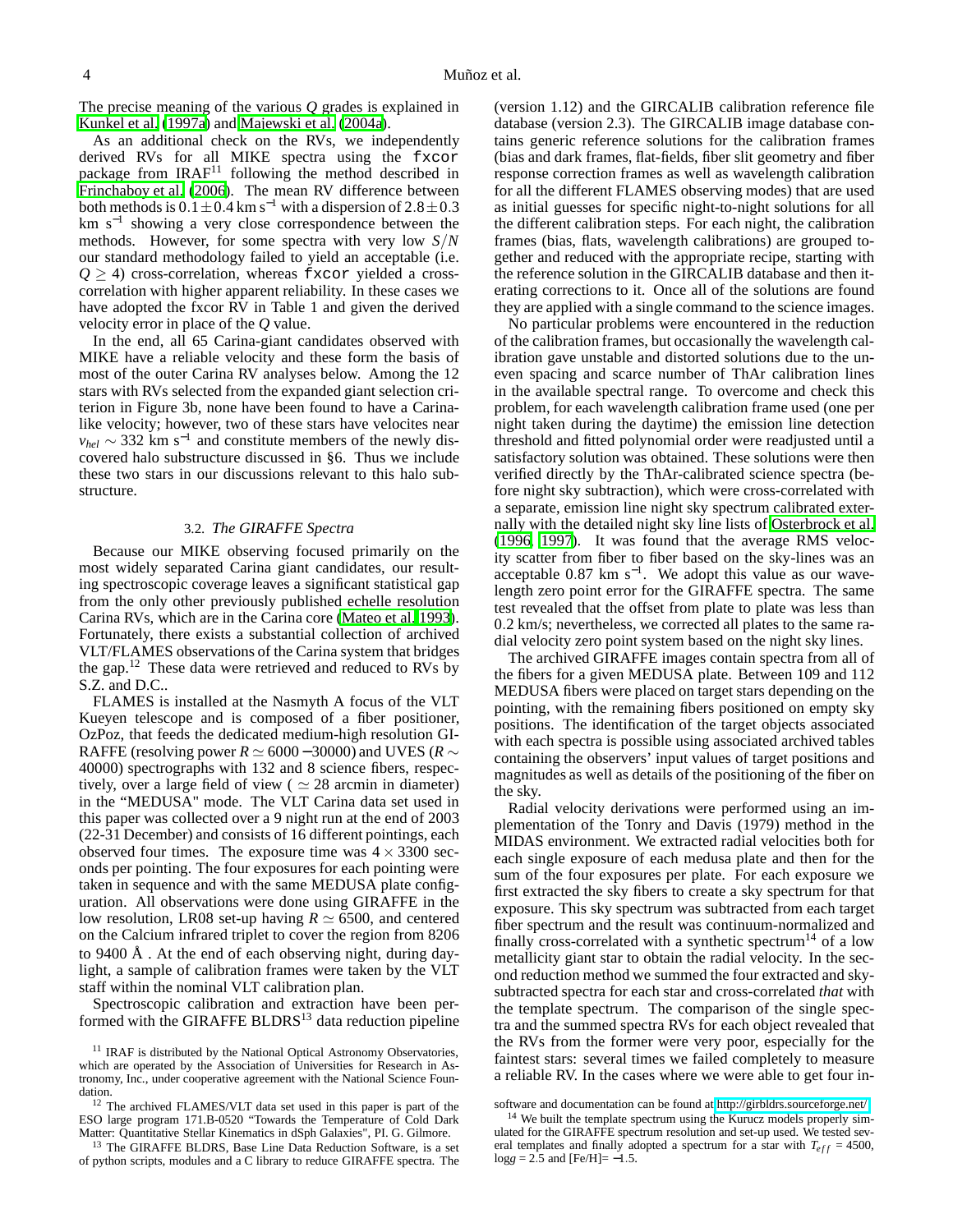dependent RVs we compared their average with the RV of the summed spectrum and found that the RMS was much larger than the measurement error in 80% of the sample. Thus, we decided to use only the RVs derived from the summed spectra.

A total of 1771 independent radial velocity measurements were obtained across the sixteen medusa pointings. After removing 66 stars for which we could not get an RV and accounting for repeated targeting of some stars, RVs were obtained for 994 distinct stars. In the final definition of the RVs we found that among objects having more than three measurements ( $\simeq$  130 stars) the scatter was always compatible with the measurements errors except for the very faintest objects where we found a larger scatter. The RV errors take into account this larger scatter. Of the 994 individual GIRAFFE target stars, 975 were found in our Washington+*DDO*51 photometric catalog. We only consider those 975 in our analysis because the remaining 19 stars not present in our photometric catalogues cannot be checked for their giant status in the 2CD.<sup>15</sup> Table 2 presents the RV information for these stars.

To the MIKE and GIRAFFE data we also add Blanco+Hydra RVs for photometrically selected giant stars from [Paper VI](#page-16-3) that were observed at  $R = 7600$  resolution in October 2001. We include these Hydra RVs only for those stars not already having higher resolution echelle observations. In the end, our sample includes a total of 1123 RVs from Table 1, Table 2, [Mateo et al. 1993](#page-16-11) and the [Paper VI](#page-16-3) contribution.

#### 4. SPATIAL AND RADIAL VELOCITY DISTRIBUTIONS OF CARINA DSPH MEMBERS

#### 4.1. *Definition of Carina dSph Members*

#### 4.1.1. *The Full Sample*

Figure 5a shows the distribution of all derived RVs for stars in the Carina field as a function of elliptical distance from the center, including stars having RVs from [Mateo et al. \(1993\)](#page-16-11) (green points), Hydra observed stars from [Paper VI](#page-16-3) (cyan points), stars with MIKE RVs (red points), and GIRAFFE data (blue points). The elliptical radius of a star is defined to be the semi-major axis radius of the ellipse centered on Carina (with the ellipticity, center and position angle for the dSph as found by [IH95\)](#page-15-0) that passes through the star. Figure 6a shows the integral of the RV distribution over all radius. A most obvious characteristic of these "full sample" RV distributions is the presence of the prominent RV peak associated with the Carina core near  $v_{hel} \sim 220$  km s<sup>-1</sup>. However, a significant contribution of stars at other RVs may be seen, particularly from stars with  $v_{hel} \lesssim 150 \text{ km s}^{-1}$  from the Milky Way. These contaminants come predominantly from the GIRAFFE sample, which was apparently primarily selected on the basis of positions of stars in the CMD. While the Carina RV peak still stands out, the substantial background of non-Carina stars makes it difficult to define an accurate RV criterion for cleanly isolating Carina members.

#### 4.1.2. *The Conservative Sample*

Figures 5b and 6b show the same RV distribution, but only for stars satisfying the conservative Figure 3 criteria for identifying Carina giant candidates by their Washington  $M$ ,  $T_2$  + *DDO*51 photometry. This distribution of the "best" photometric candidates makes it easier to define an appropriate additional criterion, based on RVs, for identifying Carina members. Anticipating that the velocity dispersion of Carina members actually rises slightly outside the Carina core, we define as an RV membership criterion the  $3\sigma$  range defined by RVs for Carina stars beyond  $r_e > 0.6r_{lim}$  (twice the core radius), where we find a mean  $v_{hel} = 220.8 \pm 1.3$  and a  $\sigma = 10.2$ km s−<sup>1</sup> . <sup>16</sup> This range is indicated by the dashed lines in Figure 5b and the shaded region in Figure 6b. This new RV selection criterion for MIKE and GIRAFFE stars is narrower than that applied in [Paper VI](#page-16-3), but this is because the RVs in the present sample have smaller random errors. This final set of stars, selected by our conservative CMD and 2CD criteria (Fig. 3) is shown in Fig. 5b.

An additional feature apparent within the RV distribution of the "best photometric sample" in Figure 5b and 6b is the distinct group of stars with a clumped RV at an even *more* extreme velocity than the Carina dSph. This feature is even more clear in Figure 6d, where we show a histogram for a subsample of stars from Figure 6b, in particular, stars with  $r_e > 1.5r_{lim}$ . Their  $v_{hel} \sim 332$  km s<sup>-1</sup> implies a significant retrograde motion for stars in this direction of the sky. The magnitudes and colors of these stars (Table 1) are also rather clumped, indicating similar spectral characteristics and an apparently similar (and substantial) distance. In §6 we explore further this moving group of giant stars from what appears to be a newly found halo substructure.

#### 4.1.3. *Expanding the Conservative Sample*

A comparison of Figures 5a and 6a with Figures 5b and 6b suggests that the restrictiveness of our "conservative" photometric selection of Carina giants, while providing extremely pure samples of Carina stars, also leads to a non-negligible level of incompleteness (a well-known issue we have addressed before in §3.2 of Paper VI). Given that we now have the advantage of three criteria for discriminating Carina giants and a large number of RVs from GIRAFFE in the Carina main body, it is worth reinvestigating the tradeoffs between sample size/completeness and sample purity. More specifically, can we expand any of the selection limits to admit substantially more Carina stars from the GIRAFFE sample without sacrificing the reliability of the membership census.

**2CD outliers:** Figure 7 demonstrates some possibilities for expanding our membership acceptance criteria by showing the 2CD and CMD of stars satisfying our newly established Carina RV-membership criterion, but falling outside one or the other (or both) our conservative photometric criteria (plotted as the solid lines in Figs. 3 and 7). As may be seen in Figure 7b, a large fraction of these stars lie *just below* our Figure 3b giant selection in the 2CD. However, inspection of the distribution of stars in Figure 3b clearly shows a strong, almost vertical giant star 2CD concentration at  $(M - T_2)_0 \sim 1.2$ that extends below the adopted diagonal limit there. Moreover, the 2CD analysis of giant and dwarf stars presented in [Paper I](#page-15-3) makes clear that giant stars are commonly found at these positions of the  $CMD -a$  point demonstrated by the superposition of the [Paper I](#page-15-3) "giant star boundary" in Figure 7b (dotted lines). Stars in Figure 7 lying within the [Paper I](#page-15-3) 2CD boundary but within the Figure 3a CMD boundary are

<sup>&</sup>lt;sup>15</sup> The 19 stars missing from our catalogue are primarily due to the loss of stars in the gaps between CCD chips in our Mosaic images as well as to small gaps in the placement of our Mosaic pointings within *rlim*, visible in Figure 1. We note that only 10 of these 19 stars have RVs consistent with the Carina dSph.

<sup>&</sup>lt;sup>16</sup> The velocity dispersions shown later in Fig. 11 are at lower values than the observed spreads in Fig. 5 because the former have been corrected for measurement errors.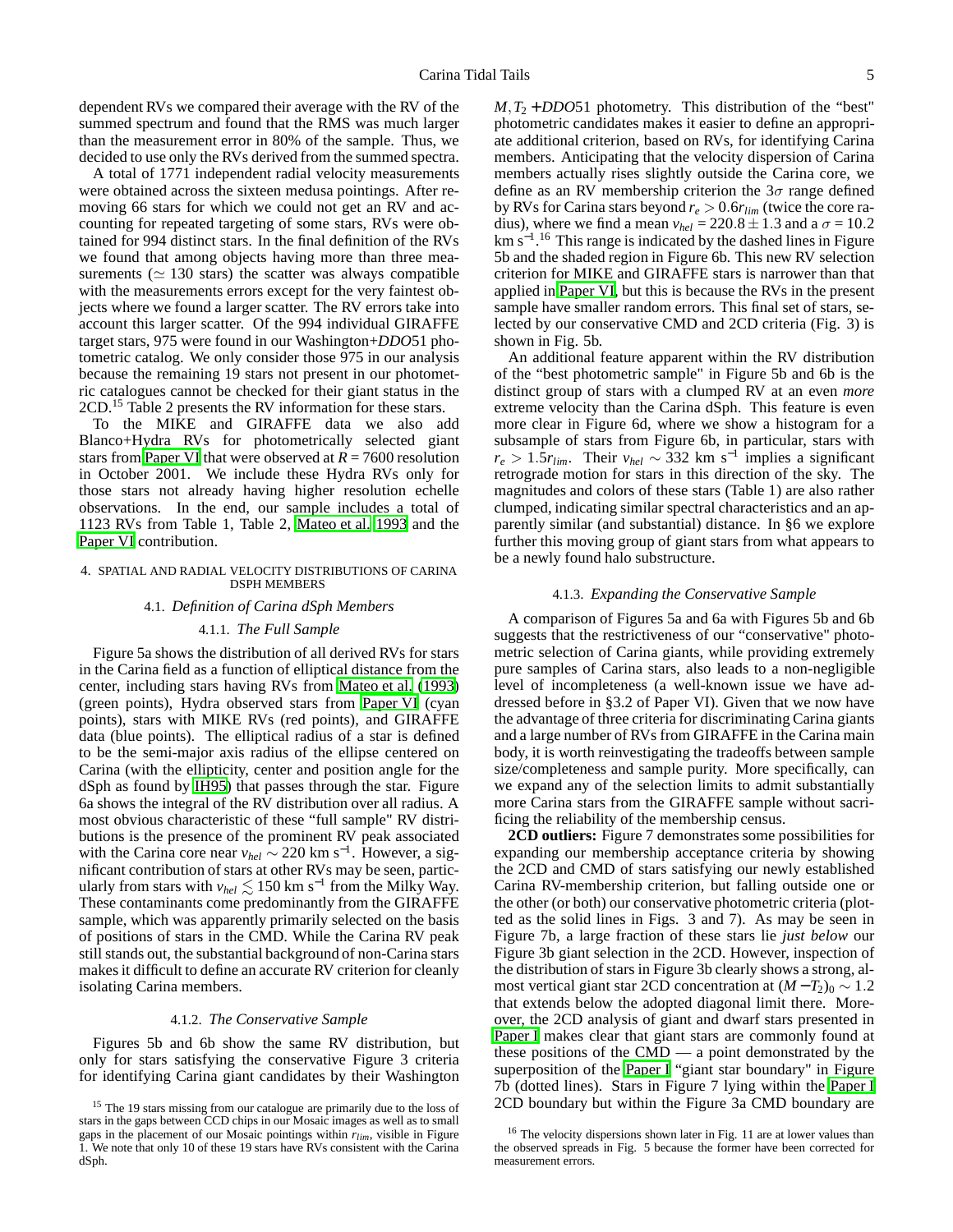marked with red open triangles in Figure 7. Given that these stars satisfy the RV, CMD and the [Paper I](#page-15-3) 2CD criteria, we regard these stars as Carina giants from here on.

**CMD outliers:** We may also investigate those stars that satisfy the RV and 2CD criteria but not our initial CMD boundary. In Figure 7 these stars are marked with open blue circles for the stars that satisfy the stricter of the 2CD boundaries and green open circles for the stars satisfying the [Paper I](#page-15-3) 2CD limit. Almost all of these lie very close to the RGB limit. A number of them lie at a CMD position just above the strong red clump. Given that Carina has stellar populations as young as 0.6-1.0 Gyr [\(Monelli et al. 2003\)](#page-16-14), it might not be too surprising to find some core He-burning stars lying above the canonical red clump from the dominant, older, more metalpoor Carina population (e.g. [Salaris & Girardi 2002\)](#page-16-15). Other modest CMD outliers are in CMD positions consistent with those expected for asymptotic giant branch stars. A similar outlier trend was found in Paper VI, where it was noted that slightly expanding the magnitude width of the CMD selection criterion by a few tenths of a magnitude would increase completeness with virtually no decrease in reliability. Given that previous conclusion, and that these stars satisfy the 2CD and RV criteria, we consider all of these outliers as Carina members.

**RV outliers:** Finally, what about stars that fall within the 2CD and CMD criteria but just outside the RV criterion? Several of these stars are conspicuous in Figure 5b. First, we note that there are  $\sim$  300 stars satisfying our 3 $\sigma$  RV criterion in Figure 5b. For a sample of this size and with a Gaussian distribution, one expects  $\sim 0.3\%$ , or  $\sim 1$  outlier. As may be seen in Figure 5b, two stars with  $r_e/r_{lim} < 0.6$  lie just below the RV cutoff and are probably very likely this kind of Gaussian-wing outlier member. These stars ( C2661 and C161179) are indicated by the blue solid squares symbols in Figures 5 and 7, where they can be seen to be very solidly photometric members. Nevertheless, because they are in the well-populated central part of Carina, whether or not they are included in our analyses has very little effect.

On the other hand, as we discuss in §4.5, the velocity dispersion of Carina appears to grow beyond the King limiting radius, and, even though our RV selection criterion was derived from stars with  $r_e/r_{lim} > 0.6$  specifically for this reason, the RV dispersion that sets the selection criterion is dominated by stars with  $0.6 < r_e/r_{lim} < 1.5$ . Beyond this range, the dispersion not only grows, but, as we show in §5, the RV distribution becomes flatter than Gaussian. Both larger velocity dispersions as well as more platykurtic velocity distributions are fully consistent with models of disrupting dSphs systems [\(Read et al. 2005a;](#page-16-16) M06). Thus, even wider separated RV-outliers are not only conceivable at large radii, they are expected. We mark three of these from our MIKE sample — C1960448, C2450090 and C2050415 — with red square symbols in Figures 5b and 7. These stars, which lie within  $\sim$  28 km s<sup>-1</sup> (3σ),  $\sim$  20 km s<sup>-1</sup> (2σ) and  $\sim$  10 km s<sup>-1</sup> (1σ), respectively, of our Carina RV membership limit, are again solidly within the photometric Carina giant candidate selection criteria (Figure 7). They are particularly interesting potential members, since all three lie approximately along the Carina major axis, and at large radii —  $\sim$  2.0 deg to the east,  $\sim$  1.6 deg southwest and  $\sim$  2.0 deg northeast of Carina center, respectively (see Fig. 8a). Indeed, the latter star is potentially the most widely separated Carina giant in our sample, at  $r_e = 4.9r_{lim}$ .

Nevertheless, unlike in the cases of the sample-admitted

2CD and CMD outliers above, even though we can make a compelling case for the membership of all five of these RV outliers, we *exclude them* from our dynamical analyses to follow, so that we do not unduly bias our velocity results. Figures 5c and 6c summarize the RV distributions of our final, expanded Carina-member sample based on our two (slightly widened) photometric criteria and one velocity criterion. In Tables 1 and 2 we designate by the column "Member" those 260 stars considered to be members by the most conservative criteria and those additional 116 stars that have been admitted as Carina members by the exceptions described in this subsection. We stress that (1) all 116 of these stars are from the GIRAFFE sample, (2) all but 2 are within  $r_e < 0.9r_{lim}$  and so have no impact on the dynamical results at larger radii, and (3) the inclusion or exclusion of these 116 stars in our analysis has little effect on the general dispersion trends described later (Fig. 11). Thus we have opted to include these 116 stars to improve our sampling and statistical uncertainties. The five RV outliers discussed above but not included in our analyses are highlighted in this column by "RV?".

#### 4.2. *Sky Distribution of Carina dSph Members*

The azimuthal distribution of the Carina RV-members on the sky (Fig. 8a) shows them to lie predominantly along the Carina major axis, even though, as shown in Figure 1, the azimuthal coverage of our photometric and spectroscopic efforts actually favors the *minor* axes (see, e.g., the distribution of Carina giant candidates *not* found to be RV members in Fig. 8b). Figure 9, which shows the ratio of the circular to elliptical radius  $(r_c/r_e)$  for each star in the survey versus its circular radius, demonstrates the tendency for Carina RV members outside the King limiting radius to lie along an extension of the position angle of Carina's ellipticity and, indeed, to have an apparently even more elliptical distribution in this direction at larger radii. Stars on the major axis will have  $r_c/r_e = 1$  and stars on the minor axis will have  $r_c/r_e = 0.67$ , according to the ellipticity of Carina [\(IH95\)](#page-15-0). That the mean  $r_c/r_e$  increases at larger *r<sup>c</sup>* shows the tendency for the extended population to become even more stretched along the major axis, evokes the character expected of tidal tails, and is a key characteristic of dSph tidal disruption models [\(Oh et al. 1995;](#page-16-17) [Piatek & Pryor](#page-16-18) [1995;](#page-16-18) [Johnston et al. 2002;](#page-15-6) [Choi et al. 2002;](#page-15-10) M06). Further surveying for Carina members over larger radii to see whether and how this trend may continue would provide a valuable check and important constraint on the nature of any tidal disruption.

#### 4.3. *Photometric Contamination Levels Revisited*

[Paper VI](#page-16-3) has already focused on the reliability of our methodology to assess dSph structure into extremely low surface brightness regimes, with specific focus on Carina. However, with the now much better spectroscopic coverage as well as better photometry of the Carina field we may reassess the effectiveness of our Washington *M*,*T*2,*DDO*51 survey strategy. In addition, the MIKE spectroscopic sample, which was pre-selected based on the Washington+DDO51 photometry, provides an interesting contrast with the GIRAFFE sample, which was not.

A straight calculation of our success rate from the 48 Carina RV-members among all 65 Carina giant candidates with MIKE spectroscopy yields a success rate of 74% in identifying true dSph members. Restricting the analysis to only stars outside the nominal (IH95) King limiting radius yields a success rate of 55% (22 dSph members among 40  $r_e > r_{lim}$  Ca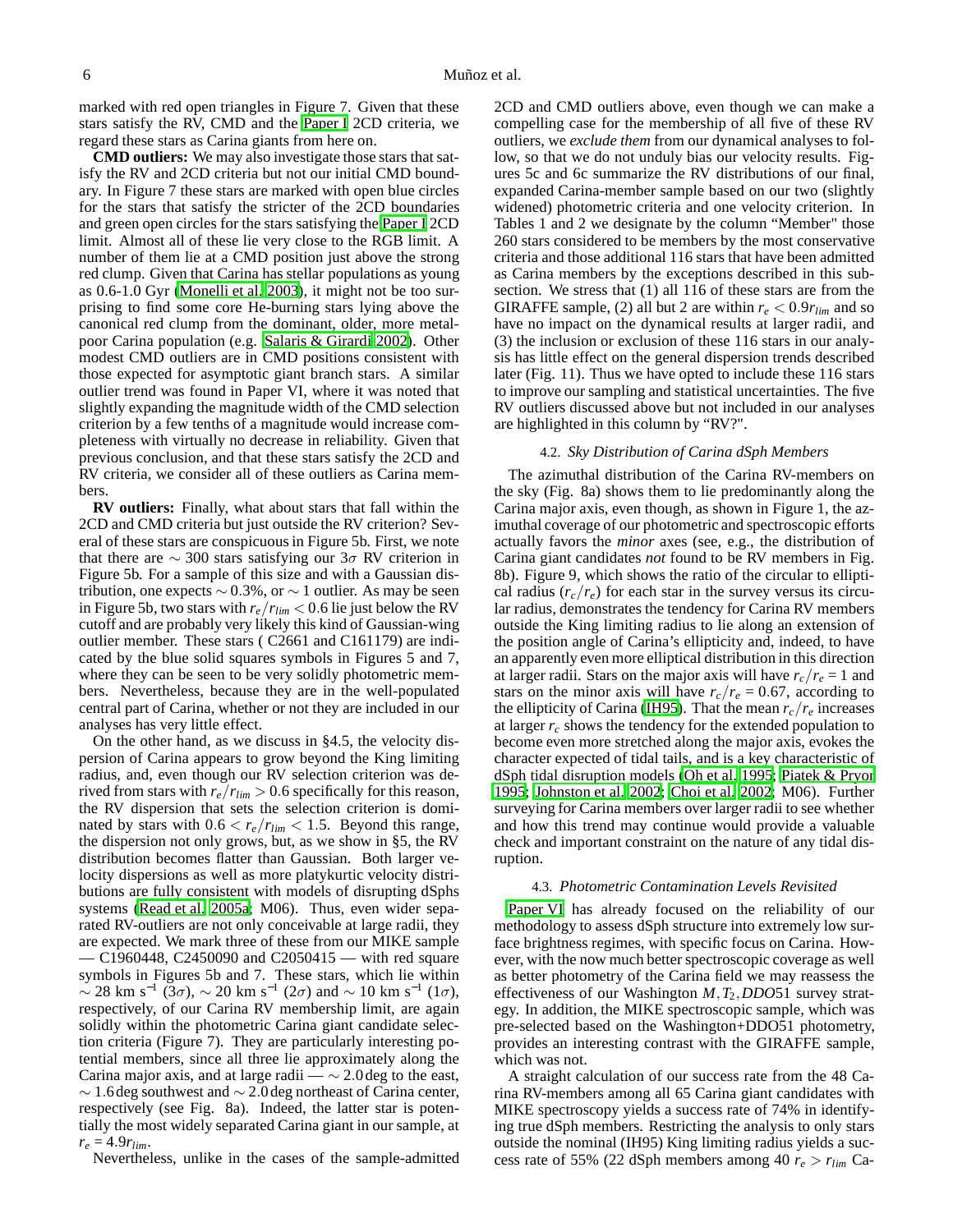rina giant candidates with RVs), and this includes candidates at extremely low densities (0.058% the density of the Carina core). However, 13 of the 40 Carina giant candidates outside *rlim* with determined RVs appear to be giant stars from *another* tidal stream with rather similar CMD characteristics as Carina (§6). Though these stars are not attributable to Carina, this newly discovered Milky Way feature might be argued as a success of the overall methodology we have been using in this series of papers to identify just this kind of halo substructure. Were we to combine these stars with the true Carina dSph members, our success rate in identifying "halo substructure" stars rises to 94%.

In contrast, the original GIRAFFE sample was apparently selected only on the basis of the position of these stars in the CMD (though not our CMD). Among the 975 stars in the GIRAFFE sample also in our catalogue, 390, or 40.0%, are found to have Carina RVs — and this is for a sample highly concentrated to the main body of Carina, with most stars having *r<sup>e</sup>* < 1.0*rlim*. However, had we applied our photometric selection criteria to the GIRAFFE catalog 97.3% of the stars identified as Carina giant candidates would have been found to be RV-members (almost tripling the telescope efficiency). Combining all available RV data at all radii, the Washington+DDO51 pre-selection results in a 90.5% RV-member efficiency. Thus, the combination of Washington+*DDO*51 photometry with quality spectroscopy is found once again (see Palma et al. 2003, Westfall et al. 2006, Sohn et al. 2006) to be a very effective observational strategy for identifying very diffuse halo substructures.

The point is relevant to potential further work on the extended structure of the Carina system. Continued searches for Carina giants at large separations from the dSph center will require an efficient means to identify the best candidates to optimally take advantage of spectroscopic time on the largest telescopes. We note that using *only* a selection for Carina stars by their position along the Carina RGB in the CMD becomes a very inefficient way to find Carina giants at 3*rlim*: At these radii, only one in 85 stars in the RGB selection region in the CMD we have used (Fig. 3b) turns out to be an actual Carina giant, and to  $M = 20.8$ , the density of such stars is only 7.4 deg−<sup>2</sup> , making even multifiber spectroscopic searches for members within a CMD-only target list a rather inefficient enterprise.

#### 4.4. *Standard Mass-to-Light Determination Revisited*

Estimates for the central and global Carina *M*/*L* determined using standard prescriptions (e.g., core-fitting combined with the central velocity dispersion) are given by Mateo et al.  $(1993)$  as  $(M/L)_{0} = 40 \pm 23$  and  $(M/L)_{tot} = 37 \pm 20$  (all  $M/L$ values in solar units), respectively, when isotropic, singlecomponent [\(King 1966](#page-15-11)) models are adopted; anisotropic models were argued to give similar global *M*/*L* for the lowest possible central mass density. These values were based on an observed central velocity dispersion of  $6.8 \pm 1.6$  km s<sup>-1</sup>. Monte Carlo analyses conducted [Mateo et al.](#page-16-11) [\(1993\)](#page-16-11) show that it is unlikely that this dispersion has been inflated by either atmospheric jitter in the target K giants or the influence of binaries.

However, there seems to be no real consensus on derived *M*/*L*'s for Carina. For example, Mateo (1998) quotes the Carina  $(M/L)_{tot}$  as 31, whereas [IH95](#page-15-0), adopting the original Mateo et al. (1993) central velocity dispersion, derive  $(M/L)_{tot} = 59 \pm 47$  and  $(M/L)_{o} = 70 \pm 50$  (where the large error bars reflect uncertainties in the velocity dispersion, core

radius and at least a factor of two uncertainty for the central surface brightness). [Walcher et al. \(2003](#page-16-1)) estimate the Carina mass and  $M/L$  by assuming that its periGalactic tidal radius can be approximated by *rlim* (obtained from their photometric survey of the dSph) and using the [Oh et al.](#page-16-19) [\(1992\)](#page-16-19) relationship between the tidal radius of a satellite and its mass and orbit. Circular orbits yield *M*/*L* as low as 0.6 while more eccentric orbits can easily accommodate values as high as the ones derived by [Mateo et al.](#page-16-11) [\(1993\)](#page-16-11), but [Walcher et al. \(2003\)](#page-16-1) derive a Carina  $(M/L)_{best}$  = 17 based on an orbit with eccentricity 0.6 and apoGalacticon twice that of Carina's current distance.

The new RV dataset presented here invites yet another *M*/*L* evaluation. Unlike previous determinations making use of a "central" velocity dispersion from a relatively small number of stars in the very core of the dSph, our extensive and radially continuous velocity coverage means that the definition of "central" is not pre-defined by our available sample. If we assume that at least the inner parts of the dSph are well represented by a King profile, Figure 4.11 from [Binney & Tremaine \(1987\)](#page-15-12) shows that the velocity dispersion of stars begins to deviate from its central value at about half the core radius. Figure 10 shows the central velocity dispersion of Carina as we grow the radius (shown in units of core radius as measured by [IH95](#page-15-0)) within which we include RVs in the dispersion computation. As we add successive stars out from the Carina center the derived "central" velocity dispersion (calculated using the maximum likelihood method, [Pryor & Meylan 1993;](#page-16-20) [Hargreaves et al. 1994](#page-15-13); [Kleyna et al.](#page-15-14) [2002\)](#page-15-14) reaches a value of  $6.97 \pm 0.65$  km s<sup>-1</sup> at half the core radius (computed from 87 total Carina stars). This value, which is slightly larger than (but consistent with) the 6.8 km s<sup>-1</sup> value used by [Mateo et al. \(1993](#page-16-11)), is adopted to rederive the Carina *M*/*L*'s.

The central mass-to-light ratio can be determined as [\(Richstone & Tremaine 1986\)](#page-16-21):

$$
(M/L)_{o} = \frac{\rho_{o}}{I_{o}} = \eta \frac{333 \sigma_{o}^{2}}{r_{1/2} S_{o}}
$$
 (1)

where  $\eta$  is a correction parameter dependent on the concentration value (0.955 for Carina),  $r_{1/2}$  is the geometrical mean of the half-light radii measured along the major and minor axis (163  $\pm$  26 pc) and *S*<sub>o</sub> is the central surface brightness  $(2.2 \pm 1.0 \text{ L}_{\odot}/\text{pc}^2)$ . We adopt all these structural values from [IH95](#page-15-0)<sup>17</sup> and obtain  $(M/L)$ <sub>0</sub> = 43<sup>+53</sup><sub>-19</sub> for Carina where the main source of uncertainty comes from the uncertainty in the central surface brightness. To illustrate this, we calculate the error in the  $(M/L)$ <sup>o</sup> not considering the uncertainty in the central surface brightness, and obtain  $(M/L)_{0} = 43^{+8}_{-7}$ .

From [Illingworth \(1976](#page-15-15)):

$$
(M/L)_{\text{tot}} = \frac{166.5 R_{c,g} \mu}{\beta L_{\text{tot,V}}}
$$
 (2)

where  $R_{c,g}$  is now the geometric-mean King core radius in pc  $(210 \pm 30)$ ,  $\mu$  is the [King \(1966\)](#page-15-11) dimensionless mass parameter, and  $\beta$  is a model-dependent velocity parameter related to the observed velocity dispersion. Table 10 in [IH95](#page-15-0) gives values for both  $\mu$  and  $\sqrt{\beta \sigma_0^2}$  of 2.8  $\pm$  1.3 and 0.52, respectively, for a Carina concentration of  $log(r_t/r_c) = 0.52$ . This yields  $(M/L)_{\text{tot,V}} = 41^{+40}_{-25}$  for a  $L_{\text{tot,V}} = 0.43 \times 10^6$  [\(Mateo 1998](#page-16-22)).

<sup>&</sup>lt;sup>17</sup> Aside from fitting the presently derived Carina density distribution, these parameters also fit well the Carina distributions in [Walcher et al. \(2003](#page-16-1)) and Paper II. Moreover, they fit our data better than the parameters derived by [Walcher et al. \(2003](#page-16-1)) from the theoretical King model [\(King 1966\)](#page-15-11).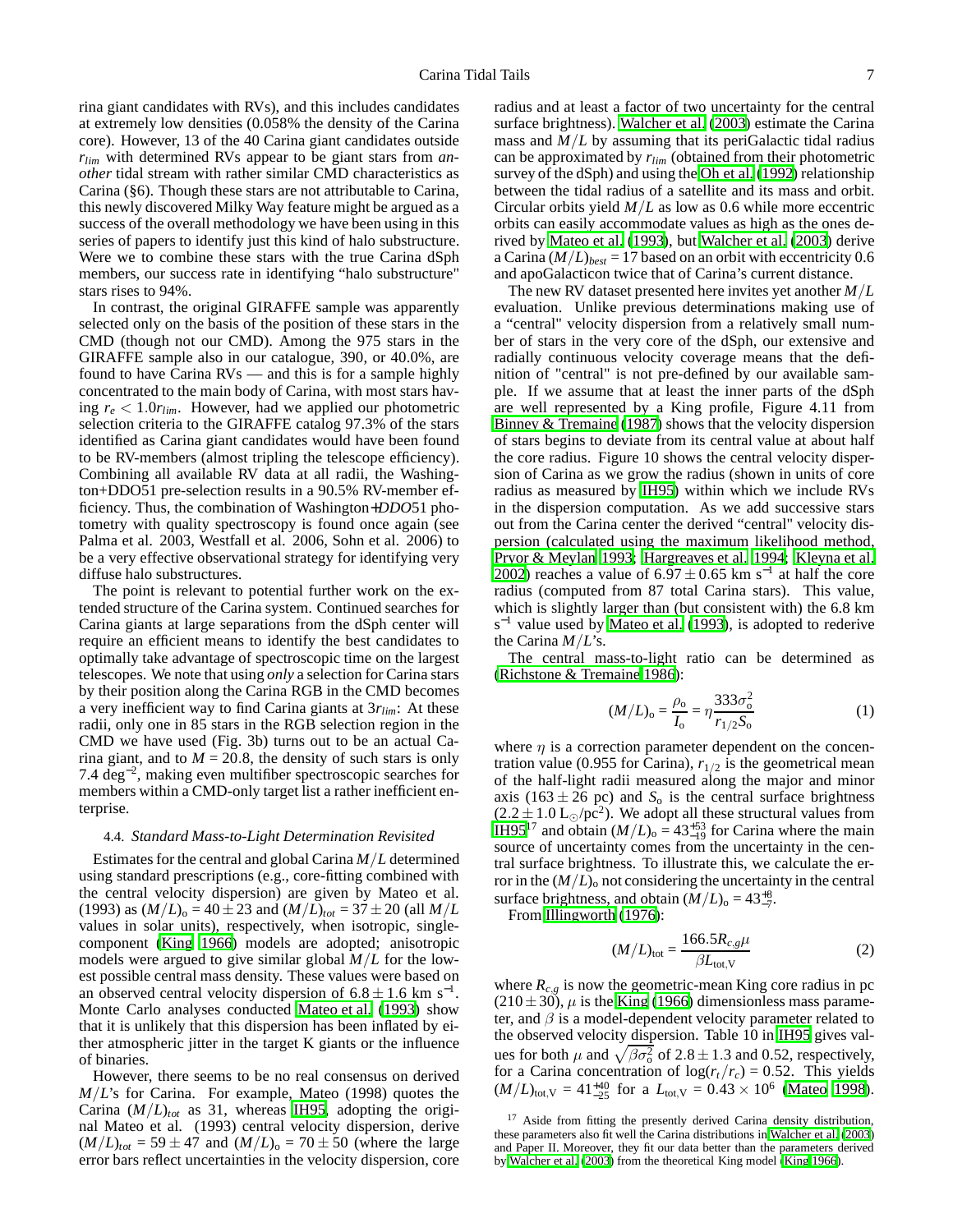This translates into a total mass of  $M_{\text{tot}} = 1.76^{+1.75}_{-1.10} \times 10^7 \text{ M}_{\odot}$ . These results are in very good agreement with the ones found by [Mateo et al.](#page-16-11) [\(1993\)](#page-16-11) despite the fact that the structural parameters they use are different from the IH95 ones adopted here. Here we adopt the updated distance of Carina from Mateo (1998), which is larger than the value used by [Mateo et al.](#page-16-11) [\(1993](#page-16-11)), and this results in a larger half-light radius that compensates for the slightly larger luminosity adopted here.

#### 4.5. *Velocity Dispersion Trend of Carina Stars*

With this large RV dataset in hand we can now assess the velocity dispersion behavior for Carina to well past *rlim*. To ascertain this trend, we have studied the velocity dispersion as a function of both elliptical and circular angular distance from the Carina center. Because the true shape of the gravitational potential and tidal boundary of a dSph are likely to be somewhere in between these limiting shapes, it is helpful to explore these two limiting cases. In each calculation of an RV dispersion 3- $\sigma$  outliers have been removed iteratively, with the mean velocity for each bin reevaluated at each iteration and the dispersions estimated using the maximum likelihood method. We note that this method assumes that the velocity distribution follows a Gaussian distribution everywhere which is not strictly true for Carina. However, such non-Gaussian behavior is apparent only in the outskirts of Carina ( $r \ge r_{lim}$ ; §5), and the effect of the non-Gaussian character found there is that the dispersion will tend to be slightly underestimated by the maximum likelihood method.

Figure 11 shows the derived Carina velocity dispersion profiles for both choices of angular separation: the left panels show profiles plotted against elliptical radius, the right shows the same for circular radius. To test binning effects, we have used both 23 and 46 stars per bin (lower and upper panels respectively) for stars inside *rlim*, but because the number of stars with measured RV beyond this point is sparse, the last four dispersion points in each plot are binned at 10 stars each.

The Figure 11 Carina profiles remain fairly flat throughout the radial extent of the main body of the dSph, to ∼ 1.1*rlim*. Such flat profiles over a comparable structural radial range have now been reported (although not to the radial extent of this study) for several dSphs: Sculptor [\(Tolstoy et al. 2004;](#page-16-23) [Westfall et al. 2006\)](#page-16-5), Draco [\(Muñoz et al. 2005\)](#page-16-4), Ursa Minor [\(Muñoz et al. 2005\)](#page-16-4), Fornax [\(Walker et al. 2005](#page-16-6)), Leo I [\(Sohn et al. 2006\)](#page-16-7) and Sagittarius (Majewski et al., in preparation). Note that while [Wilkinson et al. \(2004\)](#page-16-24) found a sudden drop in velocity dispersion at about *rlim* for both Ursa Minor and Draco, this feature could not be reproduced by [Muñoz et al.](#page-16-4) [\(2005\)](#page-16-4) when reanalysing these profiles when Washington+*DDO*51 photometric and additional spectroscopic data were used to check them. Kleyna et al. (2004) have also found Sextans to have a predominantly flat profile but with a cold velocity dispersion at about *rlim* (and a kinematically cold center as well); given that similar claims for cold points near *rlim* in the Ursa Minor and Draco dSphs have not held up under further scrutiny, the Sextans result warrants further investigation.

Flat velocity dispersion profiles are incompatabile with mass-follows-light dSph models (with or without dark matter) in complete dynamical equilibrium, where decreasing dispersions are expected at large radius, approaching zero as the cutoff radius of the distribution is approached. To explain the observed velocity behavior, [Walker et al.](#page-16-6) [\(2005\)](#page-16-6) suggest that the *easiest* assumption to discard is that mass follows light; following this line of reasoning, a number of groups

(e.g., [Łokas et al. 2005;](#page-15-16) [Xiao et al. 2005](#page-16-25); [Read et al. 2005b](#page-16-26); [Mashchenko et al. 2005b](#page-16-27); [Walker et al. 2005\)](#page-16-6) have invoked "two-component dSph models", where the dark mass extends far beyond its luminous counterpart and is responsible for the flat dispersion profile at large radius. Yet, our MIKE observations of Carina have now yielded the most extensive coverage of velocities in any dSph, including, for the first time, the measurement of the velocity dispersion of a dSph (apart from Sgr) with a reasonable sample of stars beyond 2*rlim*. As may be seen in Figure 11, the velocity dispersion for Carina approximately doubles at these large separations — a result that is *not* explained with previous two-component models.

Is abandoning mass-follows-light really the "easiest" assumption to discard in the dSph models? Flat dispersion profiles arise *naturally* in tidal disruption models [\(Kuhn & Miller](#page-15-17) [1989;](#page-15-17) [Kroupa 1997;](#page-15-18) [Fleck & Kuhn 2003\)](#page-15-19) *even if large amounts of dark matter are present* and the central parts of dSphs are bound and in equilibrium [\(Mayer et al. 2002](#page-16-8); [Sohn et al. 2006\)](#page-16-7). As we show in M06, a single-component, mass-follows-light, tidally disrupting dSph model gives a good representation for both the density and velocity dispersion profile for the Carina dSph we have derived here.

Further evidence for a disruption scenario is provided by the trend of velocity across the satellite. In Figure 12 we show the mean RV (in Galactic Standard of Rest) as a function of *b*-distance from the center of Carina (approximately the major axis of the satellite). No significant RV trend in the central part of Carina that resembles a rotation curve is observed. However, beyond *rlim*, a gentle velocity gradient is observed across the major axis of Carina to the extent of our observations. Over  $\sim 1.2$  degree (2.1 kpc), a peak-to-peak difference of  $\sim 10$  km s<sup>-1</sup> is seen in this trend — a difference significantly larger than the error in the means for the binned points. This velocity trend is interesting because it has been predicted as a hallmark of tidal disruption by several studies (e.g., [Piatek & Pryor 1995;](#page-16-18) [Johnston et al. 1999,](#page-15-5) [Fleck & Kuhn 2003\)](#page-15-19). According to [Pryor \(1996\)](#page-16-28), "a velocity gradient across the galaxy that is larger than the velocity dispersion is the clearest signature [of tidal destruction]".

#### 4.6. *Implications of Widely Separated RV-Members*

Figures 5 and 8 show that we have found RV-verified Carina member stars to 4.5 *rlim*. This limit may extend to 4.9 *rlim* if we adopt a  $3\sigma$  limit for RV-members specific to the outermost bins in Figure 11, in which case star C2050415 (represented by the outermost square in Figures 5b and 8) is the outermost detected Carina giant. If the RV member at 4.5 *rlim* is bound to Carina, it sets a new lower limit for the physical extent and tidal radius of the dSph at 96.5 arcmin, or 2.84 kpc for an assumed distance of 101 kpc to Carina [\(Mateo 1998](#page-16-22)). Using this radius in the tidal limit equation [\(Oh et al. 1992\)](#page-16-19):

$$
R_{tidal} = a \left(\frac{M_{\text{dSph}}}{M_{\text{G}}}\right)^{1/3} \left\{\frac{(1-e)^2}{[(1+e)^2/2e]\ln[(1+e)/(1-e)]+1}\right\}^{1/3}
$$
(3)

where *a* is the orbital semimajor axis,  $M_{dSph}$  and  $M_G$  are the mass of the dSph and the MW inside *a* respectively and *e* is the orbital eccentricity (values for *a* and *e* taken from [Piatek et al. 2003](#page-16-29) to be 61 kpc and 0.67 respectively), the lower limit to the Carina mass becomes  $2.7 \times 10^9$  M<sub>☉</sub> assuming a mass of the Milky Way interior to *a* of  $M_{MW} = 6.7 \times 10^{11}$  $M_{\odot}$  [\(Burkert 1997\)](#page-15-20). This estimated mass limit is further underestimated because we are taking the *projected* radius of the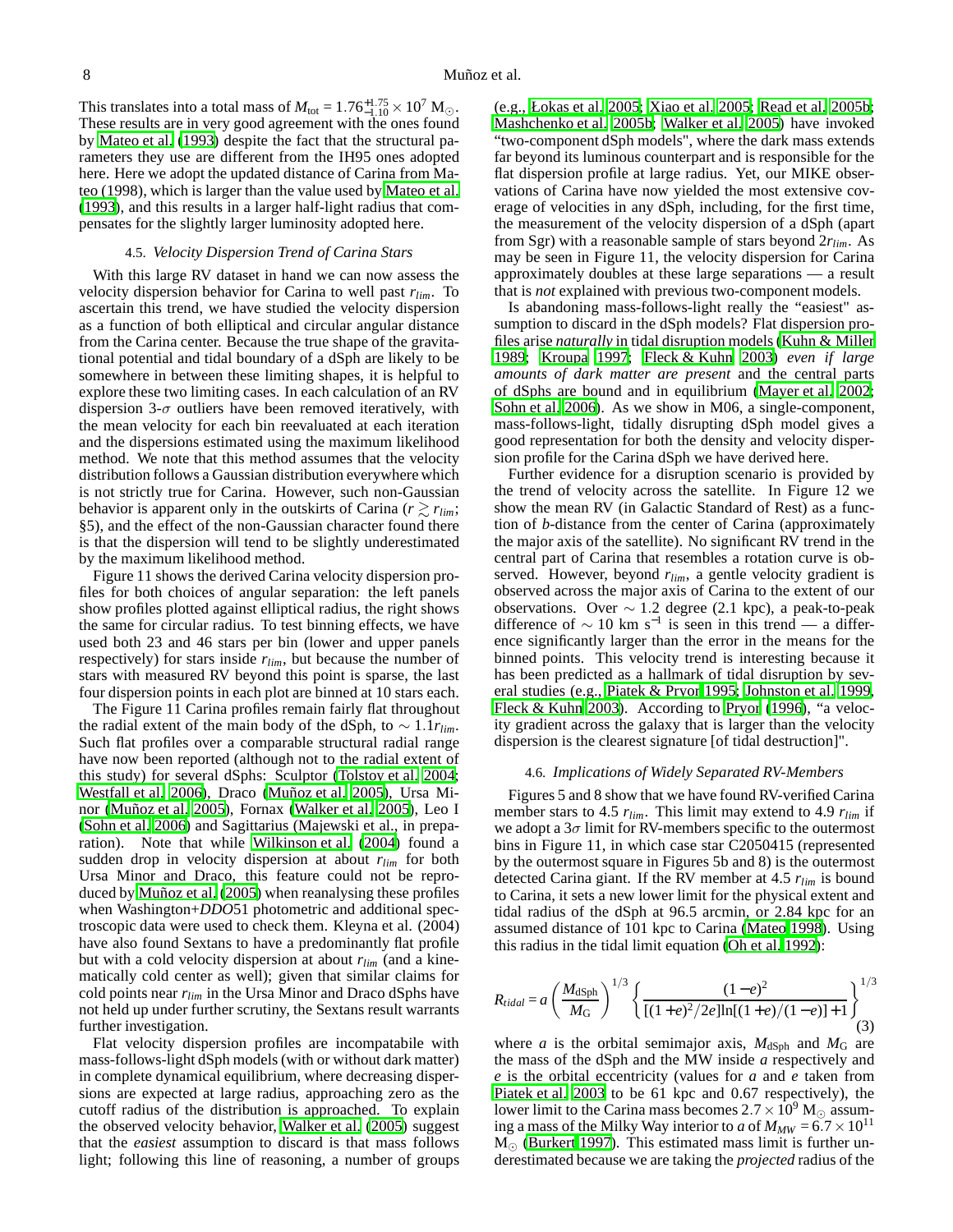star as the actual, three-dimensional distance from the center. Given the Carina luminosity  $L = 0.43 \times 10^6$  L<sub>o</sub> [\(Mateo](#page-16-22) [1998\)](#page-16-22), the above mass translates to a global mass-to-light of  $M/L > 6,300$ , which is more than 100 times higher than the central and total  $M/L$  derived for Carina in §4.4 <sup>18</sup>. On the other hand, if the star at 4.9  $r_{lim}$  is a Carina member and it is bound, it sets the tidal radius at 133.7 arcmin, or 3.93 kpc, enclosing an astounding mass of  $7.2 \times 10^9$  M<sub>☉</sub>, which yields  $M/L > 16,000$ .

While some stars on trapped orbits can be found well outside the true tidal radius up to 2*rlim* or even more (see, e.g., discussion in §7.3 of [Binney & Tremaine 1987\)](#page-15-12), the number should be extremely rare beyond 4*rlim*. Also, were one to expect the  $M/L$  of a galaxy to grow with radius, the asymptotic values implied for Carina are unreasonable high even when compared to values for galaxy clusters: 200 - 300 [\(Carlberg et al. 1997](#page-15-21)), which are thought to be approaching fair samples of the universe. From this line of reasoning, we must therefore conclude that either Carina has an enormous, extended dark matter halo to create a *M*/*L* an order of magnitude higher than the universe, or, more simply, that these widely separated Carina stars are simply not bound.

We (Muñoz et al. 2005) have used similar arguments in our discussion of the Ursa Minor dSph, where a global *M*/*L* of 1,400 to 14,400 was implied by the widest separated RV member, depending on the use of circular or elliptical radii, respectively. While the possibility that the widely separated Muñoz et al. Ursa Minor stars could be interlopers that just happen to have the same RV and color-magnitude positions (i.e. approximate distances) as Ursa Minor was explored and shown to be very unlikely, this miniscule possibility cannot presently be completely discounted. However, the case for the widely separated Carina stars being interlopers is far more difficult to make because of the sheer number of them: six (possibly eight) farther than 2*rlim*. Figure 13, which shows the global mass and *M*/*L* implied for Carina as progressively more widely separated RV members are attributed as bound satellite members, demonstrates that the implication of an enormous implied Carina *M*/*L* is robust to the invalidation of any particular star, or even several, attributed as a sample interloper. The *M*/*L*'s in Figure 13 are derived in two ways that make use of equation 3: (1) The implied mass of Carina is found by assuming a spherical potential for the dSph and the star's linear projected distance from the center of Carina used as *Rtidal* (*open circles*; again, this is a conservative lower limit, because we are working with *projected* radii). (2) Assuming that the distribution of stars around Carina maintains a constant ellipticity with radius, we can assume there exists for every star not on the major axis a counterpart at the same *elliptical radius* on the major axis which is then used for *Rtidal*. This assumption raises the lower limits on the implied *M*/*L*'s (*solid circles*). The two methods for deriving the minimum implied *M*/*L* probably span the actual limits, since galaxy potentials tend to be rounder than their density profiles.

Figure 13 demonstrates that all of the stars with  $r_e$  or  $R$ exceeding 0.8*rlim* would need to be discounted as Carinaassociated to bring the global minimum  $M/L$  to more standard values for the Carina dSph (such as the  $M/L \sim 40$  found

from core fitting with the central velocity dispersion in §4.4). In other words, if one assumes that the global *M*/*L* of Carina is that obtained using the central velocity dispersion, then the tidal boundary *coincides* with the radius at which the break in the density distribution is indeed observed.

Figure 5b attests to the relative purity of the Carina dSph giant candidate sample created by our dual photometric selection criteria (Figs. 3a and 3b): Very few RV outliers are found among our Carina giant candidates overall, and, in addition the small number of giant candidates we find that do *not* share the Carina dSph RV lie predominantly in the 332 km s<sup>-1</sup> group. Furthermore, Figure 5b suggests that the outer halo is highly substructured (at least when traced by giant stars), a result that is also evident from Figure 2 in Muñoz et al. (2005). In such circumstances, to obtain substantial contamination in our survey would require a considerably unfortunate conspiracy of phenomena to produce a *second* halo substructure with the same RV, approximate distance, and CMD distribution as Carina; we consider this possibility as unlikely.

#### 5. THE CASE FOR TIDAL DISRUPTION OF THE CARINA DSPH

Taken alone, Figure 13 can be argued as a validation of the notion that dSphs like Carina are surrounded by large dark matter halos [\(Stoehr et al. 2002;](#page-16-30) [Hayashi et al. 2003\)](#page-15-22). According to [Hayashi et al. \(2003\)](#page-15-22), NFW-like halos that fit the Carina central velocity dispersion (adopted as  $6.8 \text{ km s}^{-1}$ ) and central luminous King profile, even in the face of substantial tidal stripping of the dark halo, still maintain halos with (1) maxima in their circular velocity profile exceeding 50 km s−<sup>1</sup> that peak well outside *rlim*, as well as (2) true tidal radii of 11 kpc or more. Making similar arguments for all of the Milky Way satellites alleviates — *at the high mass end* — the mismatch between the CDM-predicted subhalo mass function and that presented by the Galactic satellite system (i.e., the "missing satellites problem"; [Kauffmann et al. 1993](#page-15-23); [Klypin et al. 1999;](#page-15-24) [Moore et al. 1999\)](#page-16-31).

Nevertheless, we believe that an alternative explanation of Figure 13 — i.e. that Carina (and other dSphs) are surrounded by populations of *unbound* stars released through tidal disruption — is not only simpler but also provides a better match to *all* of the available observations of Carina:

**Density profile**: We have remeasured the Carina density profile with new data, and confirm the existence of a twocomponent, "King+power law break" shape suggested earlier by the photometric studies of [IH95](#page-15-0), [Kuhn et al. \(1996](#page-15-1)), [Paper II](#page-15-2), and [Monelli et al. \(2003,](#page-16-14) [2004\)](#page-16-2). This photometric work is now solidly backed by spectra of stars in the break population (see also [Paper VI\)](#page-16-3), proving the existence of RV-members in the extended power-law break population and leaving no doubt as to the reality of the feature (cf. [Morrison et al. 2001;](#page-16-0) [Walcher et al. 2003\)](#page-16-1). This density profile matches (1) the classic shape of a disrupting dSph galaxy, as seen by N-body simulations of disrupting satellites (e.g., [Johnston et al. 1999,](#page-15-5) [Mayer et al. 2002](#page-16-8)) as well as (2) profiles observed in archetype examples of tidal disriuption like the Sagittarius system [\(Majewski et al. 2003\)](#page-15-25). In contrast, no published dark halo models predict a dynamical structure that would give rise to the observed *luminous*, two-component profile of Carina. It is difficult to imagine how the required structural transition between two bound, pressure-supported stellar populations<sup>19</sup> could be produced so deeply inside an

<sup>&</sup>lt;sup>18</sup> These estimations are robust to the uncertainties in the orbital parameters derived by [Piatek et al. \(2003](#page-16-29)). Their 95% confidence range for *e* is (0.26; 0.94) which results in a  $M/L$  range of (370; 470,000). Even a value for *e* of 0.24 corresponding to an orbit with peri:apoGalacticon of 63:102 kpc, (their 95% confidence bounds for these parameters) yields a *M*/*L* that is an order of magnitude higher than the central value.

<sup>&</sup>lt;sup>19</sup> We find little evidence for rotation in either the King profile or power law components of the structural profile of Carina within *rlim*.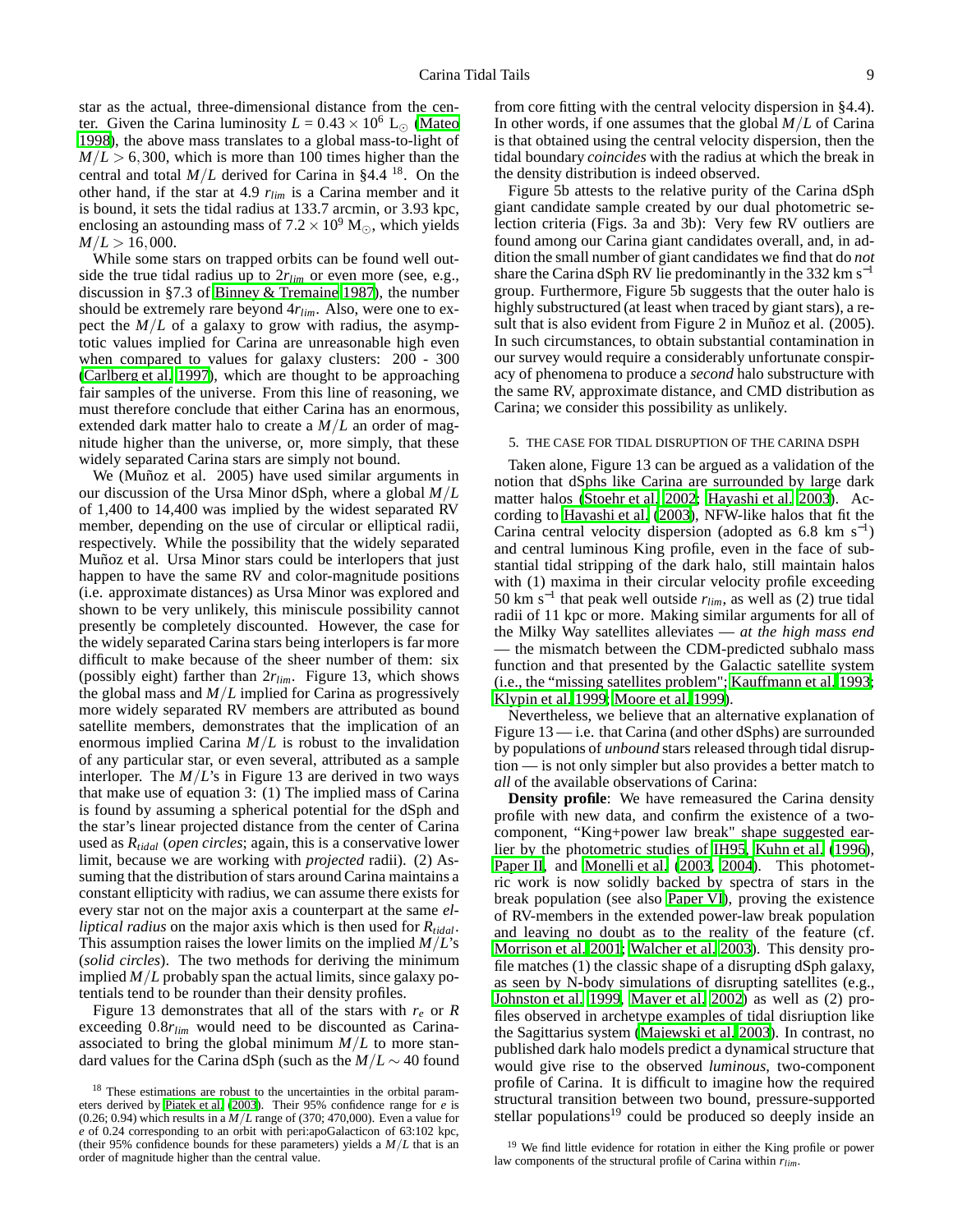extended dark matter halo, and, coincidentally, exhibit *no significant change* in the observed dynamics (velocity dispersion) at this point (see below). Moreover, the position of the break in the profile precisely matches that expected for a Carina having a constant  $M/L$  given by the core-fitting technique  $(\$4.4)$ .

**Azimuthal configuration**: The distribution of stars found in the outer Carina structural component shows a preference to lie along the major axis, and to have an even greater ellipticity than the Carina core, just as would be expected for emerging tidal tails (e.g., [Oh et al. 1995;](#page-16-17) [Piatek & Pryor](#page-16-18) [1995;](#page-16-18) [Johnston et al. 2002;](#page-15-6) [Choi et al. 2002\)](#page-15-10). In contrast, CDM halos tend to have rounder potentials [\(Stoehr et al.](#page-16-30) [2002;](#page-16-30) [Hayashi et al. 2003](#page-15-22); [Bailyn & Steinmetz 2005](#page-15-26)) so that either the Carina halo is very unusual, or an explanation is required for why its embedded luminous component has a rather different spatial distribution than its dark halo.

**Velocity shear**: As pointed out in §4.5, the observed velocity trend observed in the Carina system is that expected for tidally induced shear. However, we regard this observed trend with caution appropiate to the still meager statistics for this measurement in the outermost parts of Carina.

**Velocity dispersion profile**: We find a Carina velocity dispersion profile that is flat and then rising well past the King limiting radius. A characteristic of bound populations is that eventually the velocity dispersion of stars should decline with radius, eventually approaching 0 km s<sup>-1</sup> at radii where bound stars reach the apocenters of their internal orbits. That a dynamical "cold point" radius is *not reached* even among our most widely separated RV-members suggests that, if bound, these stars are not near the tops of their orbits, and that the tidal radius of Carina must be beyond — even *well beyond*, given the still large velocity dispersion at ∼ 2.5*rlim* — the observed typical radius of our RV-members. Thus, to explain the observed velocity dispersion trend requires an extremely extended dark halo of even larger dimensions and mass than implied by Figure 13.

In contrast, flat (and rising) dispersion profiles are a natural product of tidal disruption models [\(Kroupa 1997,](#page-15-18) M06).

**Flattening of the velocity distribution**: As shown in recent studies [\(Mashchenko et al. 2005b;](#page-16-27) [Walker et al. 2005;](#page-16-6) M06) if the Milky Way tidal field strips stars from dSphs (even if surrounded by a DM halo) the velocity distribution at large radii deviates from a pure Gaussian, in general becoming more platykurtic near and beyond *rlim*. We have shown for the case of Ursa Minor, Draco [\(Muñoz et al. 2005](#page-16-4)), Sculptor [\(Westfall et al. 2006\)](#page-16-5) and Leo I [\(Sohn et al. 2006\)](#page-16-7) that the velocity distribution evolves from Gaussian in the center to a flatter distribution with increasing radius. The same is observed in Carina, where the distribution seems to flatten out at large radii, with a kurtosis excess of  $\gamma_2 = -0.9 \pm 0.6$ for stars beyond 0.8*rlim* contrasted with the near-Gaussian  $\gamma_2 = +0.2 \pm 0.2$  for stars inside 0.8 $r_{lim}$ . However, we note that such flattened outer RV distributions could also be observed in systems where the orbits are mostly circular [\(Dejonghe 1987\)](#page-15-27).

**An emerging "too many satellites problem"?**: §4.6 makes the case that to keep all of Carina RV members bound requires a potential minimum mass for the dSph of  $\sim 1.0 \times$  $10^9$  M<sub> $\odot$ </sub>. [Muñoz et al. \(2005\)](#page-16-4) have performed a similar analysis on the Ursa Minor dSph system and find that to keep it's most widely separated RV-member bound requires a minimum mass of almost  $10^9$  M<sub>☉</sub>, or  $10^{10}$  M<sub>☉</sub> for a counterpart of that star moved along its elliptical isopleth to the major axis. [Read et al. \(2005b\)](#page-16-26) argue that, in fact, dSphs have masses of

 $10^9 - 10^{10}$  M<sub> $\odot$ </sub>, which would prevent them from undergoing tidal stripping, even in very extreme, radial orbits. Such ∼LMC-mass dark matter halos (DMH) are at the limits of the largest subhalo sizes predicted by ΛCDM [\(Mashchenko et al.](#page-16-32) [2005a\)](#page-16-32); the existence of *several* ∼ *LMC*-mass subhalos in a Milky Way-sized system is not expected (see Figure 14 of [Hayashi et al. 2003\)](#page-15-22). If more examples of subhalos much more massive than previously inferred are found  $-$  e.g., if we continue to extend the radius over which RV-members are identified in Carina and the other satellites of the Milky Way (see, e.g., §6) and attribute these stars as bound to the dSph — a new problem for CDM will emerge, namely an *excess* of inferred massive satellites about the Milky Way. While the situation is not yet extreme enough to rule out the extended dark halo hypothesis on this basis, nevertheless, it is worth pointing out again that tidal disruption is a simple way to put stars at any arbitrary angular separation from a dSph, should even more extreme outliers be found. Moreover, as [Read et al. \(2005b\)](#page-16-26) point out, inferring the existence of these extremely extended halos and large masses for satellite galaxies brings an inconsistency with the actual measured central velocity dispersions (which are lower than predicted), even if significant tidal stripping and shocking are considered.

**The Sagittarius paradigm**: All of the observed spatial and dynamical features in Carina are also found in the one undisputed case of dSph tidal disruption in the Milky Way — the Sagittarius dSph (see Sgr spatial and velocity properties given in [Majewski et al. 2003](#page-15-25), [2004a\)](#page-15-7). Moreover, we (M06) have explored N-body simulations of modest mass, one component dSph systems (originating as Plummer models) orbiting for significant fractions of a Hubble time and can reproduce the observed properties of Carina fairly well. That *both* (1) an actual, uncontested, *tidally disrupting* analogue of the Carina system, as well as (2) successful tidal disruption models (with fewer unexplained details than alternative, extended dark matter halo models) exist makes it difficult to avoid the question: Is Carina simply another example of the established Sgr paradigm?

**Commonality of disruption**: A number of discoveries of apparent halo moving groups or streams have recently been made (including the one presented here in the foreground of Carina, see §6): the Monoceros/GASS stream [\(Newberg et al.](#page-16-33) [2002;](#page-16-33) [Ibata et al. 2003;](#page-15-28) [Rocha-Pinto et al. 2003;](#page-16-34) [Crane et al.](#page-15-29) [2003\)](#page-15-29), the TriAnd structure [\(Rocha-Pinto et al. 2004,](#page-16-35) Majewski et al. 2004), the M31 giant southern stream [\(Ibata et al. 2001](#page-15-30)) and a recently discovered, second M31 halo substrucutre [\(Kalirai et al. 2005\)](#page-15-31), the identification of an outer Galactic halo stream using blue horizontal branch stars by [Clewley et al. \(2005\)](#page-15-32), a potential system in Virgo [\(Duffau et al. 2006\)](#page-15-33); and a new halo moving group found with M giant stars (Majewski et al., in preparation). This growing list of examples provides increasingly solid evidence of a highly substructured Milky Way halo, and to the *commonality* of tidal disruption of stellar systems in the Milky Way halo (e.g., [Font et al. 2006;](#page-15-34) [Bullock & Johnston 2005\)](#page-15-35). Such tidal streams must come from *somewhere* and dSph satellites are the most obvious available source.

#### 6. DISCOVERY OF A DYNAMICALLY COLD MOVING GROUP IN THE CARINA FOREGROUND

#### 6.1. *Observed Properties of the 332 km s*<sup>−</sup><sup>1</sup> *Group*

The new MIKE RVs have revealed an additional coherent RV peak in the field centered on the Carina dSph (Fig. 5) at  $v_{hel} = 332.2 \pm 2.6$  km s<sup>-1</sup>, represented by 15 stars with the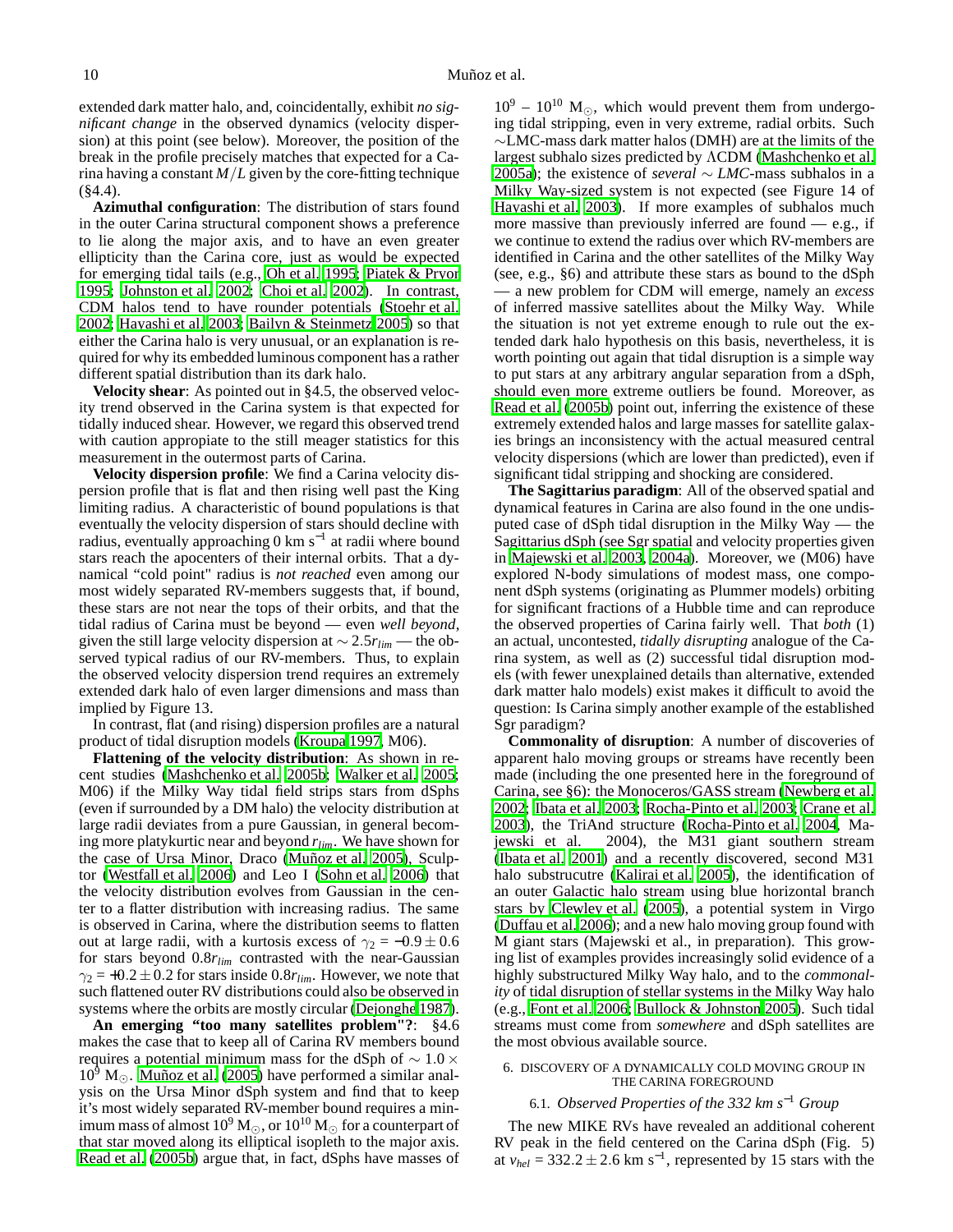rather small velocity dispersion of  $9.8 \pm 1.9$  km s<sup>-1</sup> (Figs. 5) and 6). The extreme RV of this system  $(+122 \text{ km s}^{-1}$  when converted to the Galactic Standard of Rest) implies a strong retrograde motion for these stars if they are nominal Milky Way stars at this Galactic position  $([l, b] = [260, -22]^\circ)$ . The strong RV coherence of this group makes it even more unlikely that it is from a dynamically hot, well-mixed, random Galactic halo population, but the dispersion is, however, of order what one sees in dwarf satellite galaxies: For example, the dispersion is comparable to those measured in the extended parts of the Carina system (Fig. 11) — which we have argued to be likely tidal debris — as well as those measured all along the trailing tidal arm of the Sgr dwarf debris stream [\(Majewski 2004b\)](#page-15-36). However, the lack of any spatial concentration of these stars across the relatively large span of our survey fields (see Fig. 8b) and their very low apparent density (a factor of  $\sim$  2 more diffuse than the mean *r* >  $r_{lim}$  giant star density for Carina stars of the same apparent magnitude) suggest that these stars represent either tidal debris from a satellite galaxy or an extremely low density part of a very extended satellite.

Figure 14a shows the distribution of stars in this moving group within the CMD of all stars selected to be giants in our photometric survey (according to the tenets of Figure 3b), along with the "Carina dSph RGB" boundary we have used in Figure 3a. The CMD positions of the fifteen 332 km s<sup>-1</sup> group stars is both highly concentrated and slightly brighter in mean RGB position than the mean CMD locus of the Carina RGB. A similar concentration is also seen for the moving group members in the 2CD (Fig.  $14b)^{20}$ ; moreover, their relative position in the 2CD compared to Carina stars suggests that the 332 km s−<sup>1</sup> stars are more metal rich than the mean Carina star (see [Paper I\)](#page-15-3), assuming similar [Mg/Fe] ratios.

An independent test of the relative metallicities of these stars comes directly from the spectra: Despite the relatively low *S*/*N* of the spectra (which were taken for RVs), in many cases the strong calcium infrared triplet lines are clear. When possible the equivalent width for each triplet line within each MIKE spectrum was measured. We found that for all three calcium lines the equivalent widths for the 332 km s<sup>-1</sup> group stars were about double those of Carina stars with a similar  $(M-T_2)$  color.

We also used a photometric bandpass method for measuring the calcium infrared triplet line strengths because (1) it is perhaps more reliable for relatively low *S*/*N* spectra, (2) it averages results over three lines, and (3) a formalism exists to convert these photometric line measures into a formal [Fe/H] value. We limit this work to MIKE spectra with  $S/N \ge 7$  per pixel and follow the bandpass definitions summarized in [Armandroff & Zinn \(1988\)](#page-15-37). We point out that since our original survey was not intended to measure metallicities, we did not observe an appropriate set of stellar calibrators of the metallicity scale. However, since a primary intention is to compare the relative metallicity between the Carina and 332 km s<sup>−</sup><sup>1</sup> group samples, precise calibration is not necessary. Therefore, we followed the prescription outlined in [Cole et al. \(2004\)](#page-15-38) for converting calcium equivalent width and stellar gravity to [Fe/H], adopting the calibration for this procedure from [Koch et al.](#page-15-39) [\(2006\)](#page-15-39). A. J. Cenarro graciously made available the code used to measure the line strength in-

dices [\(Cenarro et al. 2001a](#page-15-40)[,b\)](#page-15-41). For studies of resolved galaxies and star clusters an RGB star's CMD position relative to the system horizontal branch,  $V - V_{HB}$ , is often used as a proxy for surface gravity. To adopt this method, transformation equations from Majewski et al. (2000a) are used to translate the Washington photometry into Cousins *V* and *I* magnitudes. We start by assuming all stars are at the same distance as the Carina dSph and adopt  $V_{HB}$ =20.8 as the mean magnitude of the Carina red horizontal branch. [Frinchaboy et al. \(2005](#page-15-42)) use a similar technique to study open clusters with spectra having only slightly better *S*/*N* and derive a mean metallicity error of 0.3 dex. Therefore, we believe that 0.5 dex is a conservative estimate of our mean uncertainty, where the main contribution comes from uncertainties in the equivalent width measurements.

Figure 15 shows the [Fe/H] distribution derived for both Carina and 332 km s<sup>-1</sup> group stars under the assumption of a similar distance. The mean [Fe/H] derived for Carina stars is -1.86 with a dispersion of  $\pm 0.41$  — in good agreement with other studies [\(Monelli et al. 2003;](#page-16-14) [Koch et al. 2006\)](#page-15-39) whereas the mean [Fe/H] derived for the 332 km s<sup>-1</sup> group is -0.93 with a dispersion of  $\pm$ 0.62. Barring possible variations in [Ca/Fe] between the two groups of stars, Figure 15 suggests that the metallicity of the moving group may be  $\sim 0.9$ dex higher in [Fe/H] than the Carina dSph were this group at the same distance.

#### 6.2. *The Magellanic Cloud Connection*

On the other hand, if these moving group stars are more metal rich (as their calcium line strengths suggest), they are also *intrinsically fainter* in the *V* band, whereas they are also *brighter* in apparent magnitude relative to Carina stars of the same color. All of this suggests that the moving group must be *closer* than Carina, and by as much as a magnitude in distance modulus or more (see, e.g., Fig. 12a of [Paper I](#page-15-3)). Interestingly, this places the distance of these stars to be of order the distance of the Large Magellanic Cloud (LMC), *the center of which not only lies only* ∼ 20◦ *away from the center of our Carina field in the sky but has a similarly high systemic heliocentric velocity (262 km s*<sup>−</sup><sup>1</sup> *; [van der Marel et al. \(2002,](#page-16-36) hereafter vdM02)*. Even more intriguing, in other *M*,*T*2,*DDO*51 photometric survey work in fields encircling the LMC we have found additional giant stars with LMC-like velocities ranging from 4 to  $18.5^\circ$  away from the LMC center in the general region between the LMC and the Carina dSph. Preliminary results for this work have been shown in e.g., Fig. 6 of Majewski (2004), and a more complete discussion will be given elsewhere (Nidever et al., in preparation). Here we focus on the relative positions (Fig. 16) and velocities (Fig. 17) of our best-quality velocities for stars in fields that bridge the region between the LMC core and our Carina survey field. Because the expanse of sky involved is sufficiently large that there is significant variation in the reflex motion of the Sun in the RV, Figure 17 shows velocities after conversion to the Galactic Standard of Rest (GSR) frame.<sup>21</sup> <sup>22</sup>

After conversion to  $v_{GSR}$ , an even greater agreement is found (Fig. 17) between the actual velocities of the LMC (big solid circle), the 332 km s<sup>-1</sup> group in the Carina field

 $20$  Note that two of the fifteen moving group stars lie just outside our more conservative giant selection criteria, and were part of the experimental foray into this region with the MIKE sample discussed in §3.1.

<sup>21</sup> Figure 17 shows *all* giant candidates in our survey regions with measured RVs within the plotted *vGSR* range; groups of stars with clumped, negative (i.e. generally retrograde) *vGSR* are also found (e.g., see [Majewski](#page-15-36) [2004b](#page-15-36)), but are not relevant to the present discussion.

<sup>&</sup>lt;sup>22</sup> The adopted motion of the Sun is (232,9,7) km s<sup>-1</sup> in the Galactic rotation, anticenter and *Z* directions.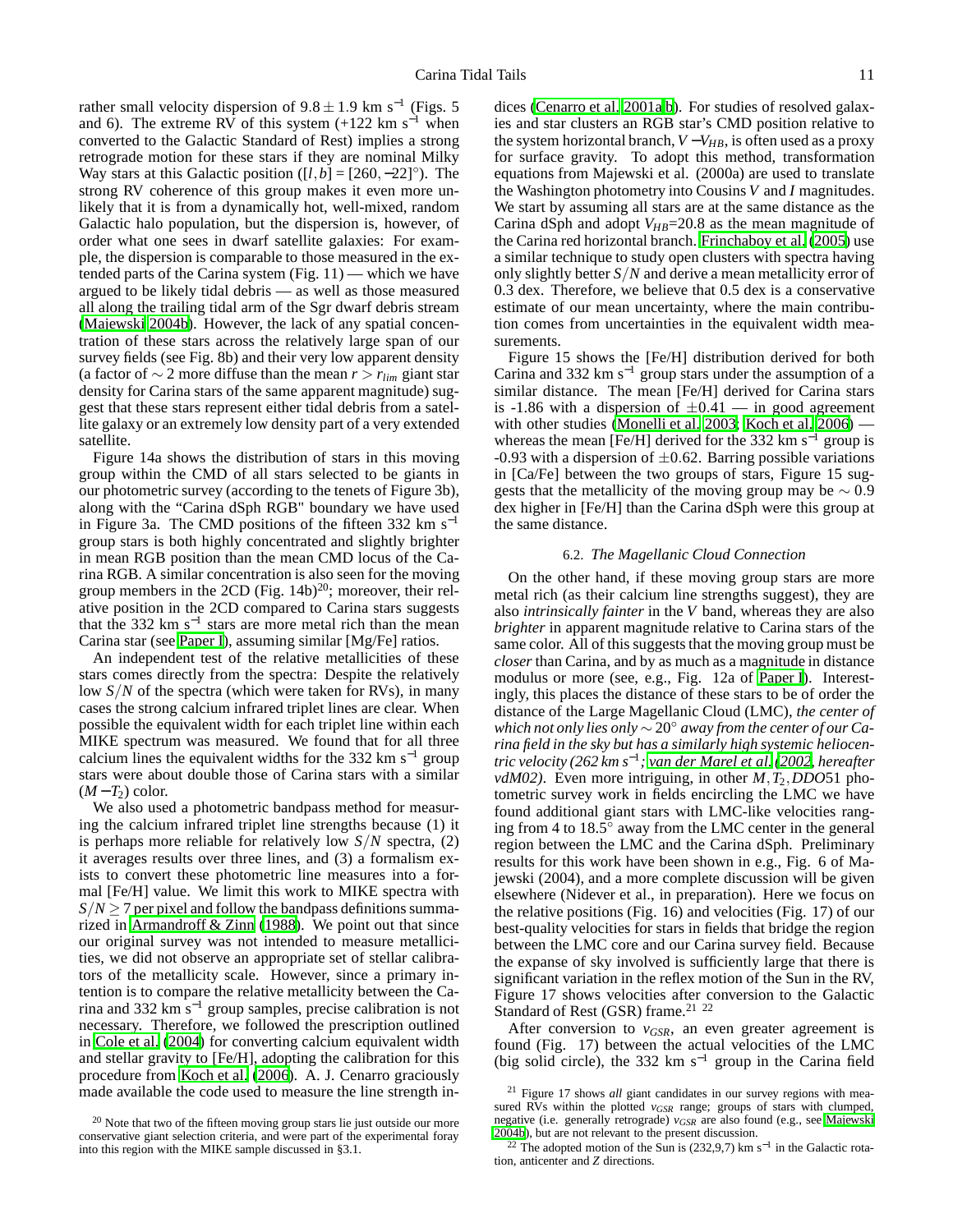(smaller filled circles), and RGB stars we have found with similar velocities between these systems (open triangles and circles). While the relative numbers of stars in each position on Figure 17 are a function of widely varying survey areas, spectroscopic magnitude limits, and spectroscopic target selection (i.e. whether or not stars were selected to be an LMC-like giant, a Carina-like giant, or any kind of giant); what is relevant is the smooth variation of the mean velocities in each survey field from the LMC to the 332 km s<sup>-1</sup> group, a trend that strongly suggests a dynamical association of all of these stars.<sup>23</sup> Even more intriguing is that this velocity trend matches that found for other LMC tracers (e.g., [Schommer et al. 1992;](#page-16-37) [Kunkel et al. 1997b](#page-15-43)) at similar position angles from the LMC core over a  $13^\circ$  angular separation from the LMC center, and where the trend is attributed to the rotation curve of the LMC [\(Schommer et al.](#page-16-37) [1992;](#page-16-37) [Kunkel et al. 1997b;](#page-15-43) [vdM02\)](#page-16-36).

Figure 17 shows the RV trend for the LMC disk (solid line) and halo (dashed line) from the best-fitted model to previously published outer LMC data by [vdM02](#page-16-36) (see their Fig. 5). We show the trends at LMC position angles corresponding to our survey fields and to the 13<sup>°</sup> limit of the model and previous data, as well as an extrapolation of the [vdM02](#page-16-36) LMC RV trends to the Carina field.<sup>24</sup> This figure suggests that the inner data follow the disk velocity trend, whereas the 332 km s<sup> $-1$ </sup> moving group lies right on the extrapolation of the halo velocity trend to  $\sim$  22° ( $\sim$  20 kpc) radius from the LMC center.

To further test an association of the Magellanic Clouds to the 332 km s−<sup>1</sup> group stars, we compare in Figure 18 their distribution in the CMD and 2CD to that of stars found in the closest survey field to the LMC, shown by a green open circle in Figure 16. The position of spectroscopically-confirmed LMC stars from this same inner RV survey field are shown by green open triangles in Figure 18. Figure 18a shows that the CMD position of the 332 km s−<sup>1</sup> group stars (red solid circles) is *precisely* where the locus of the LMC's prominent red clump slightly overlaps our Carina RGB selection boundary. Moreover, inspection of our Carina field sample of giant stars that fall outside our Carina CMD selection region in Figure 14a reveals: (1) a possible additional concentration of stars at *M*<sup>0</sup> ∼ 19 just outside the Carina selection boundary at the position of the LMC red clump seen in Figure 18a (although not stretching as blueward in Fig. 14a because such stars are eliminated by the 2CD selection); and (2) a slight excess of stars tracking the nominal position of the LMC RGB visible in Figure 18a, above the Carina RGB selection boundary. To test whether both of these groups of "Carina outliers" may be Magellanic in origin, on UT 2005 August 15 we observed two bright giant candidates in this "LMC RGB position" of the CMD (marked as solid squares in Figure 18) using the MIKE spectrograph on the Magellan telescope. These turned out to have RVs  $(317 \text{ and } 342 \text{ km s}^{-1})$  consistent with membership in the 332 km s<sup>−</sup><sup>1</sup> group, which further vindicates a Magellanic Cloud provenance of this moving group.<sup>25</sup> Com-

parison of Figures 14a and 18a certainly evokes the notion of a diaphanous presence of LMC stars in the foreground of the Carina dSph, which has given rise to the 332 km s−<sup>1</sup> group. Finally, within the GIRAFFE RV dataset, we found four more stars with velocities matching the 332 km s<sup> $-1$ </sup> group and positions in the CMD (red open circles in Figure 18) reasonably compatible with being LMC red clump stars. Adding these four stars changes only marginally the mean velocity and the velocity dispersion of the moving group.

With the possible connection to the Magellanic Clouds in mind, we can bring the abundance argument full circle to look for self-consistency of this hypothesis. For example, if the originally identified 332 km  $s^{-1}$  group members are parts of the red clump of the LMC, then for each star we can recalculate its [Fe/H] from the infrared triplet strength assuming the  $V_{HB}$  = 19.2 of the LMC red clump. The result yields a mean [Fe/H]=-0.67 (with dispersion  $\pm$ 0.62 dex) — relatively more metal poor than, but still consistent with the mean metallicity ([Fe/H]=−0.37) of the dominant population of stars in the LMC found recently by [Cole et al.](#page-15-44) [\(2005\)](#page-15-44) using the same infrared triplet methodology. Considering also that it would seem unlikely to find two such extreme velocity stellar systems at a similar distance and position in the sky, the collective evidence compellingly suggests that we have found widely dispersed stars from one of the Magellanic Clouds the LMC being more likely — in the foreground of the Carina dSph.

#### 6.3. *Implications for LMC Structure*

As with the examples of the Carina dSph explored earlier, and the Ursa Minor system explored in [Muñoz et al. \(2005](#page-16-4)), the presence of extremely widely displaced, but satelliteassociated stars would seem to have profound implications for the structure of the LMC. One can use equation (45) from [vdM02](#page-16-36) to estimate the mass of the LMC given a certain tidal radius. For our most widely separated star in the 332 km s<sup>-1</sup> group ( $\sim$  22° away from the center of the LMC) to remain bound to the LMC implies a minimum LMC mass of  $3.1 \times 10^{10}$  M<sub>o</sub> assuming a Milky Way mass interior to the LMC of  $4.9 \times 10^{11}$  M<sub>☉</sub> [\(Kochanek 1996;](#page-15-45) the [Burkert 1997](#page-15-20) model gives almost the identical Milky Way mass). This inferred LMC mass is  $\sim$  3.5 times more than that reported by [vdM02](#page-16-36) (8.7  $\times$  10<sup>9</sup> M<sub>☉</sub>) to a 13<sup>°</sup> radius and consistent with the  $2.0 \times 10^{10}$  M<sub>o</sub> LMC mass derived if we assume a flat LMC rotation curve to this distance. The implied 20.2 kpc minimum tidal radius is now more than 33% ( $1\sigma$ ) greater than the  $15.0 \pm 4.5$  kpc tidal radius estimated by [vdM02.](#page-16-36)

These results immediately suggest two possible scenarios (ignoring possible solutions offered by Modified Newtonian Dynamics; [Milgrom 1995](#page-16-38); [Sanders & McGaugh 2002\)](#page-16-39): (1) The LMC is substantially larger than previously appreciated. The inferred total *M*/*L* would exceed 10 in solar units. An even larger mass is implied by the fact that the velocity dispersion of the 332 km s<sup>-1</sup> — 9.8 km s<sup>-1</sup> — while  $\sim$  2× smaller than the dispersions of tracers  $< 10$  kpc from the LMC, as might be expected in the outer limits of a galaxy halo, are still quite larger than the expected, small asymptotic value at the "edge" of a galaxy.<sup>26</sup> We note that an LMC extending out to ∼ 20 kpc (in the line of sight) has been already proposed by [Zaritsky & Lin \(1997\)](#page-16-40) based on the identification of

<sup>&</sup>lt;sup>23</sup> An apparent difference in the velocity dispersions among the different sets of points in Figure 17 is in part attributable to the more than  $5\times$  lower RV precision of the measurements for the stars found outside the Carina survey region.

 $24$  The model in Figure 17 should not be interpreted as the actual rotation curve, but a velocity trend on the sky. The actual rotation curve corresponding to these points is shown in Figure 6 of van der Marel et al. (2002).

<sup>&</sup>lt;sup>25</sup> We note the RV uncertainties for these stars are large,  $\sim 15$  km s<sup>-1</sup>, therefore we do not include them in the velocity dispersion calculation but only use them as membership information.

<sup>26</sup> While RVs for stars in our analysis that lie outside the Carina field are generally of lower resolution, the velocity dispersions for our fields less than 10◦ match well those found for the carbon stars summarized in Figure 6 of [vdM02.](#page-16-36)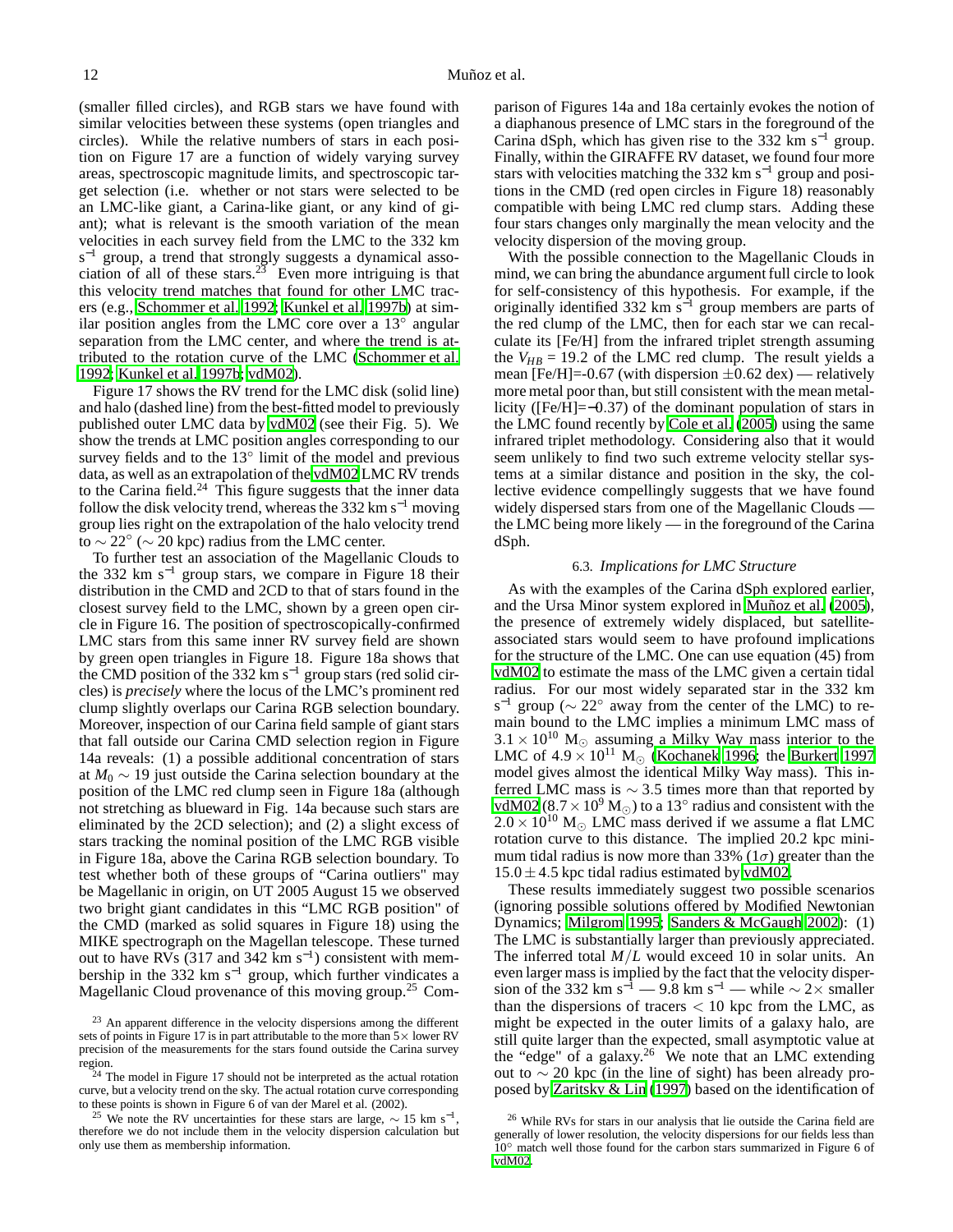a vertically extended red clump in the CMD of a field in the direction of the LMC. (2) The Magellanic Cloud stars we observe in the foreground are not bound to the LMC. The colder dynamics of the 332 km s−<sup>1</sup> stars might be explained through a tidal debris origin.

But if unbound, stars in the direction of the Carina dSph are *not* aligned with the expected direction of an LMC tidal tail, based on both the typical proper motions<sup>27</sup> measured for the LMC (summarized in Table 1 of [vdM02\)](#page-16-36) as well as the direction of the HI Magellanic Stream (both the leading and trailing arms) — both lie in a roughly orthogonal direction. This is not necessarily a problem, since stars will be tidally stripped anywhere along the satellite-Milky Way equipotential, whereas we have only explored one position angle from the LMC here. On the other hand, the Carina survey field *does* happen to lie more or less along the axis defined by the LMC and SMC. A tidal disruption scenario involving an interaction of the LMC and SMC might conceiveably throw Magellanic stars out along this axis. For example, the velocities of our Magellanic giant stars are consistent with those of the carbon stars found by [Kunkel et al.](#page-15-8) [\(1997a](#page-15-8)[,b\)](#page-15-43) in the same general direction (see Figs. 16 and 17), and which these authors attribute to a "polar ring" of SMC debris around the LMC. Alternatively, the widely separated "LMC" stars may constitute residue from the disruption of a former "Greater Magellanic Galaxy" which has often been invoked as a possible explanation for the curious alignment of a number of Milky Way satellites and globular clusters along a "Magellanic Plane" that also includes the HI Magellanic Stream [\(Kunkel 1979](#page-15-46), [Lynden-Bell 1982,](#page-15-47) [Majewski](#page-15-48) [1994,](#page-15-48) [Fusi Pecci et al. 1995,](#page-15-49) [Lynden-Bell & Lynden-Bell](#page-15-50) [1995,](#page-15-50) [Majewski et al. 1996,](#page-15-51) [Palma et al. 2002\)](#page-16-41). A dynamical association of Ursa Minor, Draco, the LMC and the SMC is suggested by their common motions along one great circle (see, e.g., Fig. 3 of [Palma et al. 2002\)](#page-16-41). Were this group of Milky Way satellites truly daughters of the break up of a Greater Magellanic system or produced together as tidal dwarfs during a major merger with the Milky Way, their close, but not precise, alignment in a single plane might indicate the possibility of a potentially broad stellar swath of loosely coherent Magellanic Plane debris. But if the 332 km s<sup>-1</sup> stars represent dynamically *old* tidal debris like this, one might not expect it to so well match the current distance of the LMC, nor its velocity (or, even more coincidentally, the velocity extrapolated from the LMC velocity trend to this position in the sky).

Only with further surveying for additional "332 km s<sup>−</sup><sup>1</sup> group" stars in other directions around the Magellanic Clouds can one hope to test such hypotheses. We intend to explore these possibilities further elsewhere (Nidever et al., in preparation) with a larger database of outer LMC stars collected over a larger area.

#### 7. SUMMARY AND DISCUSSION

Our survey for diffuse halo substructure in a large field around the Carina dSph has yielded the following primary results on the structure of both the Carina dSph and the LMC (or Magellanic Clouds):

— Using a combination of new Washington+*DDO*51 pho-

tometry and new echelle spectroscopy we have confirmed the existence of an extended, power law component in the density distribution of Carina, which can be modeled as a "King + power law". Such density distributions are characteristic of those found in models of disrupted satellites and has also been observed in the tidally disrupting Sgr dSph.

— With Magellan+MIKE echelle spectroscopy of giant star candidates in the Carina field we have establish the existence of Carina stars to the limits of our photometric survey field, with confirmed Carina members to at least 4.5*rlim*, and likely 4.9*rlim*. These detections represent the most widely separated stars (in terms of *rlim*) found associated with any dSph (apart from the Sgr dSph) to date. Beyond verifying the existence of the extended Carina population, these widely separated member stars have profound implications for the structure of Carina: If the stars are bound, Carina must have a minimum total *M*/*L* of 6,300 in solar units, or 16,000 in the case of the 4.9*rlim* example.

— With the addition of VLT+GIRAFFE spectroscopic data and other published data [\(Mateo et al. 1993](#page-16-11); [Paper VI\)](#page-16-3) within *rlim* to our MIKE velocities at large *rlim*, we have good and continuous sampling of the Carina RV distribution to well past *rlim* by 408 confirmed Carina members. With these data, we have rederived the central and global *M*/*L* for Carina, assuming a single-component model and using the core-fitting technique; the results yield  $43^{+53}_{-19}$  and  $41^{+40}_{-25}$  (M/L)<sub>☉</sub> respectively, where the main source of uncertainty comes from the luminosity. These results are significantly at odds with the lower limits to the global *M*/*L* found using the outlying Carina members above.

— With the extensive RV coverage we have also derived the line of sight radial velocity dispersion profile for Carina to ∼ 2.5*rlim*, the most extensive such profile so far (by more than a factor of two) for any dSph. The profile is flat to past *rlim* and then exhibits a rise in the dispersion to almost twice the inner value at  $> 2r_{lim}$ . Such results are incompatible with completely bound, mass-follows-light dSph models, but also challenge two-component models that account for the flat dispersion via an extended dark halo surrounding the dSph. In the latter case an enormous halo is needed, one significantly more massive than that implied above for simply keeping the  $> 4r_{lim}$  Carina stars bound, since the significant dispersion at large radius implies that the tidal radius is much farther out.

— While with our new data we cannot definitively rule out a *very* large, and extended dark halo for Carina — one producing a global *M*/*L* approaching as much as 6,300 or more — we conclude that a simpler, less contrived scenario that provides a good match to *all* available observations of Carina is that it is tidally disrupting and we have identified some of its unbound stars. This scenario simultaneously accounts for the following observed features of the Carina system: (1) Its "King+power law" density profile, which is a natural product of tidal disruption; (2) the fact that the extended component of Carina lies predominantly along its major axis and shows increasing ellipticity with radius, as would be expected in nascent tidal tails; (3) Carina stars extending from the core to the edge of the survey area; (4) the flat, then rising velocity dispersion profile with radius; and (5) a flattening of the RV distribution with radius, from Gaussian in the core to platykurtic at large radius. Explaining this combination of observed Carina properties with extended dark halo scenarios will require substantial efforts to create successful ad hoc models. On the other hand, all of the above Carina features not only resemble those seen in the established, tidally

 $27$  We must note that this may not be a problem if the LMC had a significantly different proper motion. In particular, [Momany & Zaggia 2005](#page-16-42) argue that the LMC is in fact moving in the direction of Carina, but warn the reader that there are likely to be unidentified systematic errors in the UCAC2 that they used that are responsible for these results.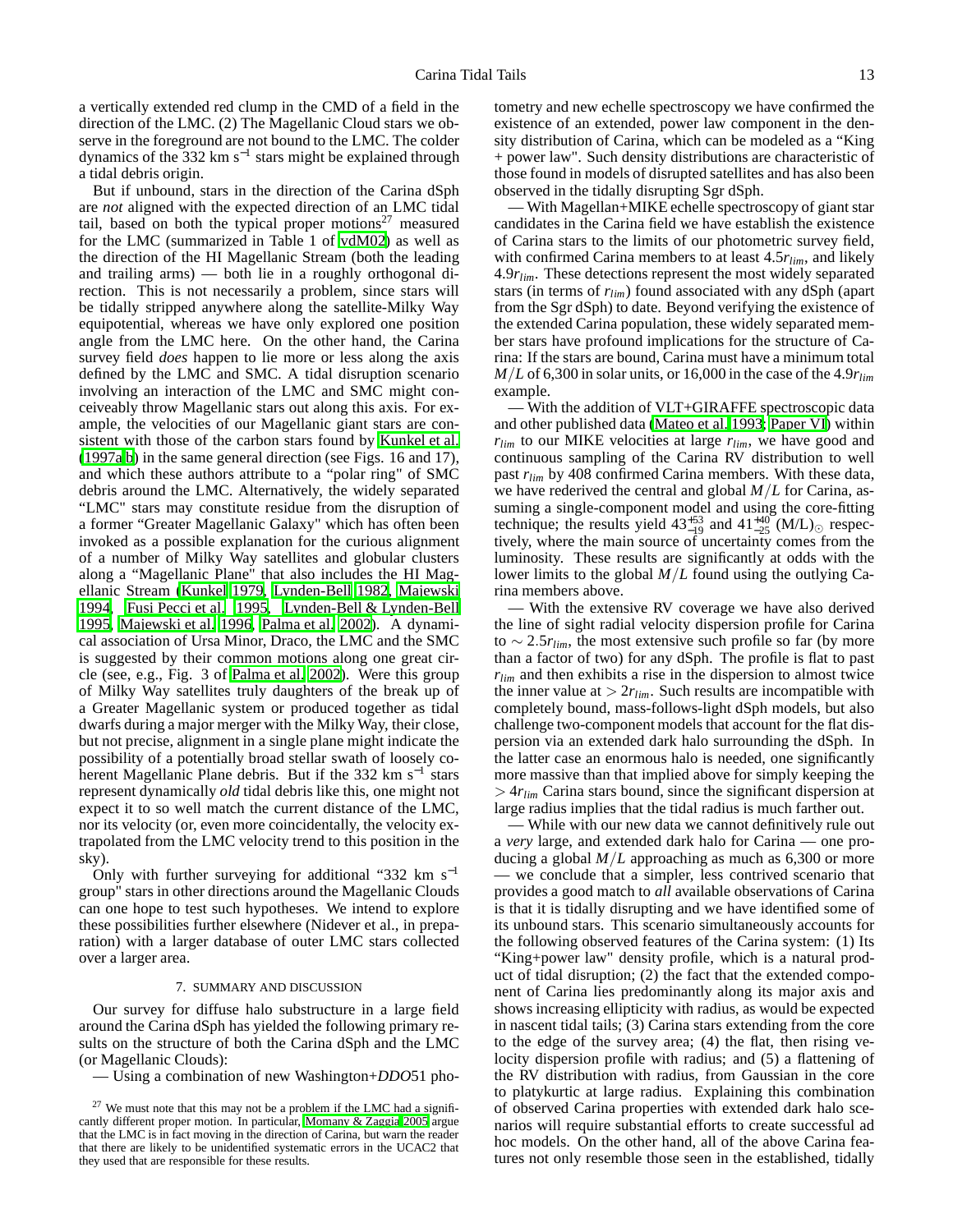disrupting Sgr dSph system, but have been well-matched by mass-follows-light models (presented in a companion paper, Muñoz et al. 2006) of disrupting dSphs having the nominal central  $M/L \sim 40$  derived here.

— Finally, we have detected a second, strongly velocitycoherent structure in the Carina field with even higher RV than Carina. The more metal rich stars constituting this moving group have CMD positions consistent with LMC red clump stars and their velocities follow the extrapolated velocity trend expected for LMC halo stars. With additional Washington+*DDO*51 photometry and follow-up spectroscopy we have traced this population from 4° separation from the center of the LMC out to the 22◦ separation of the Carina field center. These stars either represent the detection of Magellanic stellar tidal debris, or, if bound to the LMC, imply a significantly larger mass and tidal radius for the LMC than previously determined.

Traditionally, debate over the kinematical and structural properties of the diffuse, low surface brightness dSphs has tended to polarize around two primary interpretations: (1) that dSphs are dark matter dominated (e.g., [Mateo 1998\)](#page-16-22) galaxies, with  $M/L$  reaching to as much as 100 (M/L)<sub> $\odot$ </sub>, making them structurally different compared to globular clusters and dE systems. The prime observational evidence to support this claim is the relatively high measured central velocity dispersions that — coupled with an assumption of dynamical equilibrium — imply masses far in excess of that inferred by the luminous component. Alternatively, (2) dSphs have also been discussed as systems partly or completely out of virial equilibrium [\(Hodge & Michie 1969;](#page-15-52) [Kuhn & Miller](#page-15-17) [1989;](#page-15-17) [Kuhn 1993;](#page-15-53) [Kroupa 1997;](#page-15-18) [Gómez-Flechoso et al.](#page-15-54) [1999;](#page-15-54) [Fleck & Kuhn 2003](#page-15-19)). Such an assertion seeks to explain the large central velocity dispersions of dSphs through inflation by tidal heating or other dynamical effects, allowing for much more modest dSph masses, consistent with no dark matter.

To date, despite much observational and theoretical effort, the physical evidence has generally remained unpersuasive enough to dislodge the most ardent adherents to these models. Reinforcing viewpoints have been several "all or nothing" notions introduced into the debate, including: (1) the assumption that dark matter dominated systems are in dynamical equilibrium throughout their entire physical extent (e.g., [Stoehr](#page-16-30) et al. [2002;](#page-16-30) [Walker et al. 2005](#page-16-6)); or, (2) if evidence of tidal stripping is found around a dSph, the system must be devoid of dark matter (e.g., [Burkert 1997](#page-15-20)).

Remarkably, more recent work intended to *clarify* the physical nature of dSphs has, instead, increased the apparent gulf between diametrical viewpoints. [Kleyna et al. \(1999\)](#page-15-55) had previously suggested that "only ∼ 10−20 additional observations [of dSph star RVs] at 0.75 times the tidal radius would be required to distinguish clearly between an MFL distribution and an extended halo or disrupted remnant model with a flat or radially rising velocity dispersion." Yet, despite the fact that the latest dSphs spectroscopic surveys have provided RVs of hundreds of dwarf members to beyond 0.75*rlim* in several systems [\(Mateo 1997;](#page-16-43) [Kleyna et al. 2002,](#page-15-14) [2004;](#page-15-56) [Wilkinson et al.](#page-16-24) [2004;](#page-16-24) [Tolstoy et al. 2004;](#page-16-23) [Westfall et al. 2006;](#page-16-5) [Muñoz et al.](#page-16-4) [2005;](#page-16-4) [Walker et al. 2005;](#page-16-6) [Sohn et al. 2006](#page-16-7)), we are apparently no closer to a consensus view of dSph dynamics. While this is partly due to technical differences in interpretation of even the same databases (e.g., Wilkinson et al. 2004, Łokas et al. 2005, Muñoz et al. 2005), in general most studies are finding flat dSph velocity dispersion profiles to be the norm.

As discussed several times here, such profiles are produced naturally in dSph models undergoing tidal disruption (see also [Kuhn & Miller 1989;](#page-15-17) [Kroupa 1997;](#page-15-18) [Mayer et al. 2002,](#page-16-8) [Fleck & Kuhn 2003;](#page-15-19) [Read et al. 2005a;](#page-16-16) M06). However, rather than settling the issue, these rather flat velocity dispersion profiles have prompted the development of even more extreme, two-component, extended dark halo dSph models with *substantially higher* bound masses and total *M*/*L* — exceeding 400 or even  $1000 (M/L)_{\odot}$  (e.g., [Łokas 2002;](#page-15-57) [Kleyna et al.](#page-15-14) [2002;](#page-15-14) [Walker et al. 2005](#page-16-6)). These models are partly motivated by the proposition that the so-called missing satellite problem of ΛCDM cosmologies could be alleviated if galactic dSph satellites inhabit the most massive sub-halos — i.e.,  $M_{dSph} > 10^9$  M<sub>☉</sub>, or equivalently V<sub>circ</sub> > 30 – 40 km s<sup>-1</sup> [\(Stoehr et al. 2002](#page-16-30); [Hayashi et al. 2003\)](#page-15-22).<sup>28</sup>

From the numerous arguments laid out thus far, we are persuaded that the weight of evidence militates against the extreme halo hypothesis for Carina in favor of a tidal disruption scenario. Yet one more argument favors the latter hypothesis: An extended DM halo of the magnitude our data would require in this scenario has ancillary implications for the *chemical evolution* of Carina that are problematical. Despite having a complex and episodic star formation history, Carina has a relatively low mean metallicity of [Fe/H]∼ −1.9 [\(Monelli et al. 2003;](#page-16-14) [Koch et al. 2006\)](#page-15-39). [Tolstoy et al.](#page-16-44) [\(2003\)](#page-16-44) note that galaxy masses of order a few times  $10^7$  M<sub> $\odot$ </sub> consistent with the mass of Carina derived from central velocity dispesion [\(Mateo et al. 1993;](#page-16-11) §4.4) — are low enough to suffer metal-enriched winds, which promote preferential depletion of metals but retention of sufficient gas to allow further star formation at a continued, relatively low mean metallicity (like Carina's). A larger galactic potential diminishes the possibility of blow-out/blow-away of either gas or metals (e.g., [Vader 1986,](#page-16-45) [1987](#page-16-46); [Mac Low & Ferrara 1999](#page-15-58); [Ferrara & Tolstoy 2000\)](#page-15-59), leading to closed-box enrichment [\(Tolstoy et al. 2003\)](#page-16-44). But [Koch et al. \(2006](#page-15-39)) find that the metallicity distribution function of Carina is not well matched by a closed-box model. If Carina has an enormous extended DM halo, it would have resulted in an enrichment that it is not observed [\(Smecker-Hane et al. 1996\)](#page-16-47). However, a more modest Carina dark matter content is not discounted by this argument.

One of our goals in this paper (see also [Muñoz et al. 2005\)](#page-16-4) has been to push the measurement of physical parameters in one dSph to hitherto unexplored regions to see if, in at least one system, new data in the extrema can definitively rein in the range of possible models. We conclude that the new breed of extremely large *M*/*L*, extended dark matter halos is less likely to apply to the present Carina dSph than a tidal disruption scenario, which more readily explains all present observational data on the satellite.<sup>29</sup> That said, our results do not rule out *any* dark matter in the dSph, and, indeed, as we shall show in Muñoz et al. (2006), an easily workable (and therefore likely) model for Carina is one with elements of

<sup>28</sup> We note, however, that [Kazantzidis et al. \(2004](#page-15-60)) argue against this picture, showing that, in the case of Draco and Fornax, only halos of V*circ* < 25 km s<sup>-1</sup> can succesfully reproduce the velocity dispersion profiles of these dSphs.

<sup>&</sup>lt;sup>29</sup> This conclusion does not preclude the possibility that a formerly extended dark halo might have been stripped from Carina at earlier times. Thus, the success of tidally disrupting, mass-follows-light models in describing at least some dSphs (M06, [Sohn et al. 2006](#page-16-7)) could be consistent with ΛCDM if the models produce subhalos that are sufficiently stripped to reach the luminous matter.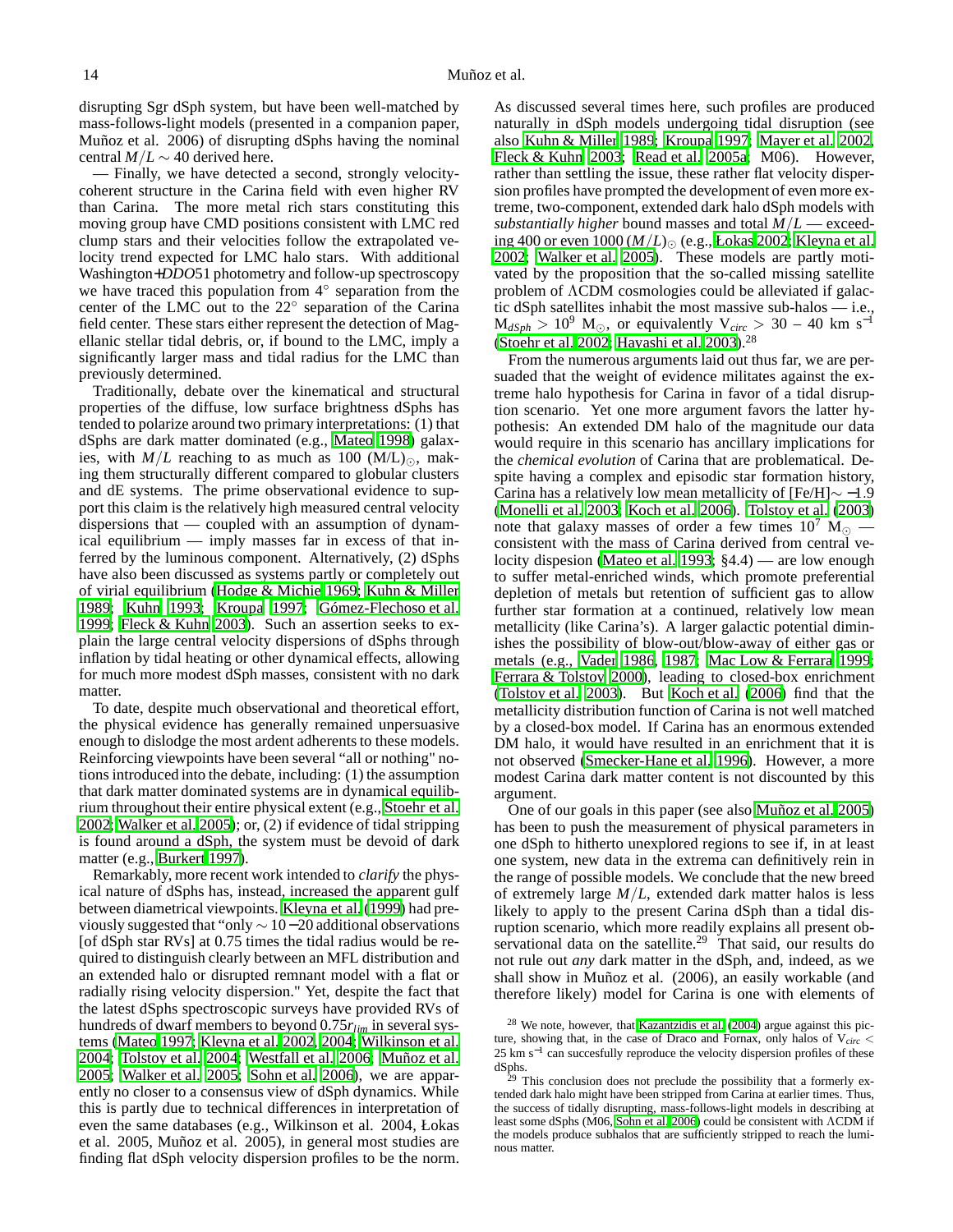*both* of the originally debated dSph scenarios: a tidally disrupting, mass-follows-light dSph, but one with relatively high  $(M/L \sim 35-40)$  dark matter content, as suggested by the central velocity dispersion.

It has recently been claimed [\(Gilmore 2004\)](#page-15-61) that "Sgr was a rare event, not a paradigm for the average". This conclusion has been motivated by the notion that were systems like the Carina dSph tidally disrupting, then the halo should have large numbers of youngish (e.g., blue main sequence) stars in larger numbers than seen [\(Unavane et al. 1996\)](#page-16-48). Such an analysis presumes that the *present* Carina system is representative of the typical stellar population that would have been contributed to the halo by tidally disrupting dSph systems *including the former Carina*. In contrast, as was previously demonstrated in [Majewski et al.](#page-15-62) [\(2002\)](#page-15-62), if for a Hubble time Carina were disrupting at the fractional mass loss rate implied by its density profile, — i.e.  $< 0.24 \text{ Gyr}^{-1}$  (see §2.2) — then far more stars from Carina's oldest population would have been lost by now than from either the intermediate-aged or young populations in Carina. This is also a reasonable explanation for why the Carina system today is dominated by it's intermediateaged population, and even for why there seems to be a radial metallicity and age gradient in Carina: The present balance of populations bound to Carina likely reflects the competing interplay of star formation history and mass loss history [\(Font et al. 2006\)](#page-15-34) in this disrupting analogue of the Sgr dSph galaxy.

We appreciate useful discussions with David Law and Andrew McWilliam. We thank an anonymous referee for helpful suggestions that helped improve the paper and to Carlton Pryor for providing us with his code to calculate velocity dispersions using the Maximim Likelihood Method. We acknowledge funding by NSF grant AST-0307851, NASA/JPL contract 1228235, the David and Lucile Packard Foundation, and the generous support of Frank Levinson and through the Celerity Foundation. Additionally, P. M. F. is supported by the NASA Graduate Student Researchers Program, a University of Virginia Faculty Senate Dissertation-Year Fellowship, and by the Virginia Space Grant Consortium. D.L.N. is supported by the ARCS Foundation, a University of Virginia President's Fellowship, and by the Virginia Space Grant Consortium.

#### <span id="page-15-31"></span><span id="page-15-28"></span><span id="page-15-15"></span><span id="page-15-6"></span><span id="page-15-5"></span><span id="page-15-0"></span>**REFERENCES**

- <span id="page-15-37"></span>Armandroff, T. E., & Zinn, R. 1988, AJ, 96, 92
- Armandroff, T. E., Olszewski, E. W. & Pryor, C. 1995, AJ, 110, 2131
- <span id="page-15-26"></span>Bailyn, J. & Steinmetz, M. 2005, ApJ, 627, 647
- <span id="page-15-12"></span>Binney, J., & Tremaine, S. 1987, in Galactic Dynamics, Princeton, New **J**ersey
- <span id="page-15-35"></span>Bullock, J. & Johnston, K. V. 2005, ApJ, 635, 931
- Burkert, A. 1997, ApJ, 474, L99
- <span id="page-15-40"></span><span id="page-15-21"></span><span id="page-15-20"></span>Carlberg, R. G., Yee, H. K. C., & Ellingson, E. 1997, ApJ, 478, 462
- Cenarro, A. J., Cardiel, N., Gorgas, J., Peletier, R. F., Vazdekis, A. & Prada, F. 2001, MNRAS, 326, 959
- <span id="page-15-41"></span>Cenarro, A. J., Gorgas, J., Cardiel, N., Pedraz, S., Peletier, R. F. & Vazdekis, A. 2001, MNRAS, 326, 981
- <span id="page-15-32"></span>Clewley, L., Warren, S. J., Hewett, P. C., Norris, J. E., Wilkinson, M. I. & Evans, N. W. 2005, MNRAS, 362, 349
- <span id="page-15-38"></span>Cole, A. A., Smecker-Hane, T. A., Tolstoy, E., Bosler, T. L. & Gallagher, J. S. 2004, MNRAS, 347, 367
- <span id="page-15-44"></span>Cole, A. A., Tolstoy, E., Gallagher, J. S., & Smecker-Hane, T. A. 2005, AJ, 129, 1465
- Choi. P. I., Guhathakurta, P. & Johnston, K. V. 2002, AJ, 124, 310
- <span id="page-15-29"></span><span id="page-15-10"></span>Crane, J. D., Majewski, S. R., Rocha-Pinto, H. J., Frinchaboy, P. M., Skrutskie, M. F., & Law, D. R. 2003, ApJ, 594, L119
- Cuddeford, P. & Miller, J. C. 1990, MNRAS, 244, 64
- Dejonghe, H. 1987, MNRAS, 224, 13
- <span id="page-15-33"></span><span id="page-15-27"></span>Duffau, S., Zinn, R., Vivas, A. K., Carraro, G., Méndez, R. A., Winnick, R. & Gallart, C. 2006, ApJ, 636, L97
- Faber, S. M. & Lin, D. N. C. ApJ, 266L, 17
- Ferrara, A., & Tolstoy, E. 2000, MNRAS, 313, 291
- <span id="page-15-59"></span><span id="page-15-42"></span><span id="page-15-19"></span>Fleck, J. & Kuhn, J. R. 2003, ApJ, 592, 147
- Frinchaboy, P. M., Muñoz, R. R., Majewski, S. R., Friel, E. D., Phelps, R. L., & Kunkel, W. E. 2005, in "Chemical Abundances and Mixing in Stars in the Milky Way and its Satellites", eds. L. Pasquini & S. Randich, ESO Astrophysics Symposia, *in press* [\(astro-ph/0411127\)](http://arXiv.org/abs/astro-ph/0411127)
- <span id="page-15-9"></span>Frinchaboy, P. M., Muñoz, R. R., Phelps, R. L., Majewski, S. R., & Kunkel, W. E. 2006, AJ, 131, 922
- <span id="page-15-34"></span>Font, A., Johnston, K. V., Bullock, J. & Robertson, B. 2006, ApJ, 638, 585
- <span id="page-15-49"></span>Fusi Pecci, F., Bellazzini, M., Cacciari, C., & Ferraro, F. R. 1995, AJ, 110, 1664
- <span id="page-15-4"></span>Geisler, D. 1996, AJ, 111, 480G
- <span id="page-15-61"></span>Gilmore, G. 2004, in "Milky Way Surveys: The Structure and Evolution of our Galaxy", ASP Conference Proceedings Vol. 317, eds. D. Clemens, R. Shah, & T. Brainerd (San Francisco: ASP), 239
- Gómez-Flechoso, M. A., Fux, R., & Martinet, L. 1999, A&A, 347, 77
- <span id="page-15-54"></span><span id="page-15-13"></span>Hargreaves, J. C., Gilmore, G., Irwin, M. J., & Carter, D. 1994, MNRAS, 269, 957
- <span id="page-15-22"></span>Hayashi, E., Navarro, J. F., Taylor, J. E.,Stadel, J., & Quinn, T. 2003, ApJ, 584, 541
- <span id="page-15-52"></span>Hodge, P. W. & R. W. Michie 1969, AJ, 74, 587
- <span id="page-15-30"></span>Ibata, R. A., Irwin, M. J., Lewis, G. F., Ferguson, A. M. N., & Tanvir, N. 2001, Nature, 412, 49
- Ibata, R. A., Irwin, M. J., Lewis, G. F., Ferguson, A. M. N., & Tanvir, N. 2003, MNRAS, 340, L21
- Illingworth, G. 1976, ApJ, 204, 73
- Irwin, M. & Hatzidimitriou, D. 1995, MNRAS, 277, 1354 (IH95)
- Johnston, K. V., Sigurdsson, S. & Hernquist, L. 1999, MNRAS, 302, 771
- Johnston, K. V., Choi, P. I. & Guhathakurta, P. 2002, AJ, 124, 127
- Kalirai, J. S., Guhathakurta, P., Gilbert, K. M., Reitzel, D. B., Majewski, S.
- R., Rich, R. M., & Cooper, M. C. 2005, [\(astro-ph/0512161\)](http://arXiv.org/abs/astro-ph/0512161) Kauffmann, G., White, S. D. M., & Guiderdoni, B. 1993, MNRAS, 261, 201
- <span id="page-15-60"></span><span id="page-15-23"></span>Kazantzidis, S., Mayer, L., Mastropietro, C., Diemand, J., Stadel, J., & Moore, B. 2004, ApJ, 608, 663
- <span id="page-15-11"></span>King, I. R. 1966, AJ, 71, 64
- King, I. R. 1962, AJ, 136, 784
- Kleyna, J. T., Geller, M. J., Kenyon, S. J. & Kurtz, M. J. 1999, AJ, 117, 1275
- <span id="page-15-55"></span><span id="page-15-14"></span>Kleyna, J. T., Wilkinson, M. I., Evans, N. W., Gilmore, G. & Frayn, C. 2002, MNRAS, 330, 792
- <span id="page-15-56"></span>Kleyna, J. T., Wilkinson, M. I., Evans, N. W., & Gilmore, G. 2004, MNRAS, 354, L66
- Klypin, A., Kravtsov, A. V., Valenzuela, O., & Prada, F. 1999, ApJ, 522, 82
- <span id="page-15-45"></span><span id="page-15-24"></span>Kochanek, C. S. 1996, ApJ, 457, 228
- <span id="page-15-39"></span><span id="page-15-18"></span>Kroupa, P. 1997, New Astronomy, 2, 139
- Koch, A., Grebel, E. K., Wyse, R. F. G., Kleyna, J. T., Wilkinson, M. I., Harbeck, D., Glimore, G. F. & Evans, N. W. 2006, 131, 895
- Kuhn, J. R. & Miller, R. H. 1989, ApJ, 341, 41
- <span id="page-15-53"></span><span id="page-15-17"></span><span id="page-15-1"></span>Kuhn, J. R. 1993, ApJ, 409, L13
- Kuhn, J. R., Smith, H. A. & Hawley, S. L. 1996, ApJ, 469, L93
- <span id="page-15-46"></span><span id="page-15-8"></span>Kunkel, W. E. 1979, ApJ, 228, 718
- Kunkel, W. E., Irwin, M. J. & Demers, S. 1997a, A&AS, 122, 463
- Kunkel, W. E., Demers, S., Irwin, M. J. & Albert, L. 1997b, ApJ, 488, L129
- <span id="page-15-57"></span><span id="page-15-43"></span>Łokas, E. L., 2002, MNRAS, 333, 697
- <span id="page-15-16"></span>Łokas, E. L., Mamon, G. A. & Prada, F. 2005, MNRAS, 363, 918
- Lynden-Bell, D. 1982, The Observatory, 102, 202
- Lynden-Bell, D., & Lynden-Bell, R. M. 1995, MNRAS, 275, 429
- <span id="page-15-58"></span><span id="page-15-51"></span><span id="page-15-50"></span><span id="page-15-48"></span><span id="page-15-47"></span>Mac Low, M., & Ferrara, A. 1999, ApJ, 513, 142
- Majewski, S. R. 1994, ApJ, 431, L17
- Majewski, S. R., Phelps, R. & Rich, R. M. 1996, in The History of the Milky Way and Its Satellite System, ed. A. Burkert, D. Hartmann, & S. Majewski, (San Francisco: ASP), 1
- Majewski, S. R., Ostheimer, J. C., Kunkel, W. E. & Patterson, R. J. 2000a, AJ, 120, 2550 (Paper I)
- <span id="page-15-3"></span><span id="page-15-2"></span>Majewski, S. R., Ostheimer, J. C., Patterson, R. J., Kunkel, W. E., Johnston, K. V. & Geisler, D. 2000b, AJ, 119, 760 (Paper II)
- <span id="page-15-62"></span>Majewski, S. R., et al. 2002, in "Modes of Star Formation and the Origin of Field Populations", ASP Conference Proceedings Vol. 285, eds. E. K. Grebel & W. Brandner (San Francisco: ASP), 199
- <span id="page-15-25"></span>Majewski, S. R., Skrutskie, M. F., Weinberg, M. D. & Ostheimer, J. C. 2003, ApJ, 599, 1082
- Majewski, S. R., et al. 2004a, AJ, 128, 245
- <span id="page-15-36"></span><span id="page-15-7"></span>Majewski, S. R. 2004b, Publications of the Astronomical Society of Australia, 21, 197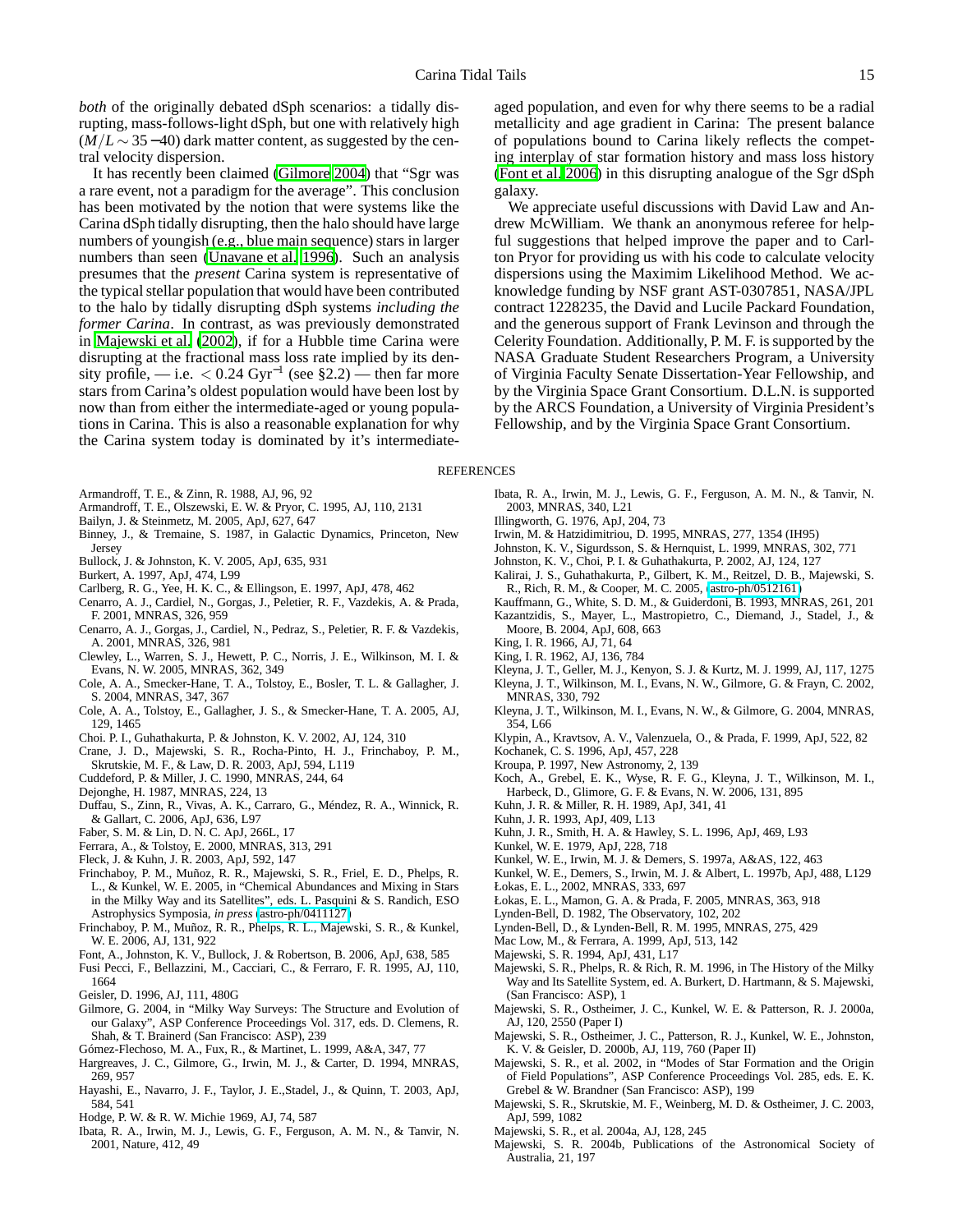- <span id="page-16-32"></span><span id="page-16-3"></span>Majewski, S. R., et al. 2005, AJ, 130, 2677
- Mashchenko, S., Couchman, H. M. P. & Sills, A. 2005a, ApJ, 624, 726
- <span id="page-16-27"></span><span id="page-16-11"></span>Mashchenko, S., Sills, A., & Couchman, H. M. P. 2005b, [\(astro-ph/0511567\)](http://arXiv.org/abs/astro-ph/0511567) Mateo, M., Olszewski, E. W., Pryor, C., Welch, D. & Fischer, P. 1993, AJ,
- <span id="page-16-43"></span>105, 510M Mateo, M. 1997, ASP Conf. Ser. 116: The Nature of Elliptical Galaxies; 2nd
- Stromlo Symposium, 259
- <span id="page-16-22"></span>Mateo, M. L. 1998, ARA&A, 36, 435
- <span id="page-16-8"></span>Mayer, L., Moore, B., Quinn, T., Governato, F. & Stadel, J. 2002, MNRAS, 336, 119
- Milgrom, M. 1995, ApJ, 455, 439
- <span id="page-16-42"></span><span id="page-16-38"></span><span id="page-16-14"></span>Momany, Y., & Zaggia, S. 2005, A&A, 437, 339
- Monelli, M., et al. 2003, AJ, 126, 218
- <span id="page-16-2"></span>Monelli, M., et al. 2004, Memorie della Societa Astronomica Italiana Supplement, 5, 65
- <span id="page-16-31"></span>Moore, B., Ghigna, S., Governato, F., Lake, G., Quinn, T., Stadel, J., & Tozzi, P. 1999, ApJ, 524, L19
- <span id="page-16-4"></span>Muñoz, R. R. et al. 2005 ApJ, 631, L137
- <span id="page-16-0"></span>Morrison, H. L., Olszewski, E. W., Mateo, M., Norris, J. E., Harding, P., Dohm-Palmer, R. C. & Freeman, K. C. 2001, AJ, 121, 283
- <span id="page-16-33"></span>Newberg, H. J. et al. 2002, ApJ, 569, 245
- Odenkirchen, M. et al. 2001, AJ, 122, 2538
- <span id="page-16-19"></span>Oh, K. S., Lin, D. N. C., & Aarseth, S. J. 1992, ApJ, 386, 506
- <span id="page-16-17"></span>Oh, K. S., Lin, D. N. C., & Aarseth, S. J. 1995, ApJ, 442, 142
- Olszewski, E. W., Pryor, C. & Armandroff, T. E. 1996, AJ, 111, 750
- Olszewski, E. W. & Aaronson, M. 1985, AJ, 90, 2221
- <span id="page-16-12"></span>Osterbrock, D. E., Fulbright, J. P., Martel, A. R., Keane, M. J., Trager, S. C., & Basri, G. 1996, PASP, 108, 277
- Osterbrock, D. E., Fulbright, J. P., & Bida, T. A. 1997, PASP, 109, 614
- <span id="page-16-41"></span><span id="page-16-13"></span>Palma, C., Majewski, S. R. & Johnston, K. V. 2002, ApJ, 564, 736
- <span id="page-16-18"></span>Piatek, S., & Pryor, C. 1995, AJ, 109, 1071
- <span id="page-16-29"></span>Piatek, S., Pryor, C., Olszewski, E. W., Harris, H. C., Mateo, M., Minniti, D., & Tinney, C. G. 2003, AJ, 126, 2346
- <span id="page-16-20"></span>Pryor, C., & Meylan, G. 1993, in ASP Conf. Ser. 50, Structure and Dynamics of Globular Clusters, ed. S. Djorgovski & G. Meylan (San Francisco: ASP), 357
- <span id="page-16-28"></span>Pryor, C. 1996, ASP Conf. Ser. 92: Formation of the Galactic Halo...Inside and Out, 92, 424
- <span id="page-16-16"></span>Read, J. I., Wilkinson, M. I., Evans, N. W., Gilmore, G. & Kleyna, J. T. 2005a, [\(astro-ph/0506687\)](http://arXiv.org/abs/astro-ph/0506687)
- <span id="page-16-26"></span>Read, J. I., Wilkinson, M. I., Evans, N. W., Gilmore, G. & Kleyna, J. T. 2005b, [\(astro-ph/0505226\)](http://arXiv.org/abs/astro-ph/0505226)
- <span id="page-16-34"></span>Rocha-Pinto, H. J., Majewski, S. R., Skrutskie, M. F., & Crane, J. D. 2003, ApJ, 594, L115
- <span id="page-16-35"></span>Rocha-Pinto, H. J., Majewski, S. R., Skrutskie, M. F., Crane, J. D., & Patterson, R. J. 2004, ApJ, 615, 732
- <span id="page-16-21"></span>Richstone, D. O. & Tremaine, S. 1986, AJ, 92, 72
- <span id="page-16-15"></span>Salaris, M. & Girardi, L. 2002, MNRAS, 337, 332
- Sanders, R. H. & McGaugh, S. S. 2002, ARA&A, 40, 263
- <span id="page-16-39"></span><span id="page-16-37"></span>Schommer, R. A., Suntzeff, N. B., Olszewski, E. W., & Harris, H.C. 1992, AJ, 103, 447
- Schlegel, D. J., Finkbeiner, D. P., & Davis, M. 1998, ApJ, 500, 525
- <span id="page-16-47"></span><span id="page-16-10"></span>Smecker-Hane, T. A., Stetson, P. B., Hesser, J. E., & Vandenberg, D. A. 1996, in "From Stars to Galaxies: the Impact of Stellar Physics on Galaxy Evolution", ASP Conference Proceedins Vol 98, eds. C. Leitherer, U. Fritze-von Alvensleben, & J. Huchra (San Francisco: ASP), 328
- <span id="page-16-7"></span>Sohn, S., Majewski, S. R., Muñoz, R. R., Kunkel, W. E., Johnston, K. V., Ostheimer, J. C., Guhathakurta, P., Patterson, R. J., Siegel, M.H., & Cooper, M. 2006, ApJ, *submitted*
- <span id="page-16-30"></span><span id="page-16-9"></span>Stetson, P. B. 1987, PASP, 99, 191
- Stoehr, F., White, S. D. M., Tormen, G., & Springel, V., 2002, MNRAS, 335, L84
- <span id="page-16-44"></span>Tolstoy, E., Venn, K. A., Shetrone, M., Primas, F., Hill, V., Kaufer, A, & Szeifert, T. 2003, AJ, 125, 707 617, L119
- <span id="page-16-23"></span>Tolstoy el at., 2004, ApJ, 617, L119
- <span id="page-16-45"></span>Vader., J. P. 1986, ApJ, 305, 669
- Vader., J. P. 1987, ApJ, 317, 128
- <span id="page-16-48"></span><span id="page-16-46"></span>Unavane, M., Wyse, R. F. G., & Gilmore, G. 1996, MNRAS, 278, 727
- <span id="page-16-36"></span>van der Marel, R. P., Alves, D. R., Hardy, E., & Suntzeff, N. B. 2002, AJ, 124, 2639 (vdM02)
- <span id="page-16-1"></span>Walcher, C. J., Fried, J. W., Burkert, A., & Klessen, R. S. 2003, A&A, 406, 847
- <span id="page-16-6"></span>Walker, M. G., Mateo, M., Olszewski, E. W., Bernstein, R. A., Wang, X., & Woodroofe, M. 2005, AJ, *in press* [\(astro-ph/0511465\)](http://arXiv.org/abs/astro-ph/0511465)
- <span id="page-16-5"></span>Westfall, K. B., Ostheimer, J. C., Frinchaboy, P. M., Patterson, R. J., Majewski, S. R., & Kunkel, W. E. 2006, AJ, 131, 375
- <span id="page-16-24"></span>Wilkinson, M. I., Kleyna, J. T., Evans, N. W., Gilmore, G. F., Irwin, M. J., & Grebel, E. K. 2004, ApJ, 611, L21
- <span id="page-16-25"></span>Xiao, W., Woodroofe, M., Walker, M., Mateo, M., & Olszewski, E. 2005, ApJ, 626, 145
- <span id="page-16-40"></span>Zaritsky, D., & Lin, D. N. C. 1997,AJ, 114, 2545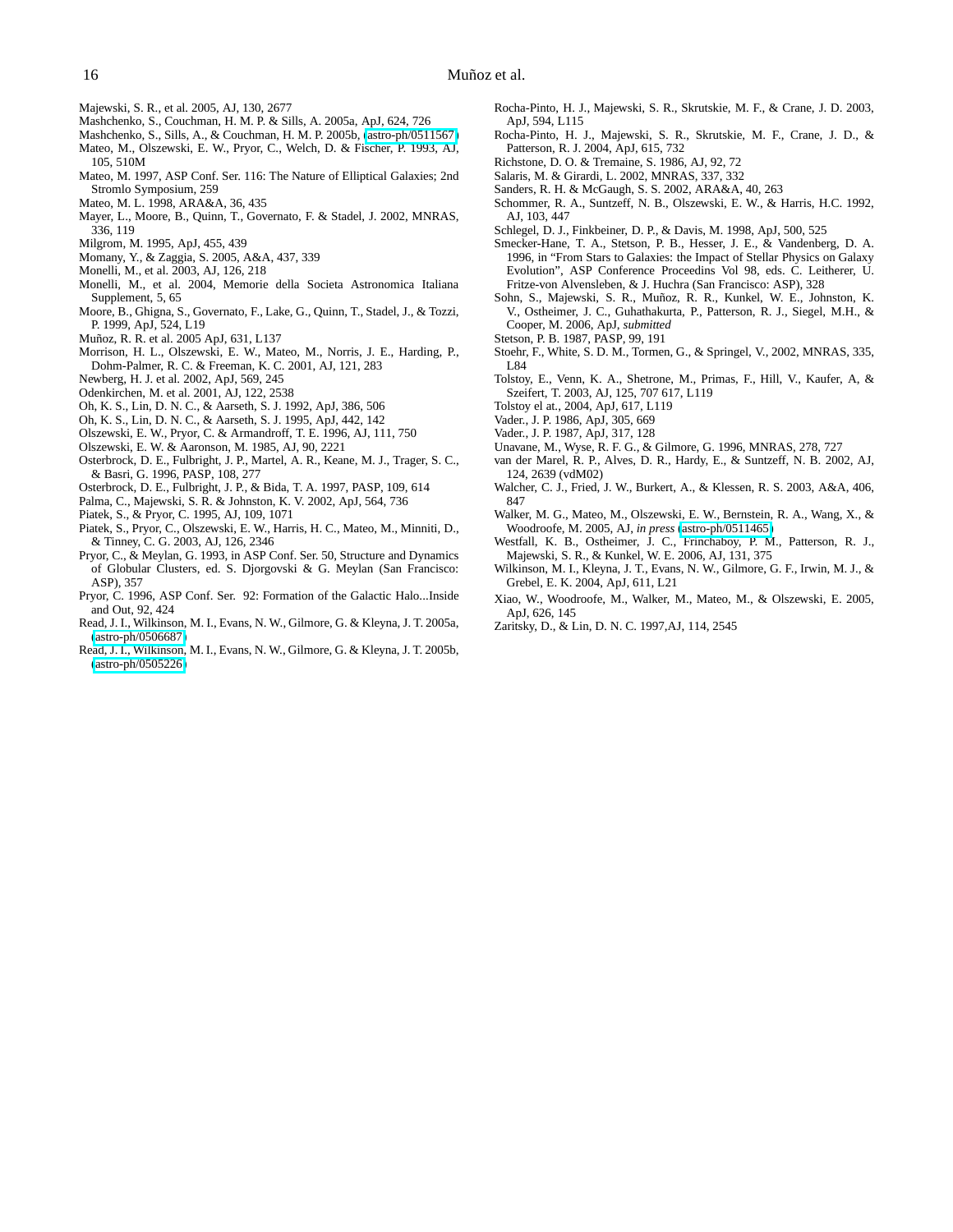TABLE 1<br>Radial Velocities of Stars observed with MIKE<sup>a</sup>

| Star                                                                 | $\alpha_{2000}$                        | 02000                                           | UT Date                             | $M_{\alpha}$            | $(M-T_2)_o$         | $(M - DDO51)_{o}$    | $RV_{helio}$            | $RV_{psr}$           | $O/\sigma$ | $Cand?$ <sup>b</sup> | Member |
|----------------------------------------------------------------------|----------------------------------------|-------------------------------------------------|-------------------------------------|-------------------------|---------------------|----------------------|-------------------------|----------------------|------------|----------------------|--------|
| C830356<br>C <sub>2520066</sub>                                      | 6:35:11.95<br>6:36:40.86               | $-51:25:05.1$<br>$-51:58:07.0$                  | 27Jan2004<br>27Jan2004              | 18.84<br>19.04          | .30<br>1.39         | $-0.00$<br>0.02      | 328.0<br>213.9          | 119.7<br>5.3         |            |                      | N<br>Y |
| C <sub>2640634</sub><br>C <sub>2680057</sub><br>C <sub>2411078</sub> | 6.38.22.77<br>6:38:36.82<br>6:38:47.04 | $-51:11:00.4$<br>$-51:16:23.9$<br>$-50.50.31.2$ | 27Jan2004<br>28Jan2004<br>28Jan2004 | 18.08<br>18.33<br>18.65 | . 62<br>1.57<br>.42 | 0.01<br>0.03<br>0.04 | 221.2<br>222.1<br>229.4 | 12.2<br>13.1<br>20.4 | 2.6<br>4   |                      | v      |

<sup>a</sup>A full version of this table can be found in the electronic edition of the *Astrophysical Journal*.

<sup>b</sup>Denotes a photometric Carina giant candidate.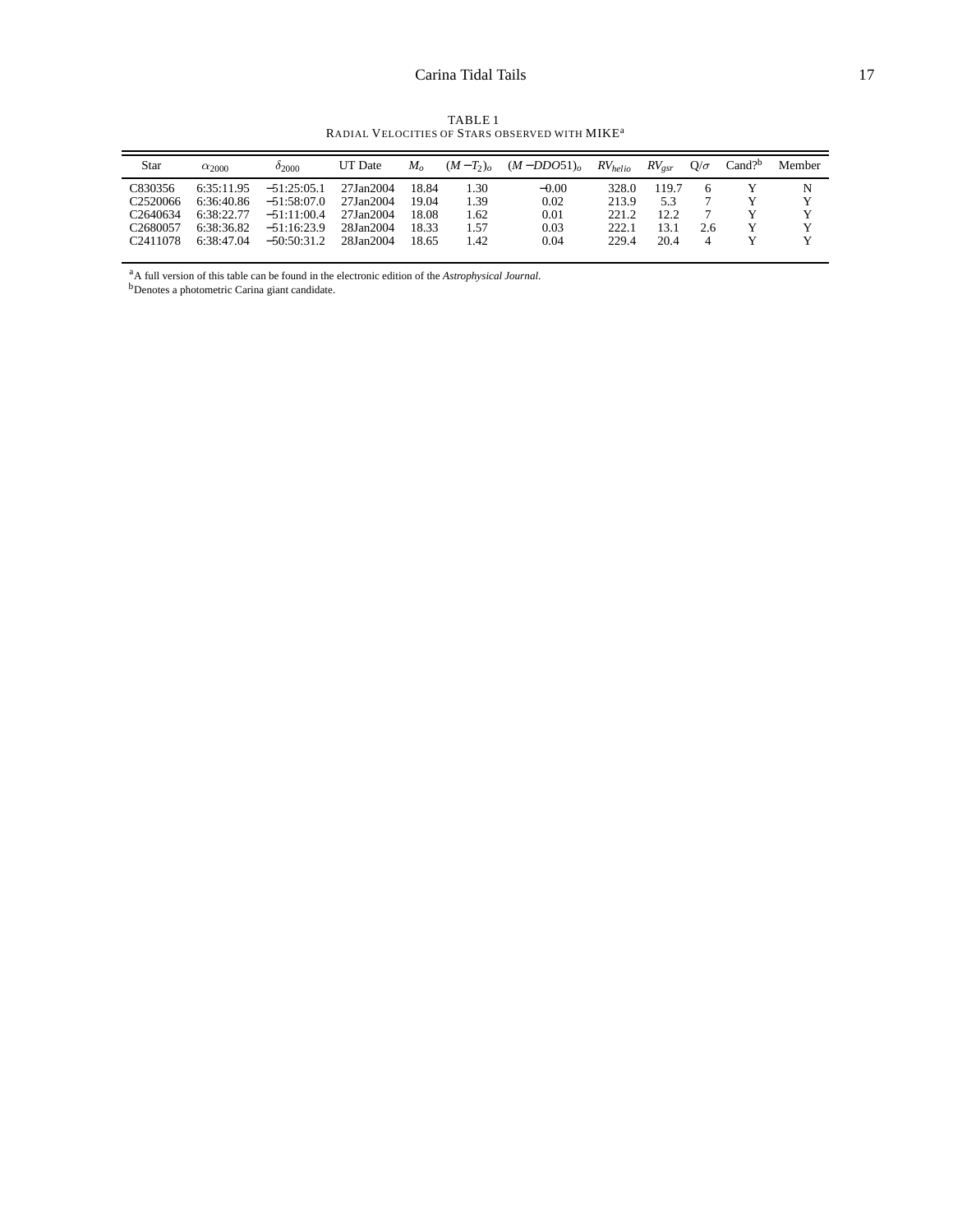## 18 Muñoz et al.

TABLE 2<br>Radial Velocities of Stars observed with VLT/FLAMES<sup>a</sup>

| Star                 | $\alpha_{2000}$ | $\delta_{2000}$ | $M_o$ | $(M-T_2)_o$ | $(M-DDO51)_{o}$ | RV <sub>helio</sub> | $RV_{\text{e}sr}$ | $\sigma$ | Cand?                     | Member |
|----------------------|-----------------|-----------------|-------|-------------|-----------------|---------------------|-------------------|----------|---------------------------|--------|
| C <sub>2501778</sub> | 6:38:31.92      | $-51:07:04.8$   | 19.76 | 1.22        | 0.01            | 230.3               | 21.3              | 2.9      | 2CD <sup>b</sup>          | Y      |
| C <sub>2680118</sub> | 6:38:45.15      | $-51:11:26.6$   | 19.56 | 1.20        | 0.02            | 216.3               | 7.2               | 2.6      | Y                         | Y      |
| C <sub>1400762</sub> | 6:38:47.04      | $-51:00:46.8$   | 18.60 | 1.27        | $-0.07$         | 20.8                | $-188.2$          | 1.1      | $\text{CMD}$ <sup>c</sup> | N      |
| C <sub>1401432</sub> | 6:38:54.60      | $-51:04:01.2$   | 20.17 | 1.19        | 0.05            | 216.8               | 7.7               | 7.6      | Y                         | Y      |
| C <sub>1402042</sub> | 6:39:03.60      | $-50:57:43.2$   | 20.63 | 1.91        | $-0.02$         | 13.8                | $-195.3$          | 2.1      | CMD1 <sup>d</sup>         | N      |
| C <sub>2413901</sub> | 6:39:11.88      | $-50:58:40.8$   | 19.28 | 1.31        | $-0.11$         | 69.5                | $-139.7$          | 1.0      | N                         | N      |
| C <sub>2413890</sub> | 6:39:12.60      | $-50:54:10.8$   | 19.68 | 1.19        | 0.02            | 225.0               | 15.8              | 3.4      | Y                         | Y      |

<sup>a</sup>A full version of this table can be found in the electronic edition of the *Astrophysical Journal*.

<sup>b</sup>Denotes a star that is a 2CD outlier but lies inside Paper I giant box and within the Carina RGB selection.

<sup>c</sup>Denotes a star that lies just outside the RGB selection, but is a giant stars according to the Paper I selection criteria.

 $d_{\text{Denotes a star that lies just outside the RGB selection, but is a giant stars according to the most conservative giant box used in this paper.}$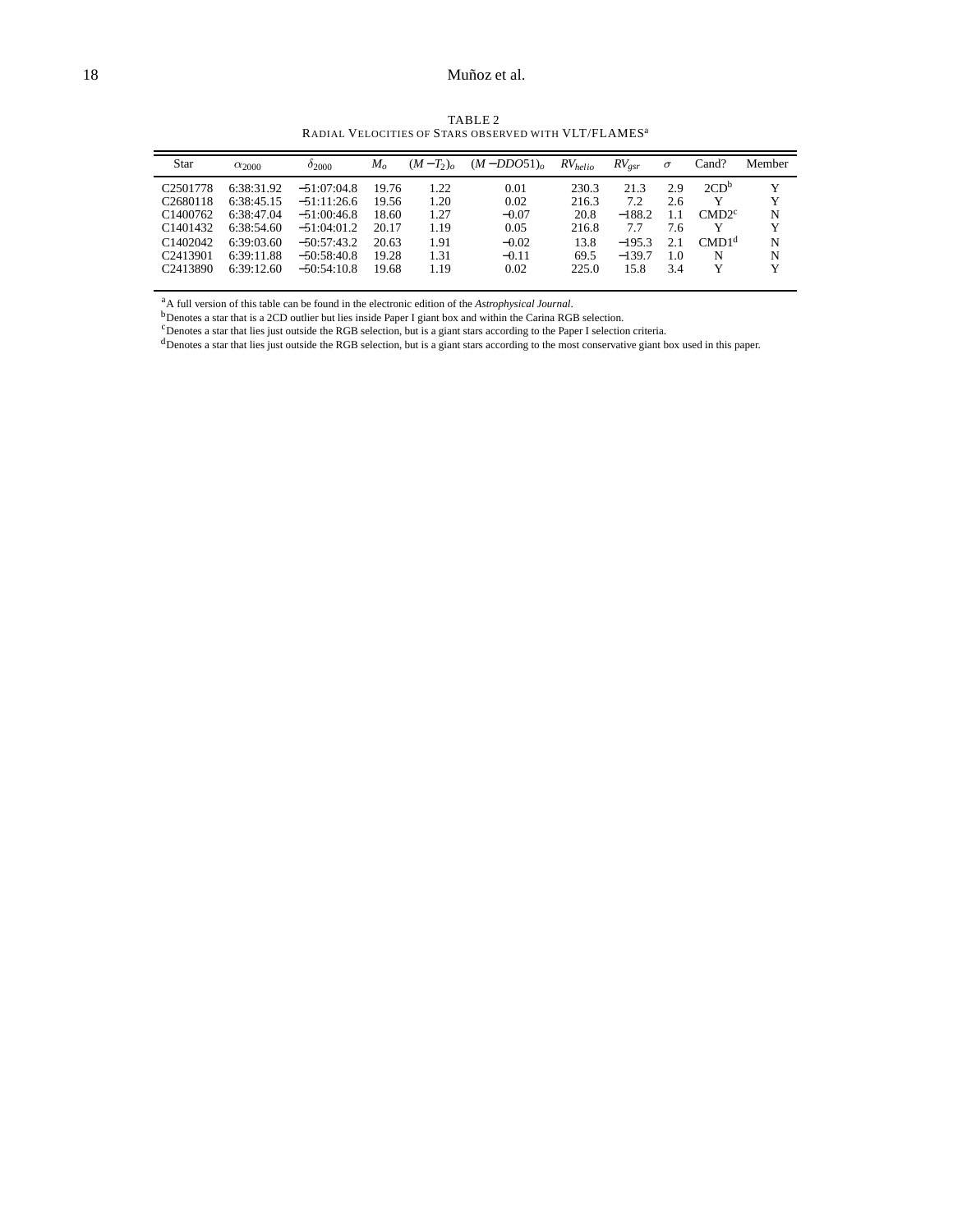

FIG. 1.— The area covered by our new photometric and spectroscopic survey. Points represent all stars in our photometric survey brighter than *M* > 21. The nominal King limiting radius of Carina from [IH95](#page-15-0) is delineated by the ellipse.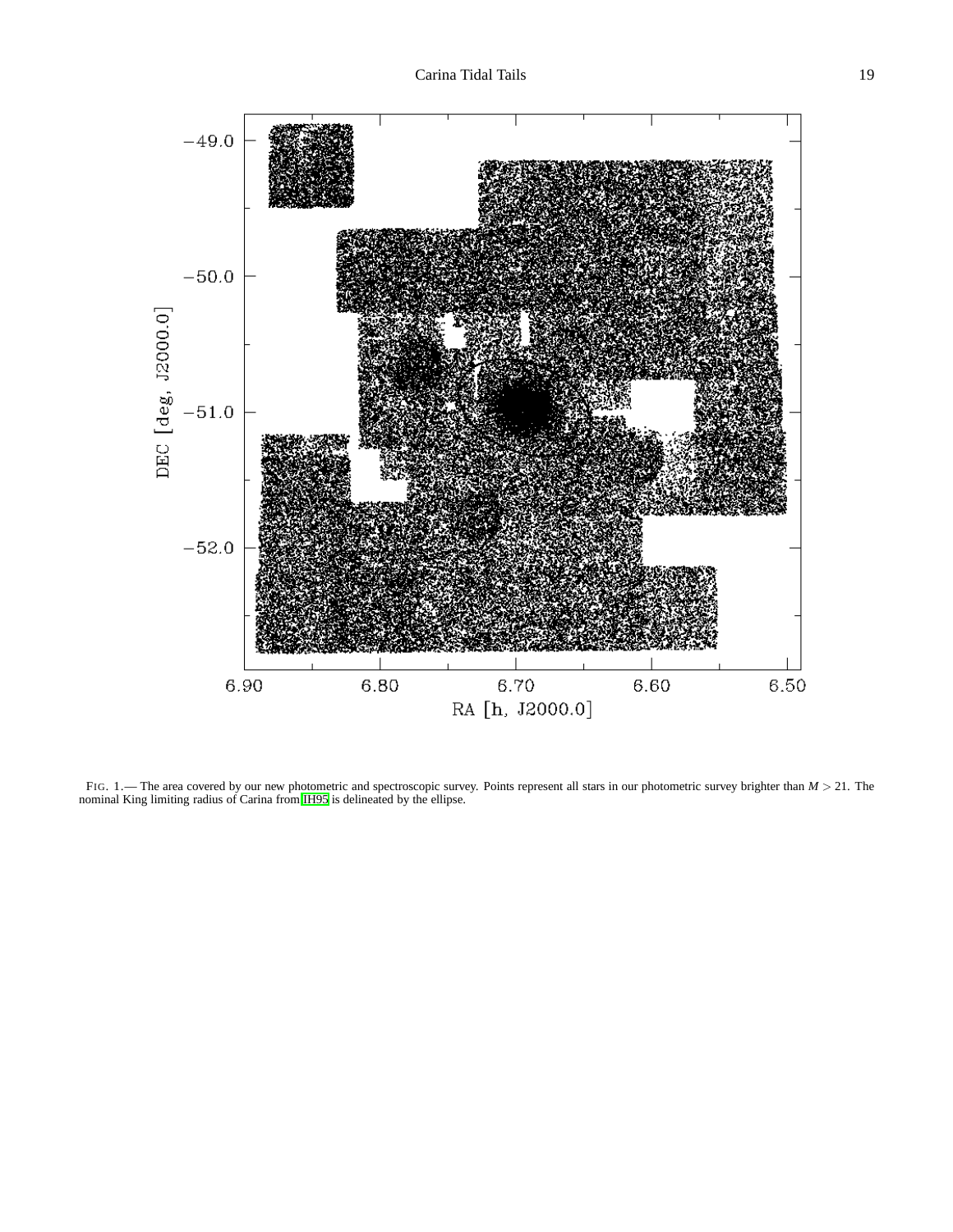

FIG. 2.— Photometric errors as a function of magnitude in our new Mosaic camera survey of the field centered on the Carina dSph.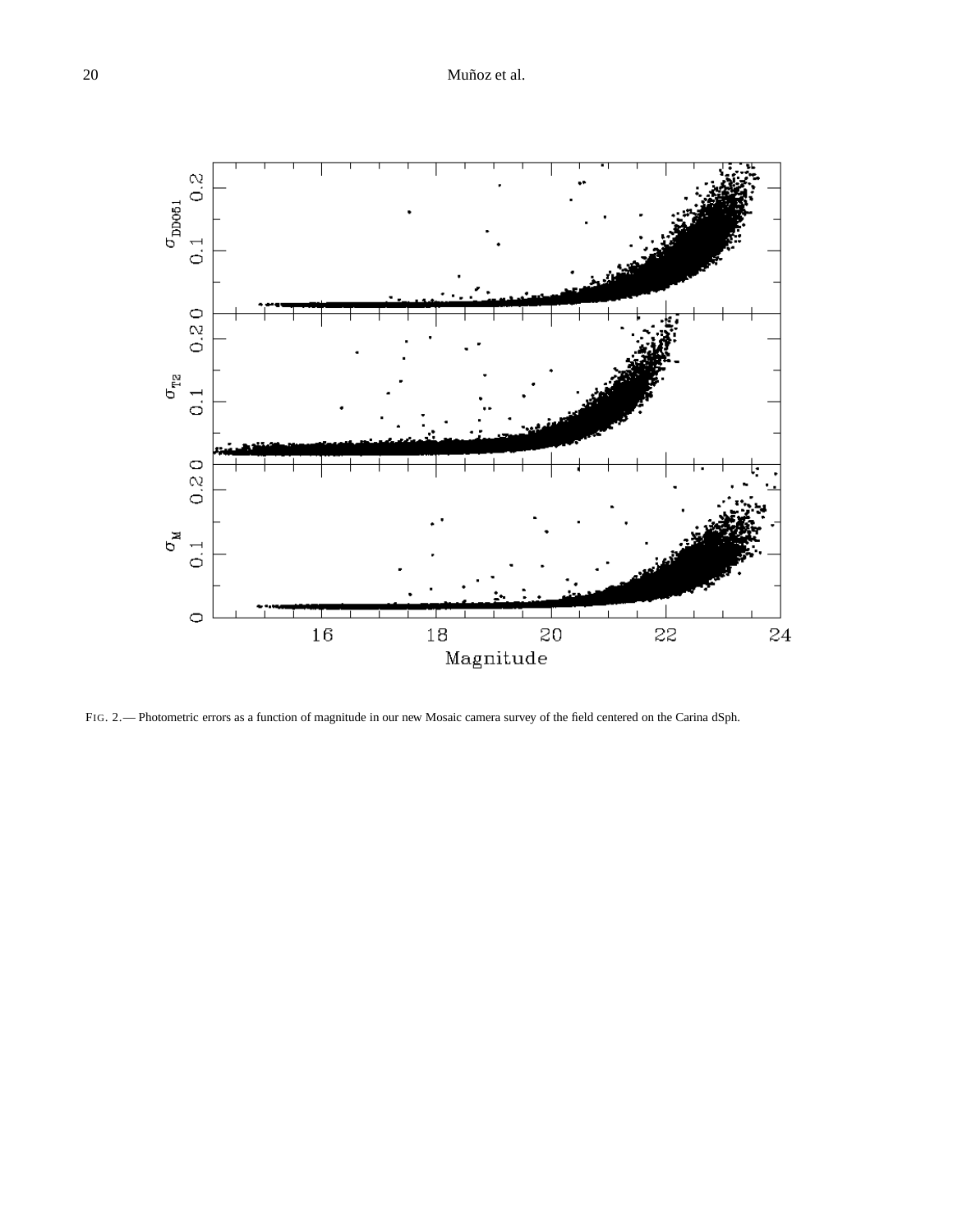

FIG. 3.— (a) The color-magnitude diagram of stars in our new Carina photometric survey. The solid line marks the region adopted to represent the Carina red giant branch. (b) The two-color diagram of stars in our Carina survey to *M* = 20.8. The solid line marks the region from which we pick stars likely to be giant stars. The dotted line delineates an expanded selection criterion used in [Paper I](#page-15-3) and explored in §2.2 and §4.1. In both panels, only stars within one King limiting radius have been plotted as a guide to the general features of these distributions.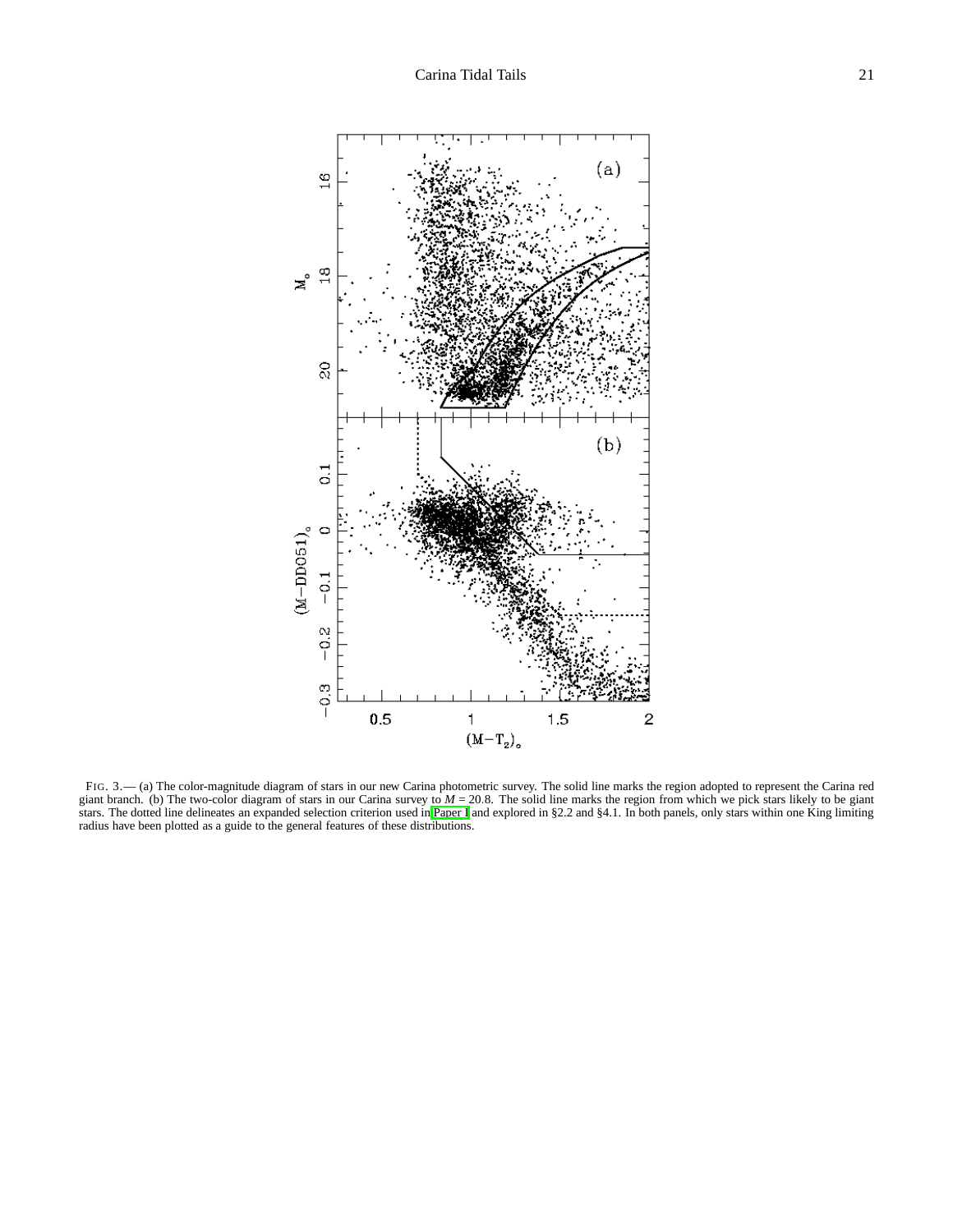

FIG. 4.— (a) The density profile derived for the Carina dSph using the  $T_2 \le 18.4$  sample. The dotted line shows the equivalent background density level that has been subtracted to produce the profile, as measured directly from the spectroscopic sample outside the nomimal King limiting radius (the ellipse shown in Figure 4, adopted from [IH95](#page-15-0)). All stars have been binned into elliptical annuli according to the Carina ellipticity and position angle derived by [IH95](#page-15-0). Outside the [IH95](#page-15-0) King limiting radius, the density values shown come almost directly from the spectroscopically-confirmed Carina members from §3, which is 90% complete to *T*<sub>2</sub> = 18.4. (b) Same as panel (a) but for the *M* ≤ 20.8 giant candidate sample. In this case, where we do not have spectroscopic coverage to the magnitude limit, we have subtracted the mean background level as derived by the method described in the text. The dashed lines in both panels show  $r^{-1.5}$ ,  $r^{-2}$  and  $r^{-2.5}$  power laws, while the curving solid line shows the [IH95](#page-15-0) King profile, scaled vertically to the density of our point at a radius of 10 arcmin.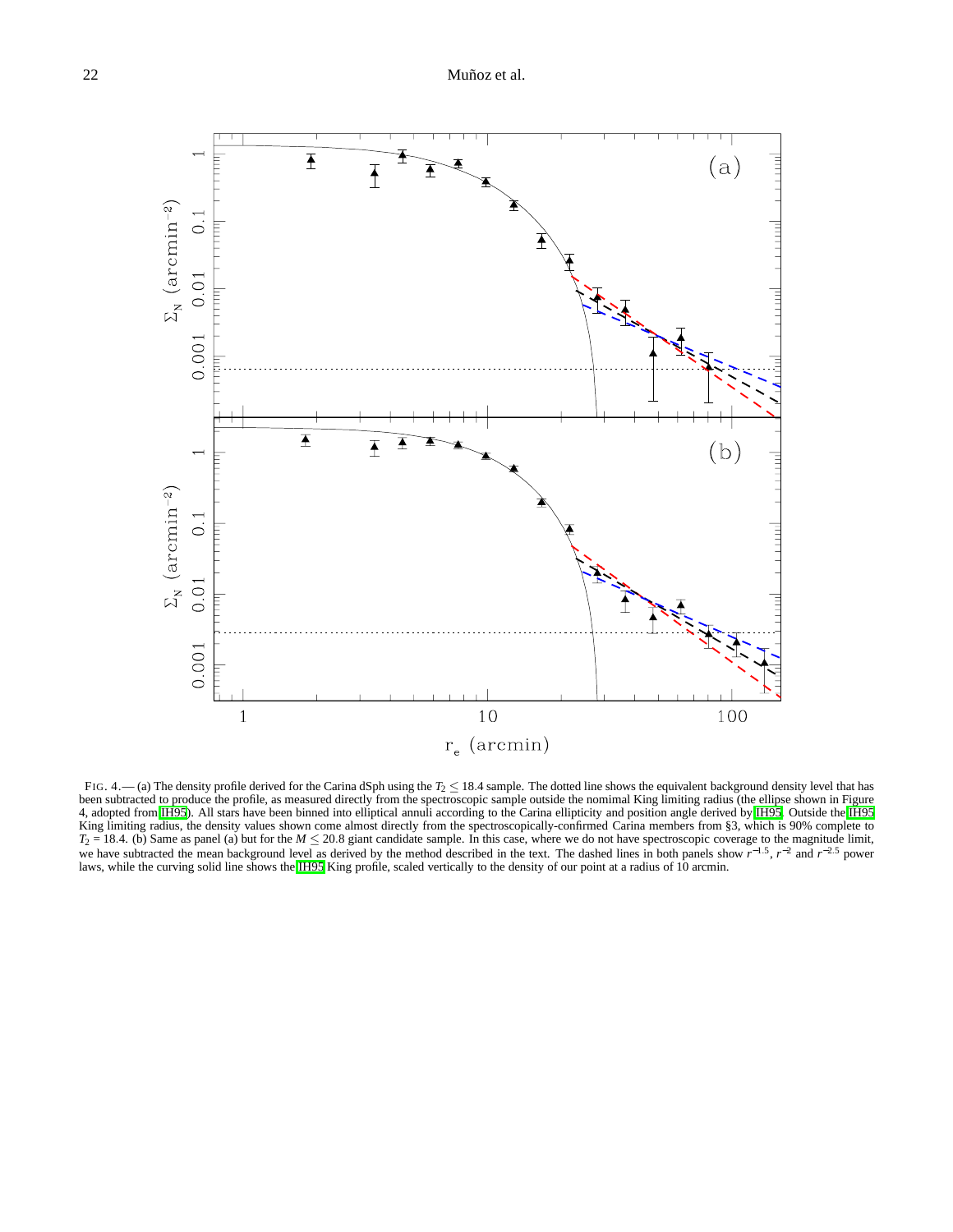

FIG. 5.— Distribution of derived RVs for the newly observed Carina giant candidates as a function of elliptical distance from the center of Carina. (a) All stars observed with MIKE (red), VLT+GIRAFFE (blue), [Mateo et al. 1993](#page-16-11) (green) and Carina giants from [Paper VI](#page-16-3) (cyan). (b) Stars selected to be Carina giant<br>candidates by our Washington+DDO5 photometry method and our CMD se criterion. (c) RV distribution of our adopted final sample.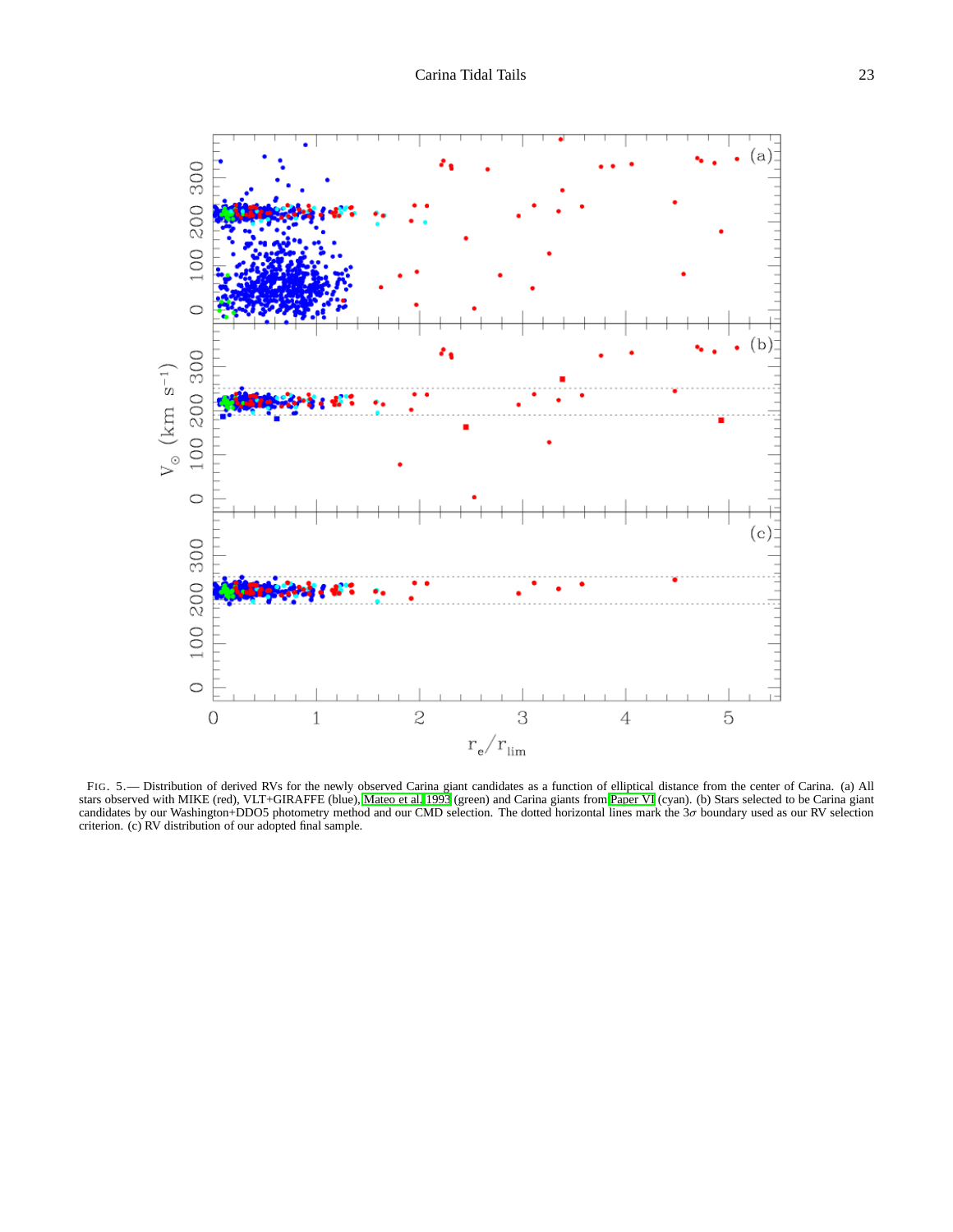

FIG. 6.— Histogram of the radial velocities for (a) all stars. This includes stars observed with MIKE, VLT+GIRAFFE, stars from [Mateo et al. \(1993](#page-16-11)) and Carina giants from [Paper VI.](#page-16-3) (b) Stars that have been selected to be Carina giants by our photometric method. (c) Our final sample of Carina stars. (d) Histogram of stars selected as giant candidates having *r<sup>e</sup>* > 1.5*rlim* We have shaded the region whithin our RV selection criterion as shown in Figure 5.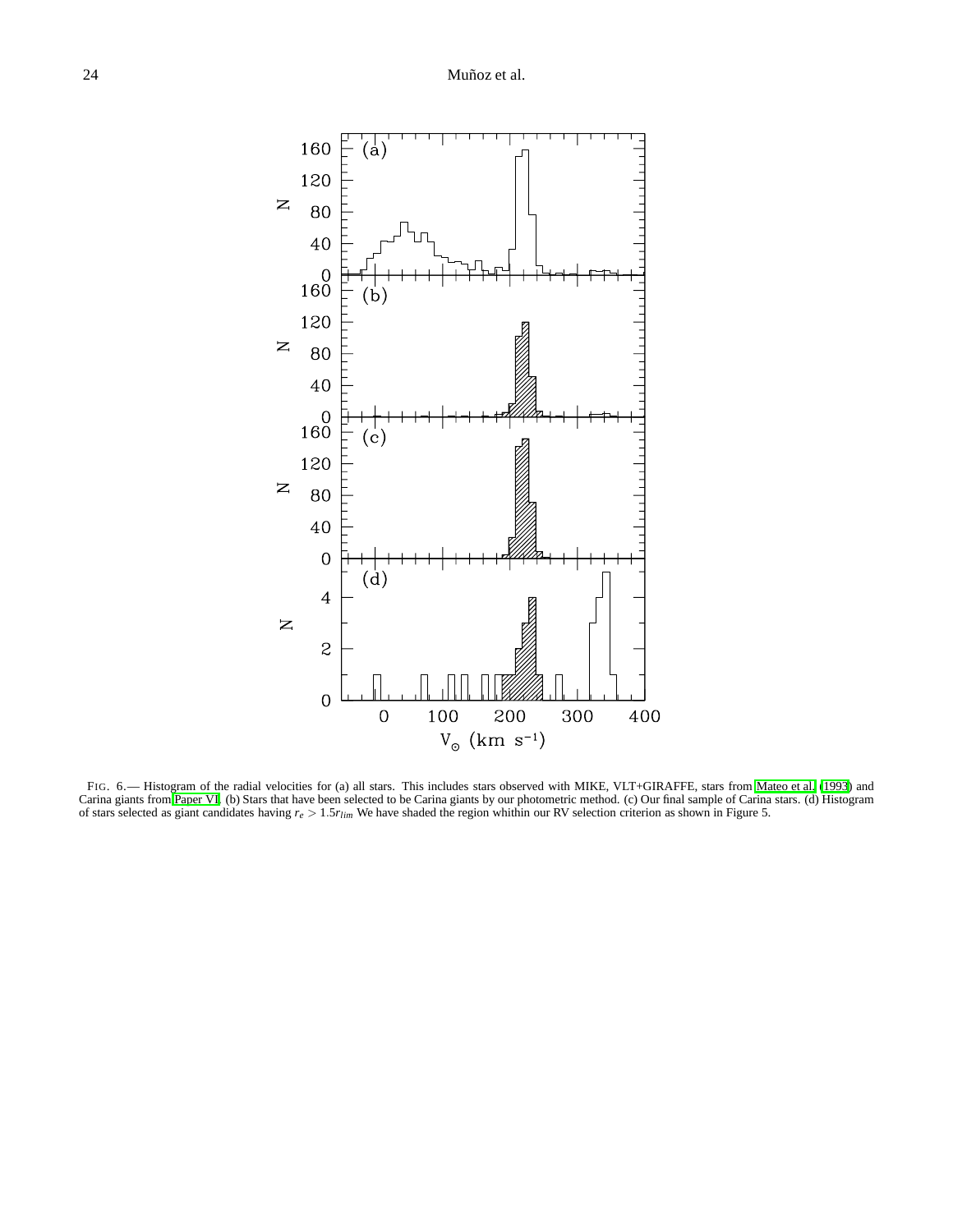

FIG. 7.— (a) Color Magnitude Diagram and (b) Color-Color Diagram for VLT+GIRAFFE stars with Carina-like velocities (as defined in Figure 5) that are not classified as Carina giants. Blue open circles mark stars that are CMD outliers, but that are classified as giant candidates by the more conservative criterion shown by solid lines in panel (b). Red open triangles show stars within the Carina RGB that were not selected as giant candidates by our conservative 2CD selection, but that are within the giant selection box defined in [Paper I](#page-15-3). Green open circles mark CMD and 2CD outliers by the conservative criteria of this paper but that would have been classified as giant candidates by the 2CD selection criterion adopted in [Paper I](#page-15-3). In addition, black circles show the CMD and 2CD position for stars with Carina-like velocities but that were not classified as giant by any of the above criteria. The figure also includes (as solid squares) the CMD and 2CD positions for the RV outliers discussed in §4.1.2 (blue squares for VLT+GIRAFFE examples and red squares representin examples from the MIKE data). See the text for more discussion.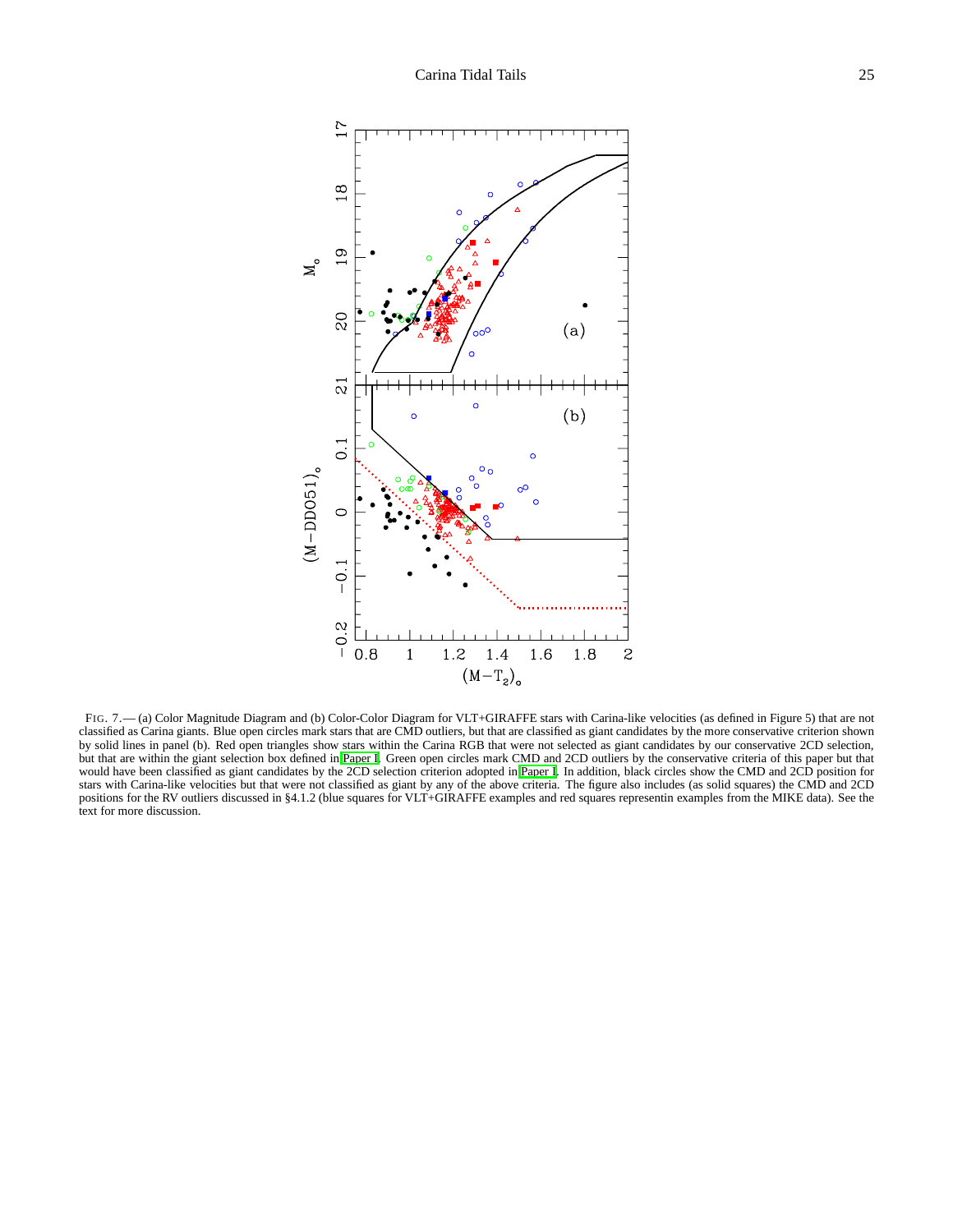

FIG. 8.— (a) Distribution of bona fide Carina RV-members on the sky. As in Figure 5, red circles show MIKE stars, blue circles mark VLT+GIRAFFE stars, green circles are stars from [Mateo et al. \(1993\)](#page-16-11) and cyan circles mark stars whose RVs come from [Paper VI](#page-16-3). Shown also in the figure are the three red squared from Figure 5, which denote the three MIKE RV outliers discussed in §4.1.3. (b) The distribution of stars selected to be Carina giant candidates based on the CMD and 2CD that do not have Carina-like RVs is also shown. In particular, solid symbols mark the distribution of 332 km s<sup>−1</sup> stars (see §6), and open symbols other RV outliers.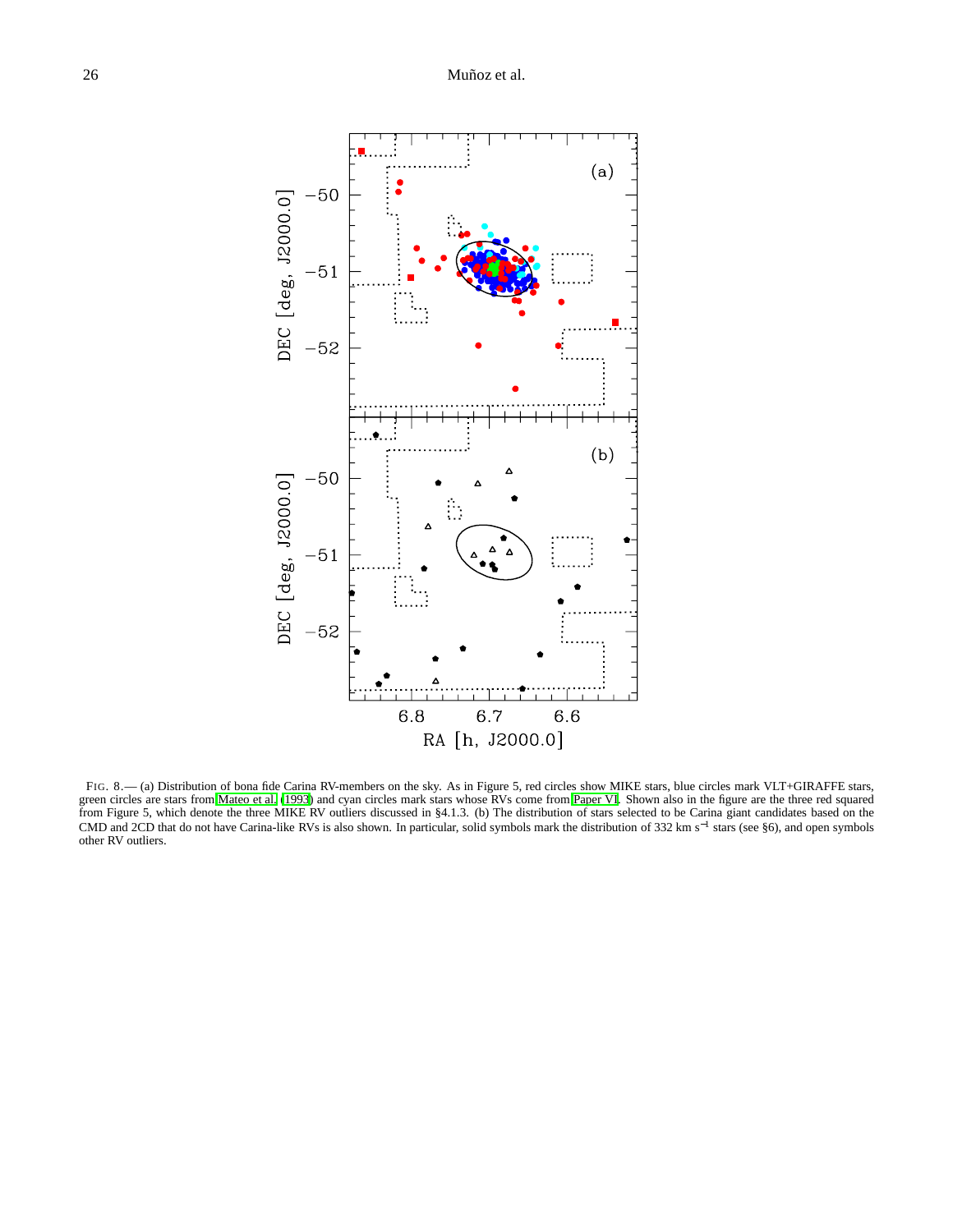

FIG. 9.— Ratio of the circular to elliptical radius for each Carina RV member versus circular radius. Stars on the major axis will have *rc*/*re*=1 whereas stars on the minor axis will have  $r_c/r_e=0.67$  (the ellipticity of Carina). The Figure shows that the mean  $r_c/r_e$  increases outward, indicating a preference of the stars to lie along the major axis.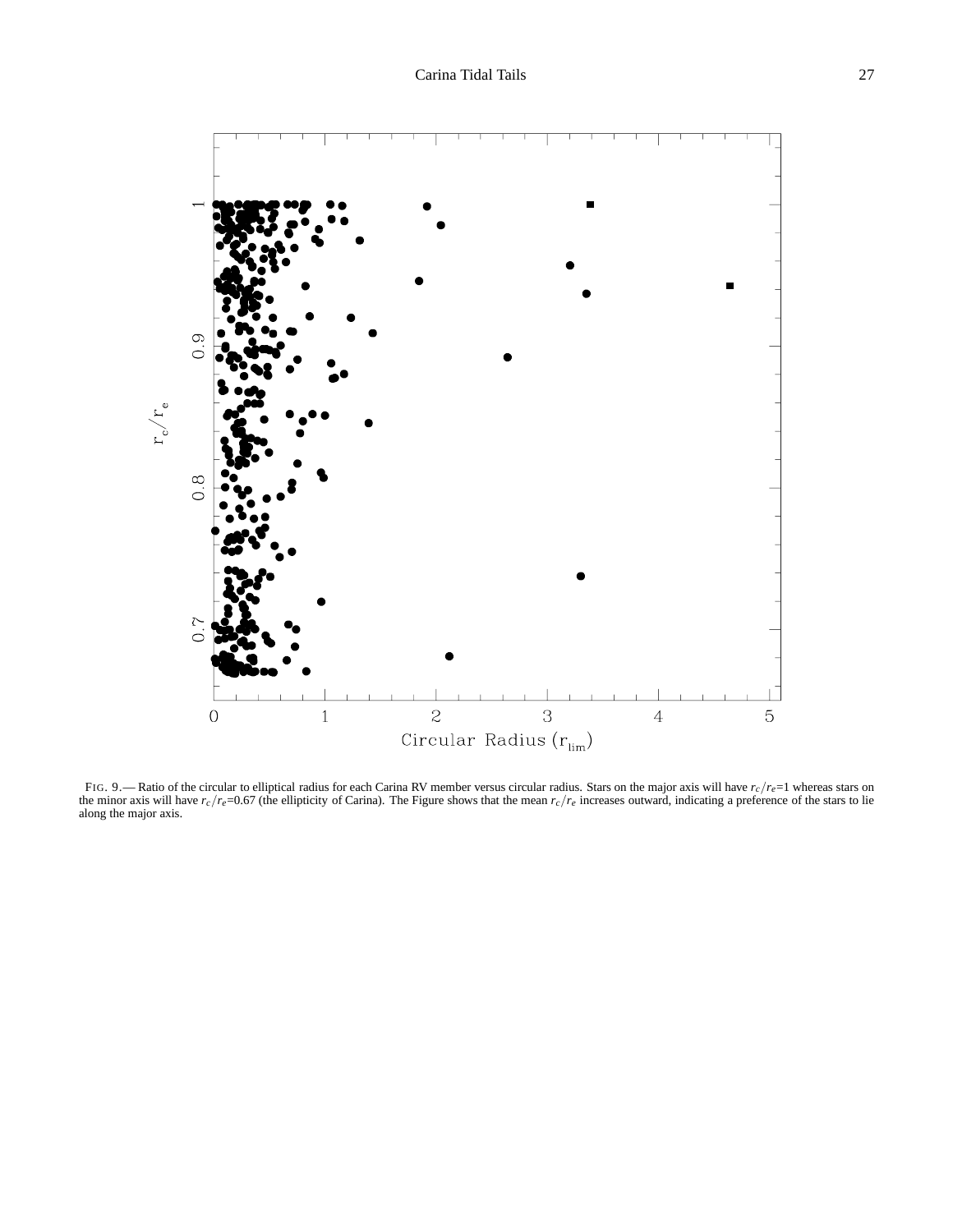

FIG. 10.— Central velocity dispersion as a function of radius expressed in terms of the King core radius. The dispersion is calculated so that stars are added one by one to the central bin (except the first point which includes the innermost three stars in the dataset) and using the maximum likelihood method. A value of 6.97 ± 0.65 km s<sup>-1</sup> is reached at about half the core radius. The dispersion at this point includes the innermost 87 stars.



FIG. 11.— Velocity dispersion versus ellitical distance (left panels) and circular distance (right panels) for 23 and 46 stars per bin (lower and upper panels). To take into account the fact that the outer regions have a much lower density and therefore less stars are found there, the last four dispersion points in each panel were calculated with 10 stars each.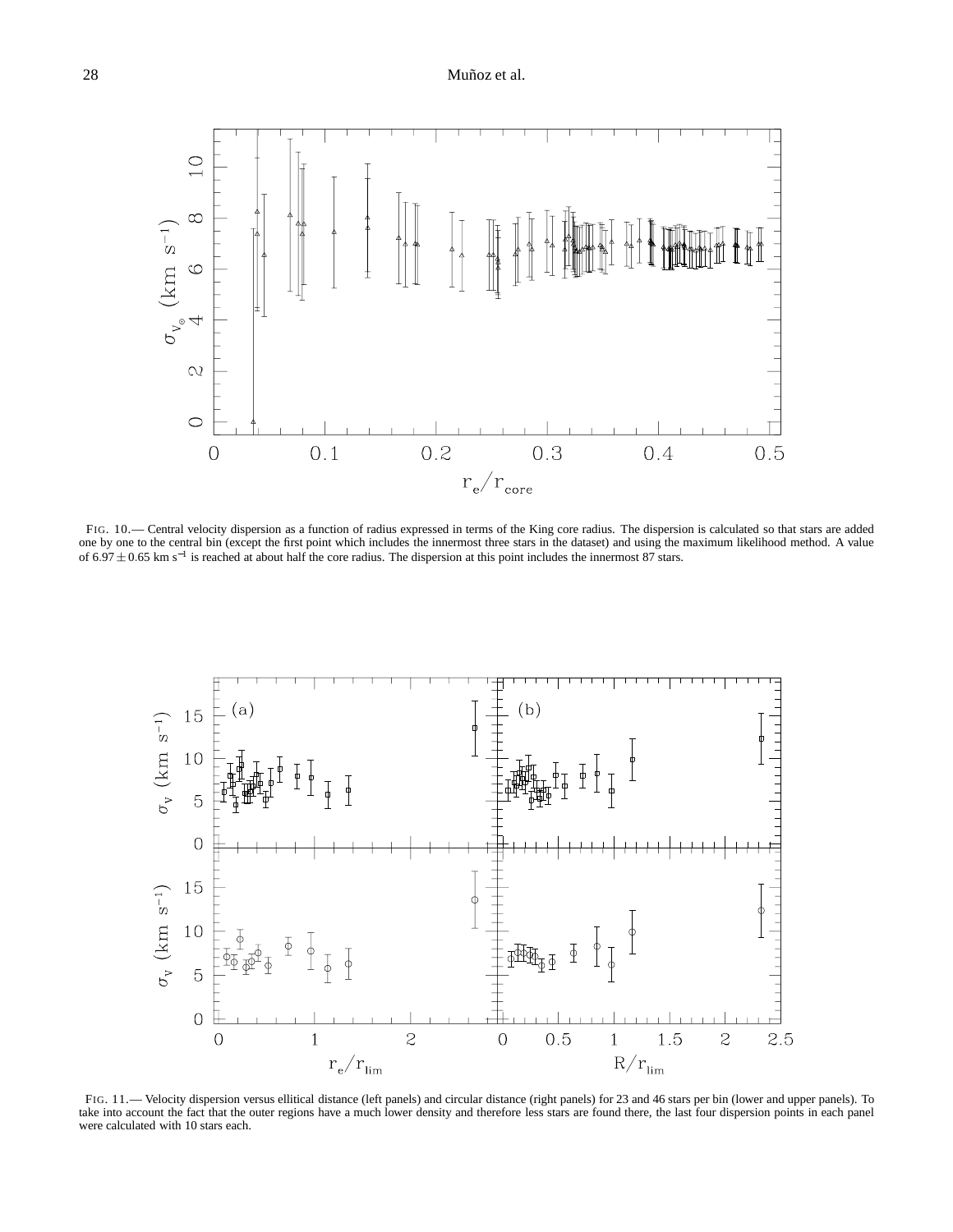

FIG. 12.— Mean Radial Velocity trend (in Galactic Standard of Rest) for the Carina dSph. The two outermost points on both sides from the center of Carina were calculated with 10 stars to take into account the lower density in the outer regions of the dSph. A peak-to-peak difference of  $\sim 10 \text{ km s}^{-1}$  is observed over a 1.2 degree scale (2.1 kpc). We interpret this feature as indicative of tidal interaction.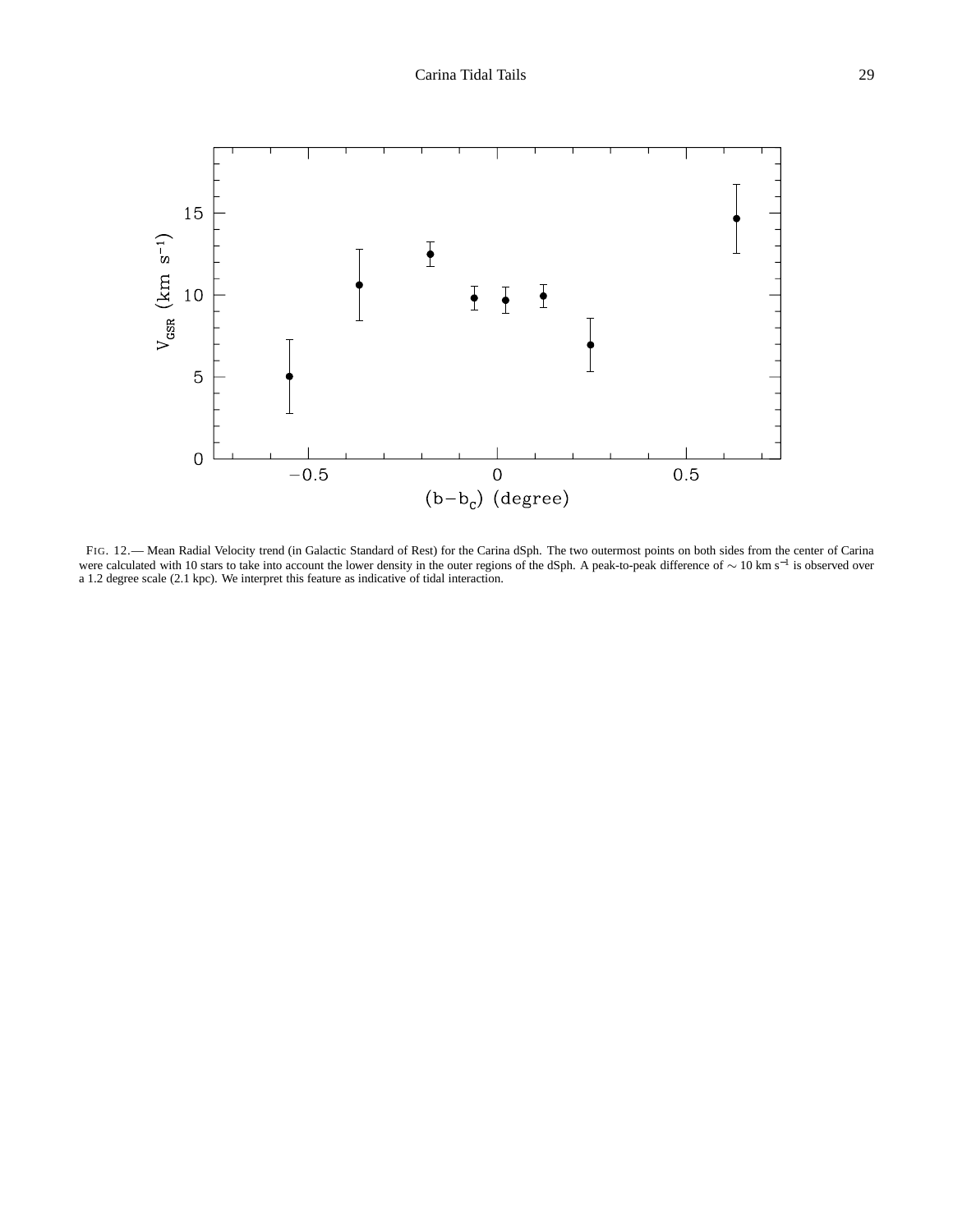

FIG. 13.— The implied global *M*/*L* implied for Carina as progressively more widely separated RV members are attributed as bound to the satellite. Open circles show the implied *M*/*L* of Carina assuming a spherical potential and the star's linear projected distance from the center of Carina. Solid circles show the *M*/*L* implied using *elliptical radii* on the major axis.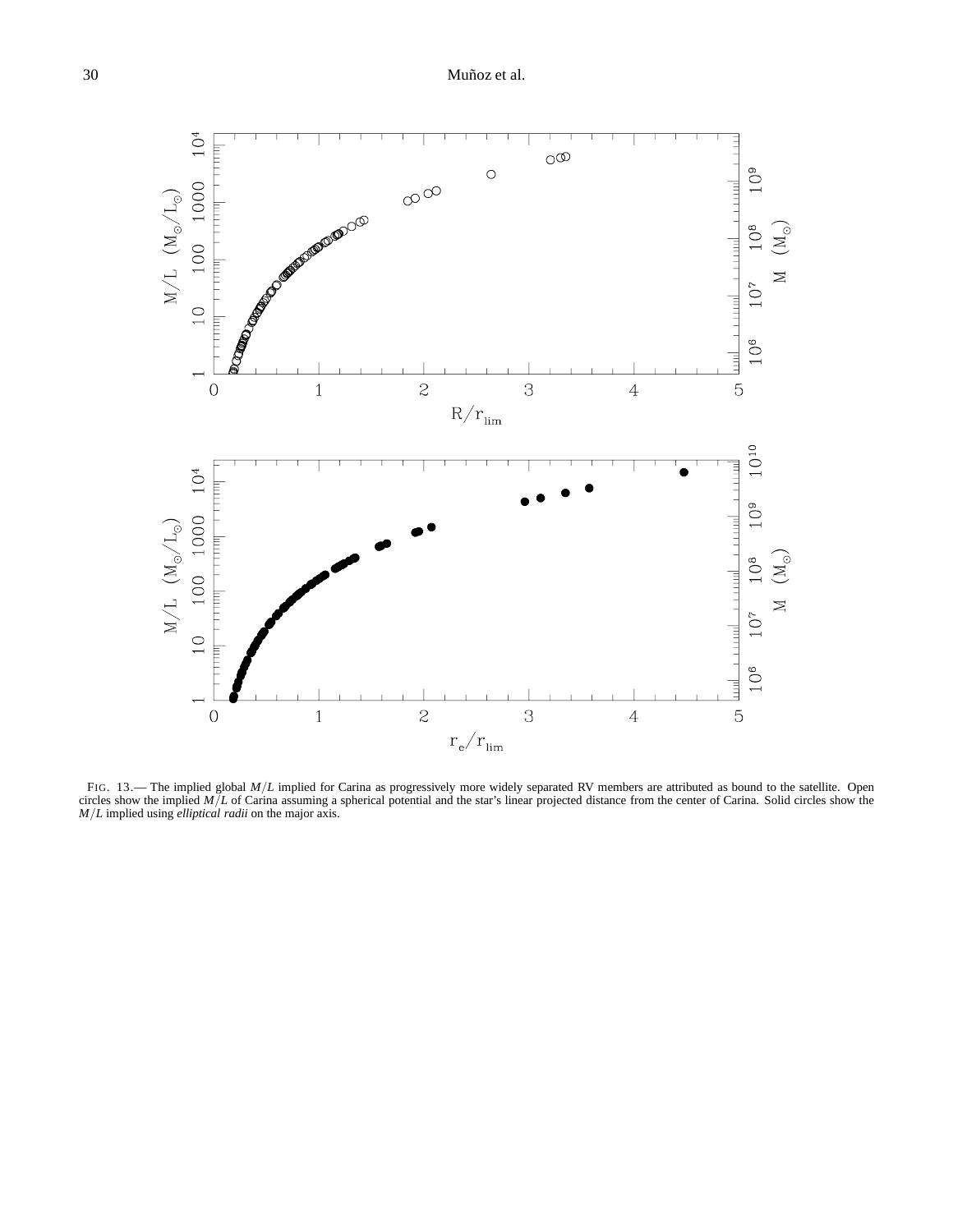

FIG. 14.— (a) Color-magnitude diagram of all giant candidates selected by the method in Figure 3b. The selection criterion applied to select Carina RGB stars from among all giant candidates is shown. Red triangles represent the 332 km s<sup>−1</sup> moving group stars. (b) Color-color diagram corresponding to the CMD shown in (a). The [Paper I](#page-15-3) giant box is also shown as dotted lines.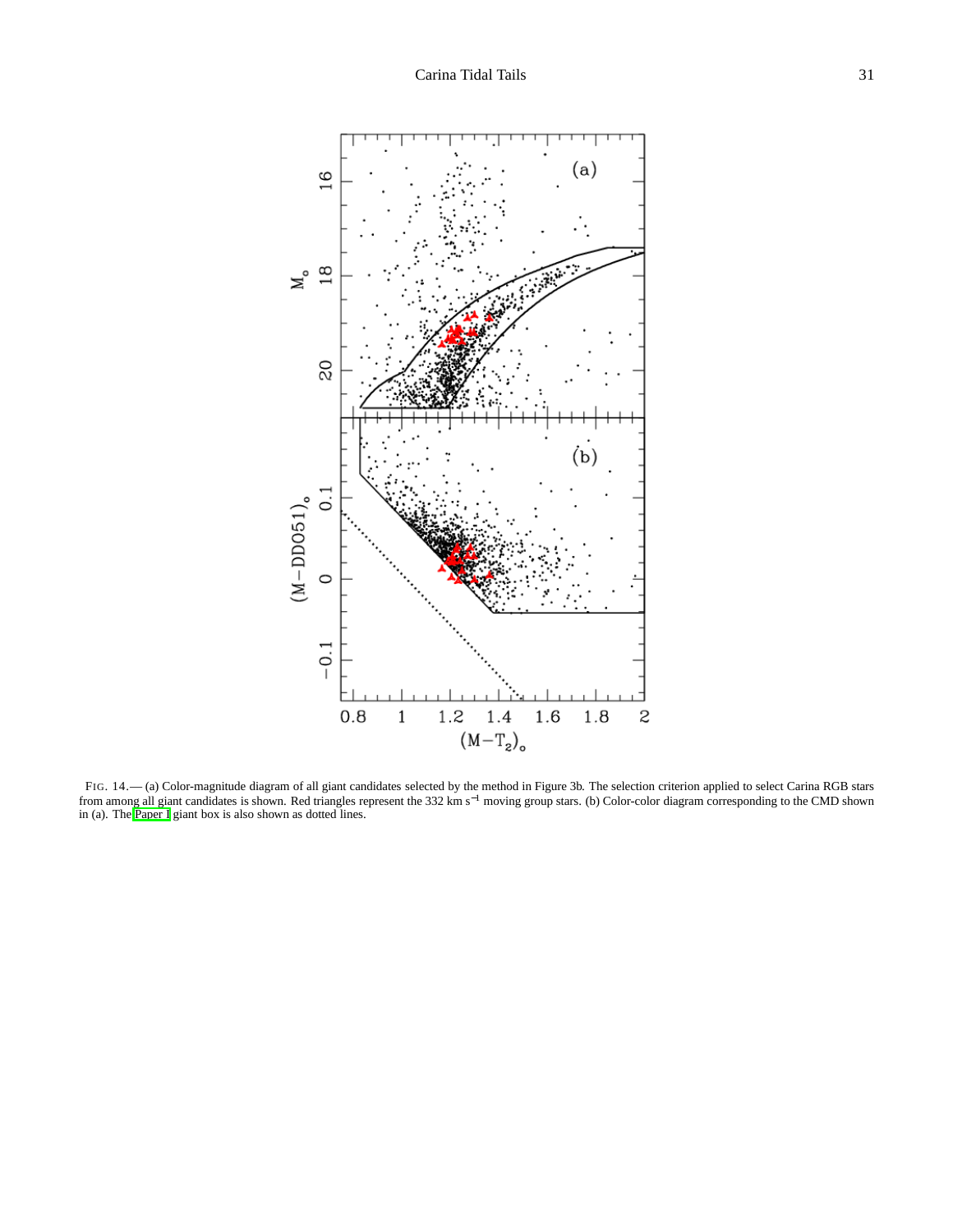

FIG. 15.— [*Fe*/*H*] from spectroscopic indices versus *V*⊙. The new moving group stars are clearly more metal rich than the Carina stars, indicating that they might belong to a different population. The metallicities were calculated assuming that all the stars in the Figure are at the distance of Carina.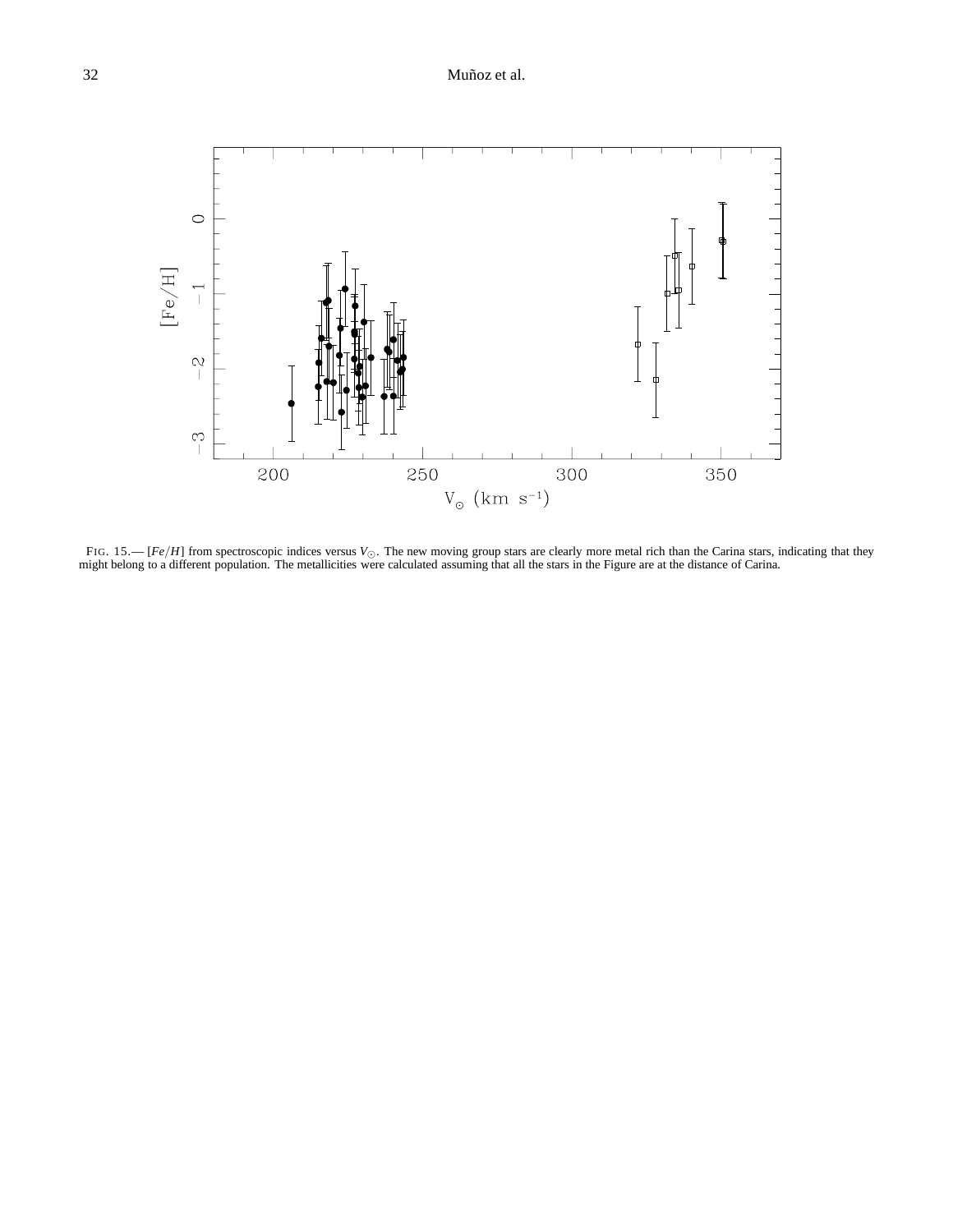

FIG. 16.— Map of the fields in which we have found stars with velocities like the LMC and the 332 km s<sup>−1</sup> group. The position of the LMC is marked with a magenta circle while the large circle around it shows the 8° radius that marks the known extent of the disk. The dotted quadrangle around Carina (dSph center marked by the solid square symbol) shows the approximate extent of the current photometric survey (Fig. 1). Open green symbols show the location of other fields studied as part of a separate study of the LMC halo (Nidever et al., in preparation), with the open green circle closest to the LMC marking the field used to make the CMD and 2CD shown in Figure 18. The dashed line connecting the LMC with the Carina field marks a line of constant position angle between the two galaxies. The small black circles represent carbon stars in that region found by [Kunkel et al. \(1997a](#page-15-8)[,b\)](#page-15-43). The arrow points toward the center of the Small Magellanic Cloud.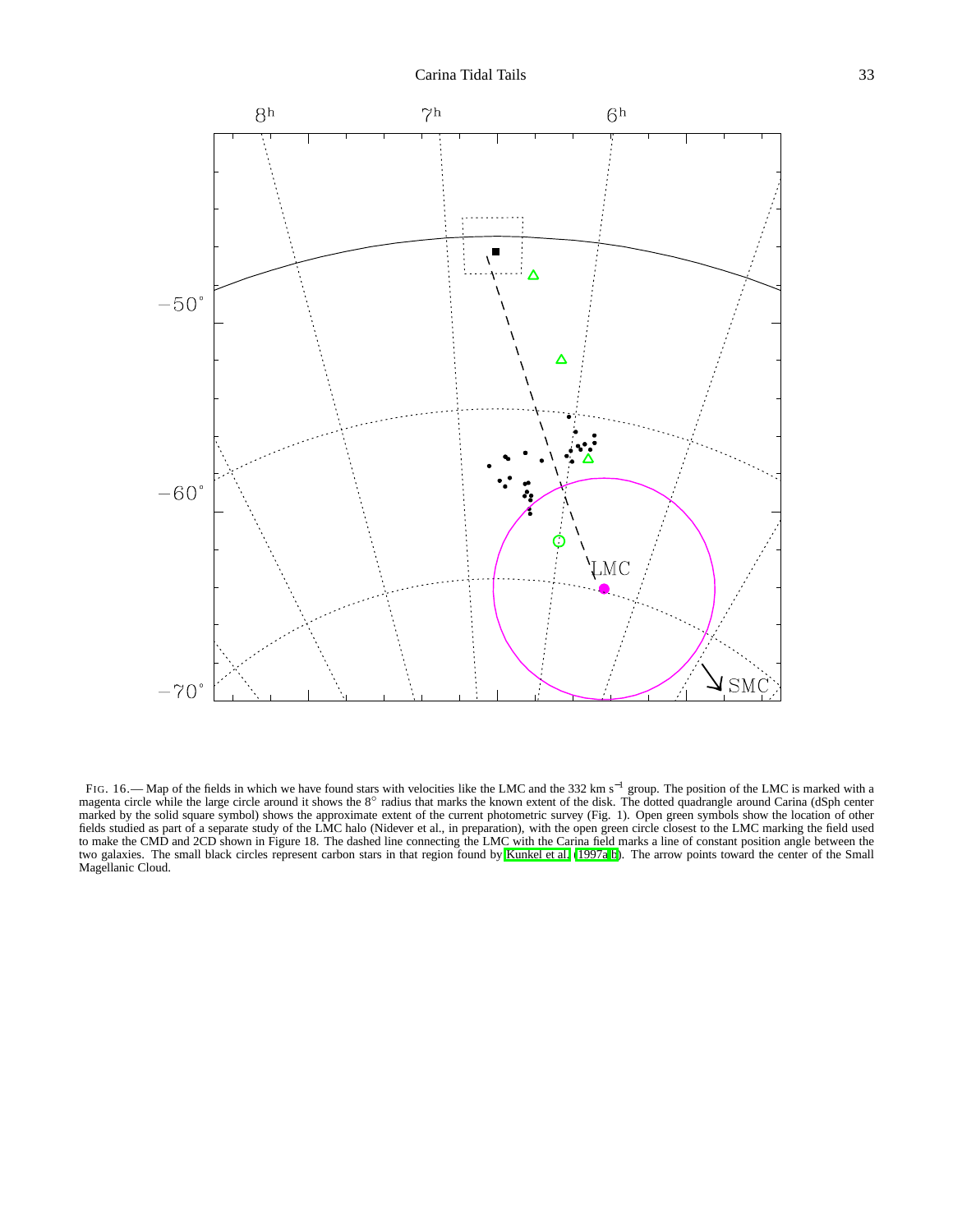## 34 Muñoz et al.



FIG. 17.— Velocity trend for stars observed in the periphery of the LMC and in the direction of Carina as a function of Galactic longitude and latitude. The LMC is indicated by the big solid symbol at V*GSR* ∼ 75. Red filled circles show the 332 km s−<sup>1</sup> group observed with MIKE and GIRAFFE, open green triangles, open green circles and black dots correspond to stars in the fields marked with the same symbols in Figure 16. The dashed/solid line shows the velocity trend expected for the halo/disk of the LMC extrapolated to the distance of Carina [\(vdM02](#page-16-36)).